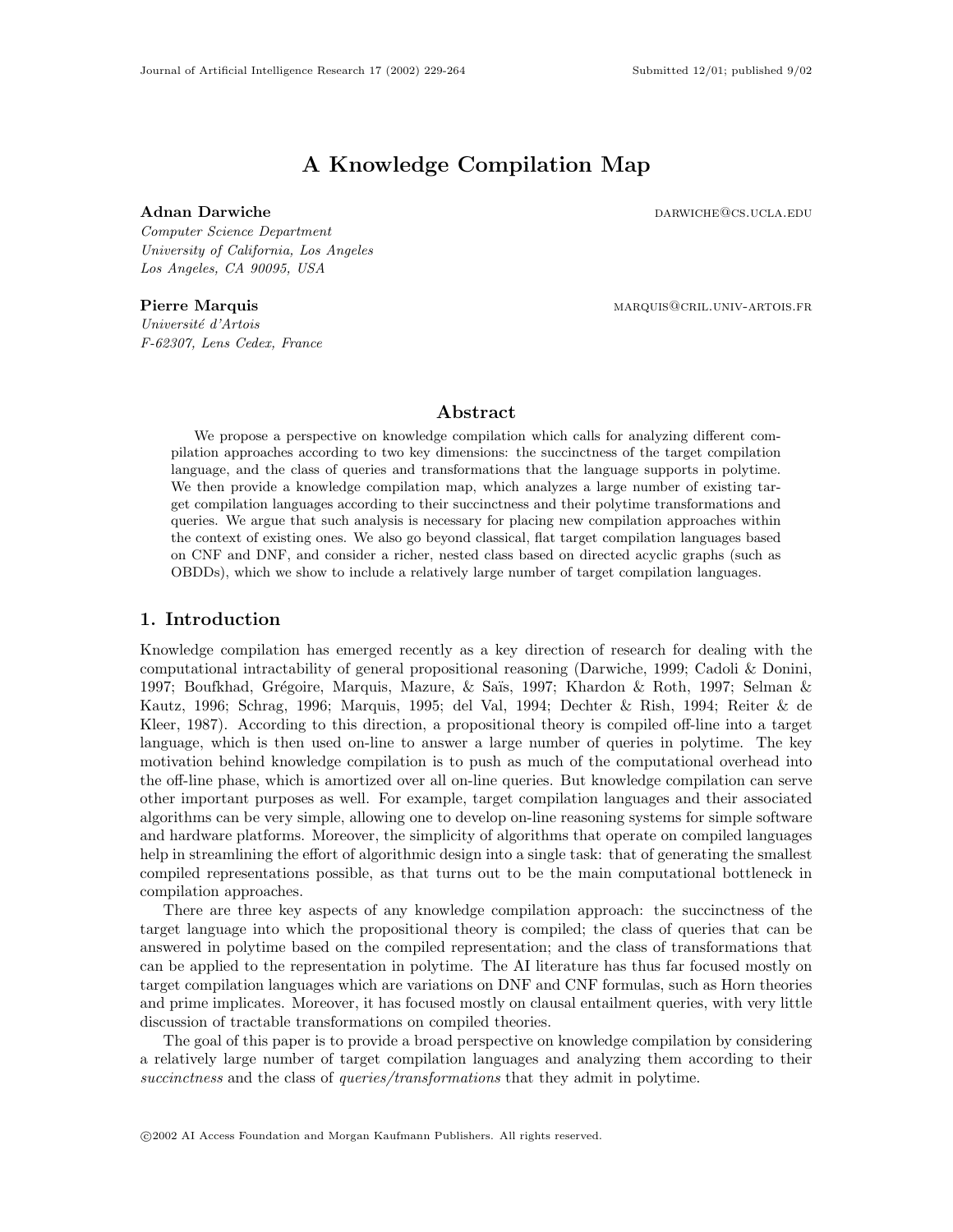Instead of focusing on classical, flat target compilation languages based on CNF and DNF, we consider a richer, nested class based on representing propositional sentences using directed acyclic graphs, which we refer to as NNF. We identify a number of target compilation languages that have been presented in the AI, formal verification, and computer science literature and show that they are special cases of NNF. For each such class, we list the extra conditions that need to be imposed on NNF to obtain the specific class, and then identify the set of queries and transformations that the class supports in polytime. We also provide cross-rankings of the different subsets of NNF, according to their succinctness and the polytime operations they support.

The main contribution of this paper is then a map for deciding the target compilation language that is most suitable for a particular application. Specifically, we propose that one starts by identifying the set of queries and transformations needed for their given application, and then choosing the most succinct language that supports these operations in polytime.

This paper is structured as follows. We start by formally defining the NNF language in Section 2, where we list a number of conditions on NNF that give rise to a variety of target compilation languages. We then study the succinctness of these languages in Section 3 and provide a cross-ranking that compares them according to this measure. We consider a number of queries and their applications in Section 4 and compare the different target compilation languages according to their tractability with respect to these queries. Section 5 is then dedicated to a class of transformations, their applications, and their tractability with respect to the different target compilation languages. We finally close in Section 6 by some concluding remarks. Proofs of all theorems are delegated to Appendix A.

## 2. The NNF Language

We consider more than a dozen languages in this paper, all of which are subsets of the NNF language, which is defined formally as follows (Darwiche, 1999, 2001a).

**Definition 2.1** Let PS be a denumerable set of propositional variables. A sentence in NNF<sub>PS</sub> is a rooted, directed acyclic graph (DAG) where each leaf node is labeled with true, false, X or  $\neg X$ ,  $X \in PS$ ; and each internal node is labeled with  $\wedge$  or  $\vee$  and can have arbitrarily many children. The size of a sentence  $\Sigma$  in NNF<sub>PS</sub>, denoted  $\Sigma$ , is the number of its DAG edges. Its height is the maximum number of edges from the root to some leaf in the DAG.

Figure 1 depicts a sentence in NNF, which represents the odd parity function (we omit reference to variables PS when no confusion is anticipated). Any propositional sentence can be represented as a sentence in NNF, so the NNF language is complete.

It is important here to distinguish between a representation language and a target compilation language. A representation language is one which we expect humans to read and write with some ease. The language of CNF is a popular representation language, and so is the language of Horn clauses (especially when expressed in rules form). On other hand, a target compilation language does not need to be suitable for human specification and interpretation, but should be tractable enough to permit a non-trivial number of polytime queries and/or transformations. We will consider a number of target compilation languages that do not qualify as representation languages from this perspective, as they are not suitable for humans to construct or interpret. We will also consider a number of representation languages that do not qualify as target compilation languages.<sup>1</sup>

A formal characterization of representation languages is outside the scope of this paper. But for a language to qualify as a target compilation language, we will require that it permits a polytime clausal entailment test. Note that a polytime consistency test is not sufficient here, as only one consistency test on a given theory does not justify its compilation. Given this definition, NNF does

<sup>1.</sup> It appears that when proposing target compilation languages in the AI literature, there is usually an implicit requirement that the proposed language is also a representation language. As we shall see later, however, the most powerful target compilation languages are not suitable for humans to specify or interpret directly.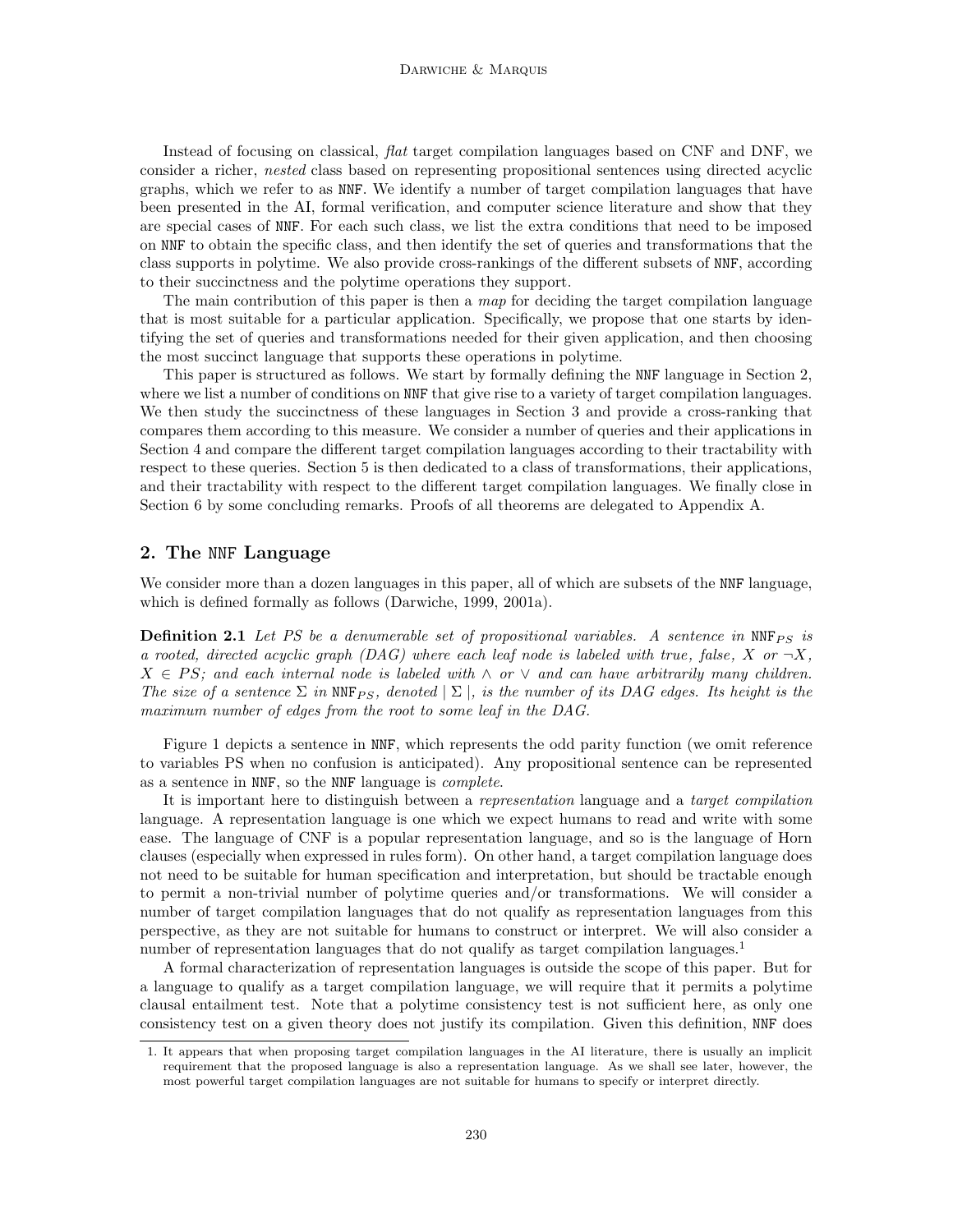

Figure 1: A sentence in NNF. Its size is 30 and height is 4.

not qualify as a target compilation language unless  $P=NP$  (Papadimitriou, 1994), but many of its subsets do. We define a number of these subsets below, each of which is obtained by imposing further conditions on NNF.

We will distinguish between two key subsets of NNF: flat and nested subsets. We first consider flat subsets, which result from imposing combinations of the following properties:

- Flatness: The height of each sentence is at most 2. The sentence in Figure 3 is flat, but the one in Figure 1 is not.
- Simple-disjunction: The children of each or-node are leaves that share no variables (the node is a clause).
- Simple-conjunction: The children of each and-node are leaves that share no variables (the node is a term). The sentence in Figure 3 satisfies this property.

**Definition 2.2** The language f-NNF is the subset of NNF satisfying flatness. The language CNF is the subset of f-NNF satisfying simple–disjunction. The language DNF is the subset of f-NNF satisfying simple–conjunction.

CNF does not permit a polytime clausal entailment test (unless  $P=NP$ ) and, hence, does not qualify as a target compilation language. But its dual DNF does.

The following subset of CNF, *prime implicates*, has been quite influential in computer science:

**Definition 2.3** The language PI is the subset of  $CNF$  in which each clause entailed by the sentence is subsumed by a clause that appears in the sentence; and no clause in the sentence is subsumed by another.

A dual of PI, prime implicants IP, can also be defined.

**Definition 2.4** The language IP is the subset of DNF in which each term entailing the sentence subsumes some term that appears in the sentence; and no term in the sentence is subsumed by another term.

There has been some work on representing the set of prime implicates of a propositional theory in a compact way, allowing an exponential number of prime implicates to be represented in polynomial space in certain cases—see for example the TRIE representation in (de Kleer, 1992), the ZBDD representation used in (Simon & del Val, 2001), and the implicit representation based on metaproducts, as proposed in (Madre & Coudert, 1992). These representations are different from the language PI in the sense that they do not necessarily support the same queries and transformations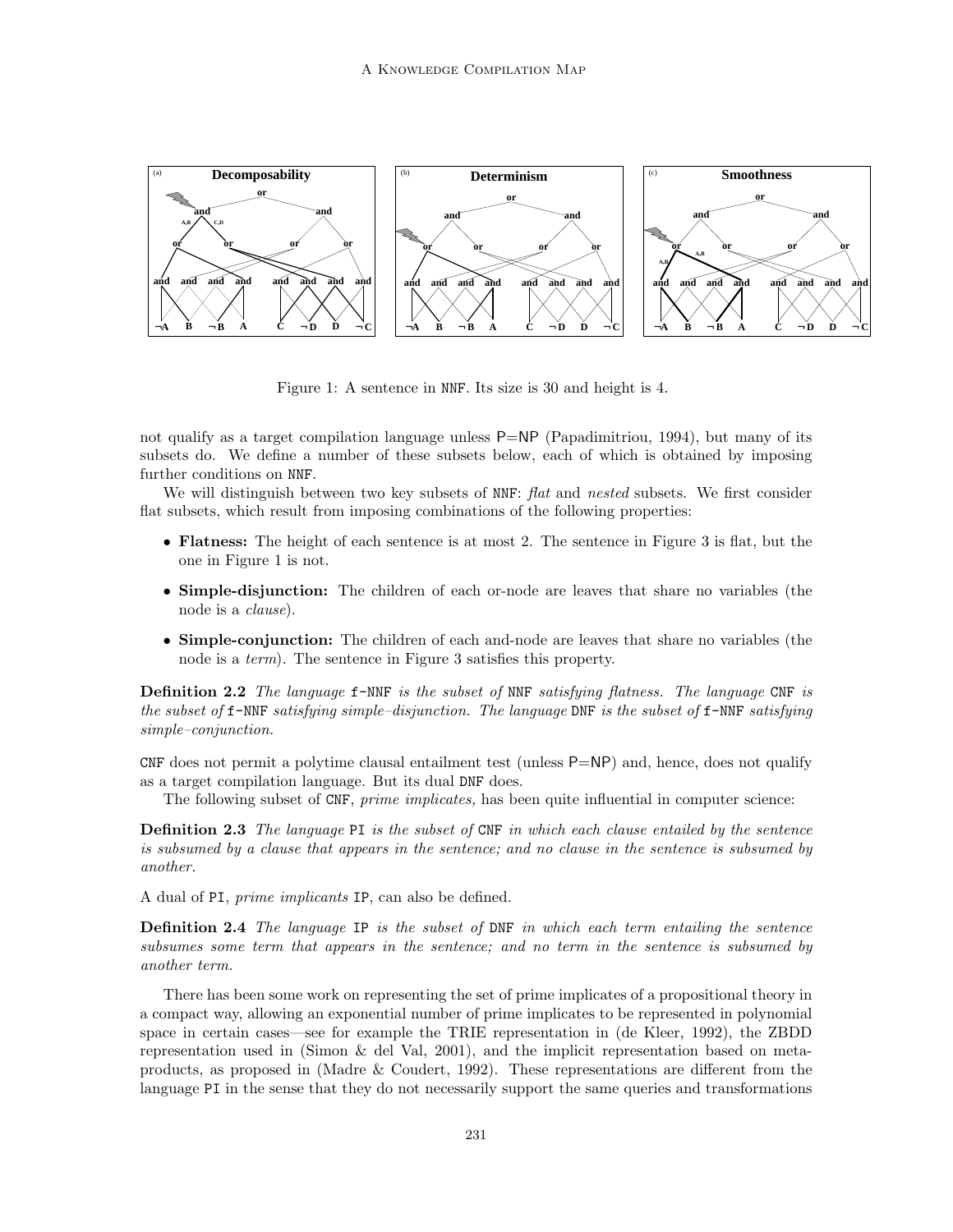that we report in Tables 5 and 7. They also exhibit different succinctness relationships than the ones we report in Table 3.

Horn theories (and renamable Horn theories) represent another target compilation subset of CNF, but we do not consider it here since we restrict our attention to *complete languages* **L** only, i.e., we require that every propositional sentence is logically equivalent to an element of L.

We now consider *nested* subsets of the NNF language, which do not impose any restriction on the height of a sentence. Instead, these subsets result from imposing one or more of the following conditions: decomposability, determinism, smoothness, decision, and ordering. We start by defining the first three properties. From here on, if C is a node in an NNF, then  $Vars(C)$  denotes the set of all variables that label the descendants of node C. Moreover, if  $\Sigma$  is an NNF sentence rooted at C, then  $Vars(\Sigma)$  is defined as  $Vars(C)$ .

- Decomposability (Darwiche, 1999, 2001a). An NNF satisfies this property if for each conjunction C in the NNF, the conjuncts of C do not share variables. That is, if  $C_1, \ldots, C_n$  are the children of and-node C, then  $Vars(C_i) \cap Vars(C_j) = \emptyset$  for  $i \neq j$ . Consider the and-node marked in Figure 1(a). This node has two children, the first contains variables  $A, B$  while the second contains variables  $C, D$ . This and-node is then decomposable since the two children do not share variables. Each other and-node in Figure  $1(a)$  is also decomposable and, hence, the NNF in this figure is decomposable.
- Determinism (Darwiche, 2001b): An NNF satisfies this property if for each disjunction  $C$ in the NNF, each two disjuncts of C are logically contradictory. That is, if  $C_1, \ldots, C_n$  are the children of or-node C, then  $C_i \wedge C_j = false$  for  $i \neq j$ . Consider the or-node marked in Figure 1(b), which has two children corresponding to sub-sentences  $\neg A \wedge B$  and  $\neg B \wedge A$ . The conjunction of these two sub-sentences is logically contradictory. The or-node is then deterministic and so are the other or-nodes in Figure 1(b). Hence, the NNF in this figure is deterministic.
- Smoothness (Darwiche, 2001b): An NNF satisfies this property if for each disjunction  $C$  in the NNF, each disjunct of C mentions the same variables. That is, if  $C_1, \ldots, C_n$  are the children of or-node C, then  $Vars(C_i) = Vars(C_j)$  for  $i \neq j$ . Consider the marked or-node in Figure 1(c). This node has two children, each of which mentions variables A, B. This or-node is then smooth and so are the other or-nodes in Figure 1(c). Hence, the NNF in this figure is smooth.

It is hard to ensure decomposability. It is also hard to ensure determinism while preserving decomposability. Yet any sentence in NNF can be smoothed in polytime, while preserving decomposability and determinism. Preserving flatness, however, may blow-up the size of given NNF. Hence, smoothness is not that important from a complexity viewpoint unless we have flatness.

The properties of decomposability, determinism and smoothness lead to a number of interesting subsets of NNF.

**Definition 2.5** The language DNNF is the subset of NNF satisfying decomposability;  $d$ -NNF is the subset satisfying determinism; s-NNF is the subset satisfying smoothness; d-DNNF is the subset satisfying decomposability and determinism; and sd-DNNF is the subset satisfying decomposability, determinism and smoothness.

Note that DNF is a strict subset of DNNF (Darwiche, 1999, 2001a). The following decision property comes from the literature on binary decision diagrams (Bryant, 1986).

**Definition 2.6 (Decision)** A decision node N in an NNF sentence is one which is labeled with true, false, or is an or-node having the form  $(X \wedge \alpha) \vee (\neg X \wedge \beta)$ , where X is a variable,  $\alpha$  and  $\beta$  are decision nodes. In the latter case,  $dVar(N)$  denotes the variable X.

**Definition 2.7** The language BDD is the set of NNF sentences, where the root of each sentence is a decision node.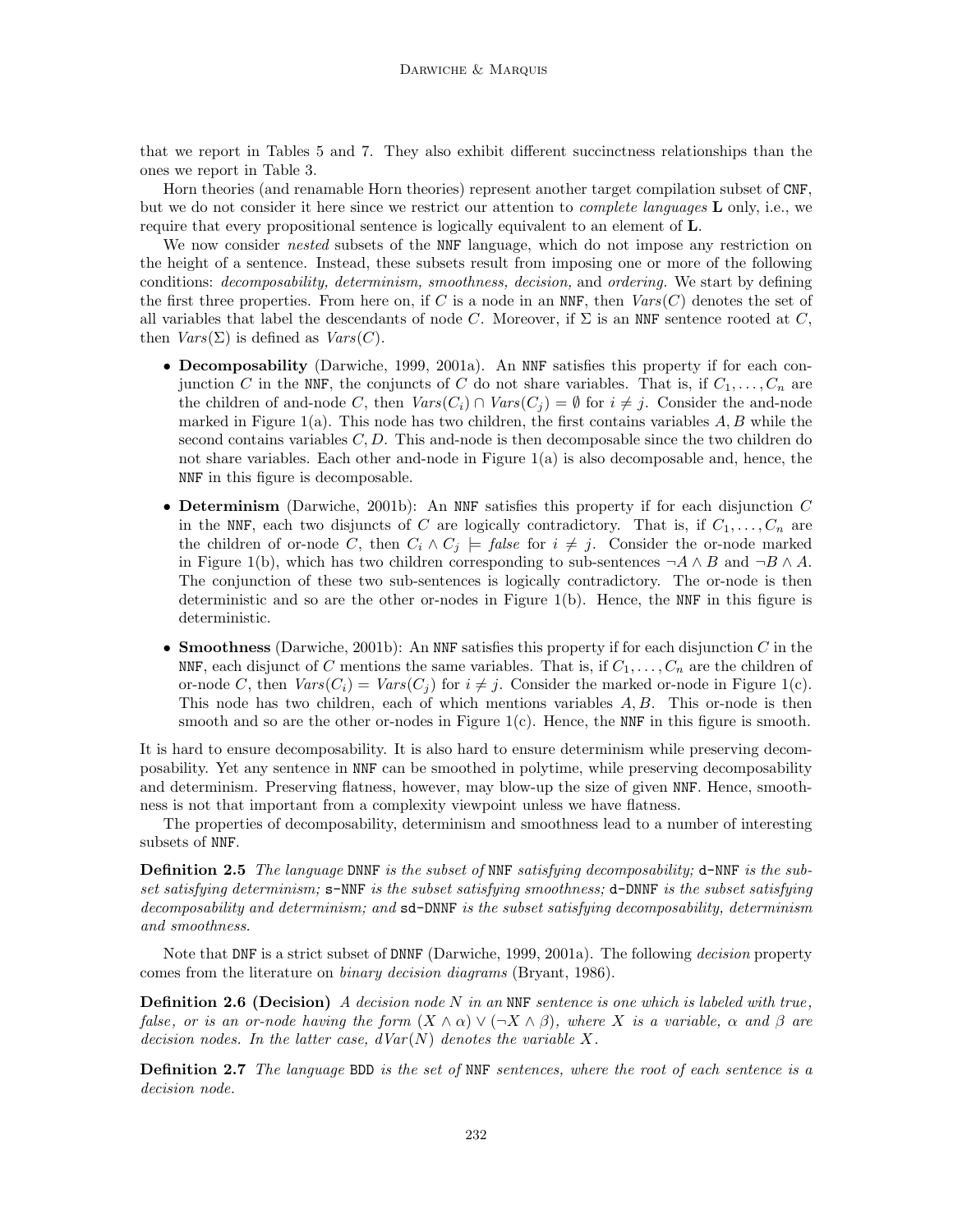

Figure 2: On the left, a sentence in the BDD language. On the right, its corresponding binary decision diagram.

The NNF sentence in Figure 2 belongs to the BDD subset.

The BDD language corresponds to binary decision diagrams (BDDs), as known in the formal verification literature (Bryant, 1986). Binary decision diagrams are depicted using a more compact notation though: the labels *true* and *false* are denoted by 1 and 0, respectively; and each decision and and and or and  $\mathbf{X}$ )

node  $\angle x \rightarrow \angle x$  β is denoted by  $\alpha$  $α$  β. The BDD sentence on the left of Figure 2 corresponds to the binary decision diagram on the right of Figure 2. Obviously enough, every NNF sentence that satisfies the decision property is also deterministic. Therefore, BDD is a subset of d-NNF.

As we show later, BDD does not qualify as a target compilation language (unless P=NP), but the following subset does.

Definition 2.8 FBDD is the intersection of DNNF and BDD.

That is, each sentence in FBDD is decomposable and satisfies the decision property. The FBDD language corresponds to *free binary decision diagrams (FBDDs)*, as known in formal verification (Gergov  $\&$ Meinel, 1994a). An FBDD is usually defined as a BDD that satisfies the read-once property: on each path from the root to a leaf, a variable can appear at most once. FBDDs are also known as read-once branching programs in the theory literature. Imposing the read-once property on a BDD is equivalent to imposing the decomposability property on its corresponding BDD sentence.

A more influential subset of the BDD language is obtained by imposing the ordering property:

**Definition 2.9 (Ordering)** Let  $\lt$  be a total ordering on the variables PS. The language OBDD $\lt$ is the subset of FBDD satisfying the following property: if N and M are or-nodes, and if N is an ancestor of node M, then  $dVar(N) < dVar(M)$ .

**Definition 2.10** The language OBDD is the union of all  $\text{OBDD}_\leq$  languages.

The OBDD language corresponds to the well–known ordered binary decision diagrams (OBDDs) (Bryant, 1986).

Our final language definition is as follows:

Definition 2.11 MODS is the subset of DNF where every sentence satisfies determinism and smoothness.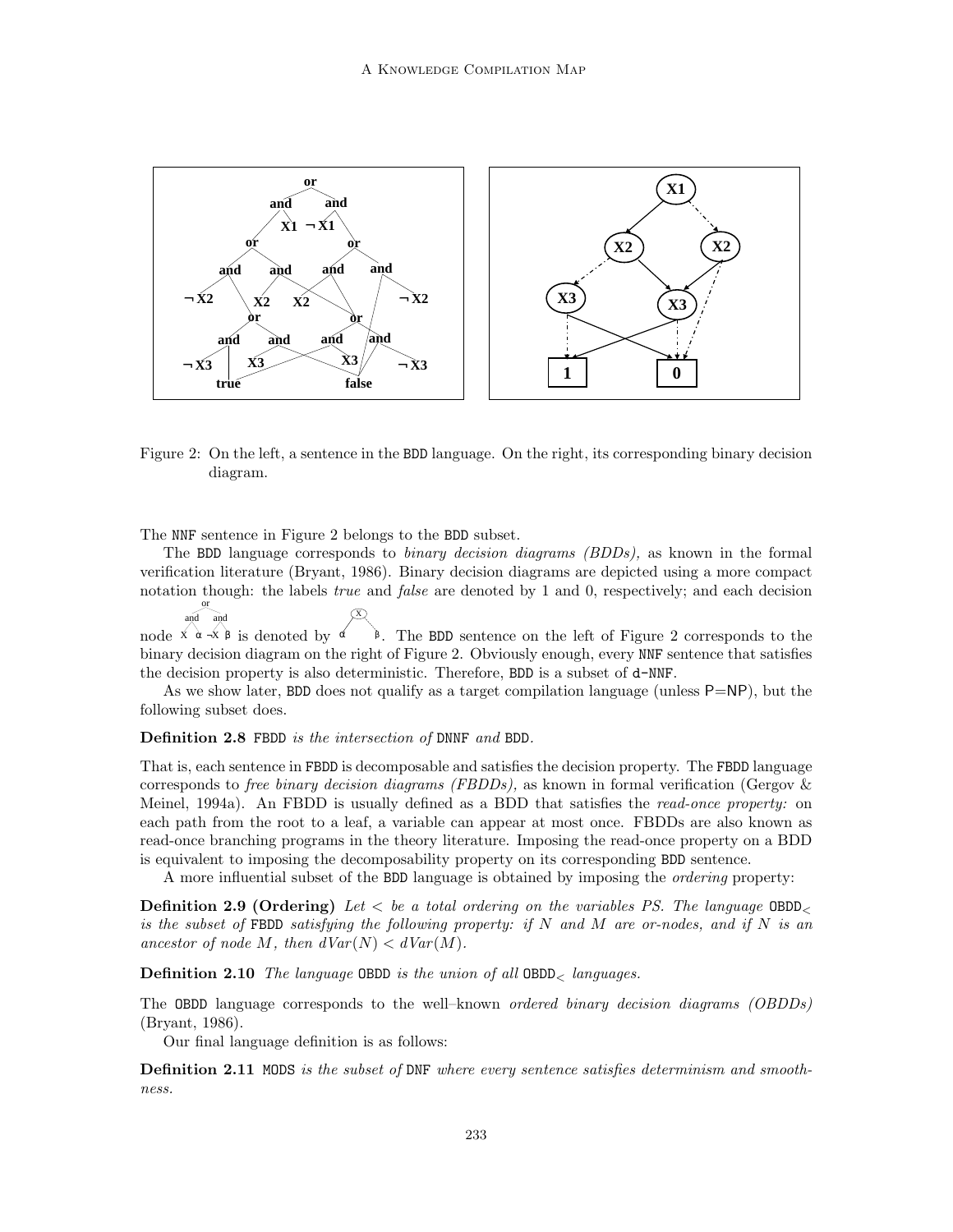

Figure 3: A sentence in language MODS.



Figure 4: The set of DAG-based languages considered in this paper. An edge  $L_1 \rightarrow L_2$  means that  $L_1$  is a proper subset of  $L_2$ . Next to each subset, we list the polytime queries supported by the subset but not by any of its ancestors (see Section 4).

Figure 3 depicts a sentence in MODS. As we show later, MODS is the most tractable NNF subset we shall consider (together with  $OBDD<sub>z</sub>$ ). This is not surprising since from the syntax of a sentence in MODS, one can immediately recover the sentence models.

The languages we have discussed so far are depicted in Figure 4, where arrows denote set inclusion. Table 1 lists the acronyms of all of these languages, together with their descriptions. Table 2 lists the key language properties discussed in this section, together with a short description of each.

## 3. On the Succinctness of Compiled Theories

We have discussed more than a dozen subsets of the NNF language. Some of these subsets are well known and have been studied extensively in the computer science literature. Others, such as DNNF (Darwiche, 2001a, 1999) and d-DNNF (Darwiche, 2001b), are relatively new. The question now is: What subset should one adopt for a particular application? As we argue in this paper, that depends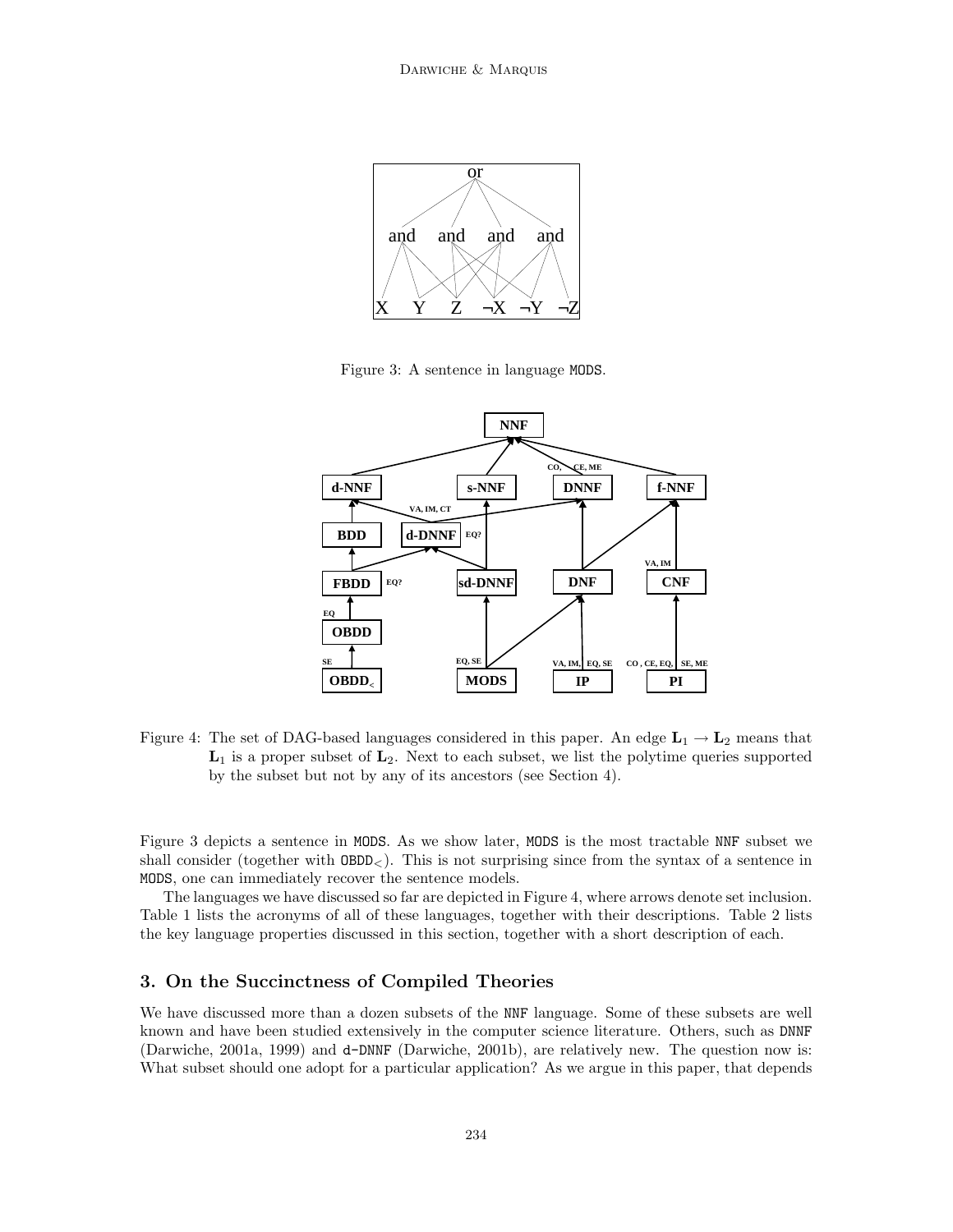| Acronym     | Description                                              |
|-------------|----------------------------------------------------------|
| <b>NNF</b>  | Negation Normal Form                                     |
| <b>DNNF</b> | Decomposable Negation Normal Form                        |
| $d-NNF$     | Deterministic Negation Normal Form                       |
| $s-NNF$     | Smooth Negation Normal Form                              |
| $f-NNF$     | Flat Negation Normal Form                                |
| d-DNNF      | Deterministic Decomposable Negation Normal Form          |
| sd-DNNF     | Smooth Deterministic Decomposable Negation Normal Form   |
| <b>BDD</b>  | <b>Binary Decision Diagram</b>                           |
| FBDD        | Free Binary Decision Diagram                             |
| <b>OBDD</b> | Ordered Binary Decision Diagram                          |
| $0$ BDD $<$ | Ordered Binary Decision Diagram (using order $\langle$ ) |
| DNF         | Disjunctive Normal Form                                  |
| CNF         | Conjunctive Normal Form                                  |
| PI          | Prime Implicates                                         |
| IP          | Prime Implicants                                         |
| MODS        | Models                                                   |

Table 1: Language acronyms.

| Property           | <b>Short Description</b>                                                                          |
|--------------------|---------------------------------------------------------------------------------------------------|
| Flatness           | The height of NNF is at most 2                                                                    |
| Simple Disjunction | Every disjunction is a clause, where literals share no variables                                  |
| Simple Conjunction | Every conjunction is a term, where literals share no variables                                    |
| Decomposability    | Conjuncts do not share variables                                                                  |
| Determinism        | Disjuncts are logically disjoint                                                                  |
| Smoothness         | Disjuncts mention the same set of variables                                                       |
| Decision           | A node of the form <i>true</i> , <i>false</i> , or $(X \wedge \alpha \vee \neg X \wedge \beta)$ , |
|                    | where X is a variable and $\alpha, \beta$ are decision nodes                                      |
| Ordering           | Decision variables appear in the same order on any path in the NNF                                |

Table 2: Language properties.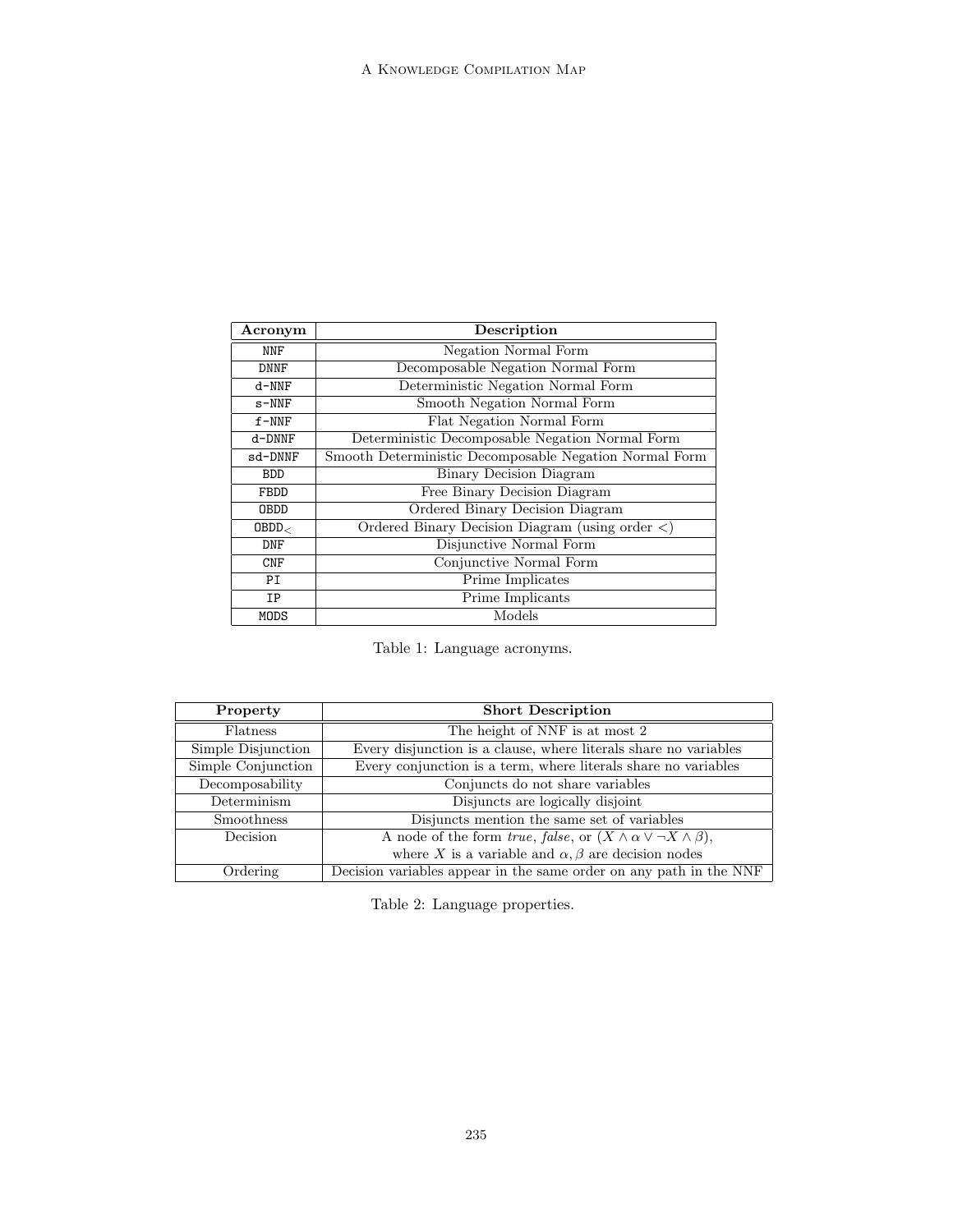on three key properties of the language: its succinctness, the class of tractable queries it supports, and the class of tractable transformations it admits.

Our goal in this and the following sections is to construct a map on which we place different subsets of the NNF language according to the above criteria. This map will then serve as a guide to system designers in choosing the target compilation language most suitable to their application. It also provides an example paradigm for studying and evaluating further target compilation languages. We start with a study of succinctness<sup>2</sup> in this section (Gogic, Kautz, Papadimitriou, & Selman, 1995).

**Definition 3.1 (Succinctness)** Let  $L_1$  and  $L_2$  be two subsets of NNF.  $L_1$  is at least as succinct as  $\mathbf{L}_2$ , denoted  $\mathbf{L}_1 \leq \mathbf{L}_2$ , iff there exists a polynomial p such that for every sentence  $\alpha \in \mathbf{L}_2$ , there exists an equivalent sentence  $\beta \in \mathbf{L}_1$  where  $|\beta| \leq p(|\alpha|)$ . Here,  $|\alpha|$  and  $|\beta|$  are the sizes of  $\alpha$  and  $\beta$ , respectively.

We stress here that we do not require that there exists a function that computes  $\beta$  given  $\alpha$  in polytime; we only require that a polysize  $\beta$  exists. Yet, our proofs in Appendix A contain specific algorithms for computing  $\beta$  from  $\alpha$  in certain cases. The relation  $\leq$  is clearly reflexive and transitive, hence, a pre-ordering. One can also define the relation  $\lt$ , where  $\mathbf{L}_1 \lt \mathbf{L}_2$  iff  $\mathbf{L}_1 \leq \mathbf{L}_2$  and  $\mathbf{L}_2 \nleq \mathbf{L}_1$ .

## Proposition 3.1 The results in Table 3 hold.

An occurrence of  $\leq$  in the cell of row r and column c of Table 3 means that the fragment  $\mathbf{L}_r$ given at row r is at least as succinct as the fragment  $\mathbf{L}_c$  given at column c. An occurrence of  $\nleq$  (or  $\leq^*$ ) means that  $\mathbf{L}_r$  is not at least as succinct as  $\mathbf{L}_c$  (provided that the polynomial hierarchy does not collapse in the case of  $\leq^*$ ). Finally, the presence of a question mark reflects our ignorance about whether  $\mathbf{L}_r$  is at least as succinct as  $\mathbf{L}_c$ . Figure 5 summarizes the results of Proposition 3.1 in terms of a directed acyclic graph.

A classical result in knowledge compilation states that it is not possible to compile any propositional formula  $\alpha$  into a polysize data structure  $\beta$  such that:  $\alpha$  and  $\beta$  entail the same set of clauses, and clausal entailment on  $\beta$  can be decided in time polynomial in its size, unless NP  $\subseteq P/p$ oly (Selman & Kautz, 1996; Cadoli & Donini, 1997). This last assumption implies the collapse of the polynomial hierarchy at the second level (Karp & Lipton, 1980), which is considered very unlikely. We use this classical result from knowledge compilation in some of our proofs of Proposition 3.1, which explains why some of its parts are conditioned on the polynomial hierarchy not collapsing.

We have excluded the subsets BDD,  $s-NNF$ , d-NNF and  $f-NNF$  from Table 3 since they do not qualify as target compilation languages (see Section 4). We kept NNF and CNF though given their importance. Consider Figure 5 which depicts Table 3 graphically. With the exception of NNF and CNF, all other languages depicted in Figure 5 qualify as target compilation languages. Moreover, with the exception of language PI, DNNF is the most succinct among all target compilation languages—we know that PI is not more succinct than DNNF, but we do not know whether DNNF is more succinct than PI.

In between DNNF and MODS, there is a succinctness ordering of target compilation languages:

$$
\mathtt{DNNF} < \hspace{0.1cm} \mathtt{d-DNNF} < \hspace{0.1cm} \mathtt{FBDD} < \hspace{0.1cm} \mathtt{OBDD} < \hspace{0.1cm} \mathtt{OBDD}_< \hspace{0.1cm} < \hspace{0.1cm} \mathtt{MODS}.
$$

DNNF is obtained by imposing decomposability on NNF; d-DNNF by adding determinism; FBDD by adding decision; and **OBDD** and  $\text{OBDD}_\leq$  by adding ordering (w.r.t. any total ordering on PS in the first case and a specific one in the second case). Adding each of these properties reduces language succinctness (assuming that the polynomial hierarchy does not collapse).

One important fact to stress here is that adding smoothness to d-DNNF does not affect its succinctness: the sd-DNNF and d-DNNF languages are equally succinct. It is also interesting to compare

<sup>2.</sup> A more general notion of space efficiency (model preservation for polysize reductions) exists (Cadoli, Donini, Liberatore, & Schaerf, 1996), but we do not need its full generality here.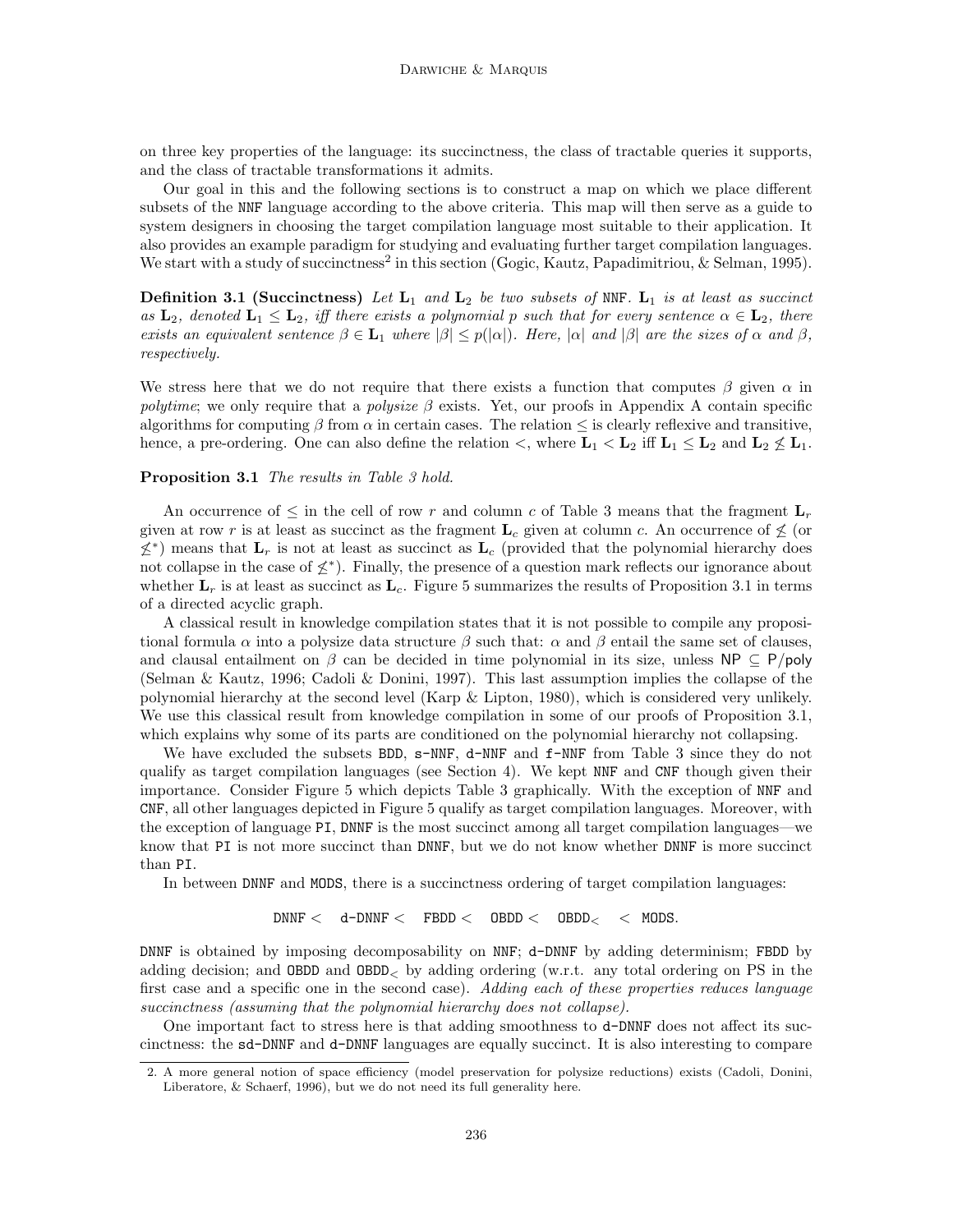| ⊥            | <b>NNF</b>                 | <b>DNNF</b>                | d-DNNF | sd-DNNF | FBDD         | <b>OBDD</b>  | $0$ BDD $<$ | <b>DNF</b>                 | <b>CNF</b> | ΡI       | ΙP                       | MODS       |
|--------------|----------------------------|----------------------------|--------|---------|--------------|--------------|-------------|----------------------------|------------|----------|--------------------------|------------|
| <b>NNF</b>   |                            |                            |        |         |              |              |             |                            |            |          |                          |            |
| <b>DNNF</b>  | $\overline{\mathcal{L}}^*$ |                            |        |         |              |              |             |                            | 1*<br>≰    | $\Omega$ |                          |            |
| $d$ -DNN $F$ | $\overline{\nleq}^*$       | $\overline{\n\leq}^*$      |        |         | -            |              |             | $\overline{\mathcal{L}}^*$ | 上冰<br>≰    | $\Omega$ | ົ                        | $\,<$<br>_ |
| sd-DNNF      | $\overline{\mathcal{L}}^*$ | $\overline{\mathcal{L}}^*$ |        |         | -            | $\,<\,$      | -           | $\overline{\not\leq^*}$    | ≁∗<br>≰    | ဂ        | $\Omega$                 | $<\,$<br>_ |
| FBDD         | ≰                          | ≰                          |        |         | $\,<\,$<br>- | $\,<\,$<br>- |             | ≰                          | 圣          |          | 圣                        |            |
| <b>OBDD</b>  | ≰                          | 圣                          |        |         | 圣            |              |             | ≰                          | 8          | 乥        | 圣                        |            |
| $0$ BDD $<$  | 乥                          | $\propto$<br>∠             |        |         | 乏            | 圣            |             | ≰                          | 圣          | ⊲<br>≻   | 圣                        |            |
| <b>DNF</b>   | 经                          | 乥                          |        |         | 圣            | 圣            | 乥           |                            | 2          | ≿        | -                        | $\,<$<br>_ |
| <b>CNF</b>   | ≰                          | ≰                          |        |         | 온            | ≰            |             | ≰                          |            |          | 圣                        |            |
| PI           | 经                          | ~<br>∸                     |        |         | 圣            | ≰            |             | ≮                          | 圣          | -        | ≰                        | ?          |
| IP           | 2                          | $\mathcal{R}$              |        |         | 圣            | 圣            | 乥           | ≰                          | 圣          | ≰        | $\overline{\phantom{a}}$ | _          |
| MODS         | ≰                          |                            |        |         |              | ⊲            |             | ≮                          |            |          | 원                        |            |

Table 3: Succinctness of target compilation languages. ∗ means that the result holds unless the polynomial hierarchy collapses.



Figure 5: An edge  $L_1 \rightarrow L_2$  indicates that  $L_1$  is strictly more succinct than  $L_2$ :  $L_1 < L_2$ , while  $L_1 = L_2$  indicates that  $L_1$  and  $L_2$  are equally succinct:  $L_1 \leq L_2$  and  $L_2 \leq L_1$ . Dotted arrows indicate unknown relationships; for instance, the dotted arrow from DNNF to PI means that we do not know whether DNNF is at least as succinct as PI. Some of the edges are conditioned on the polynomial hierarchy not collapsing—see Table 3.

 $sd-DNNF$  (which is more succinct than the influential FBDD, OBDD and OBDD<sub> $\lt$ </sub> languages) with MODS, which is a most tractable language. Both sd-DNNF and MODS are smooth, deterministic and decomposable. MODS, however, is flat and obtains its decomposability from the stronger condition of simple-conjunction. Therefore, sd-DNNF can be viewed as the result of relaxing from MODS the flatness and simple-conjunction conditions, while maintaining decomposability, determinism and smoothness. Relaxing these conditions moves the language three levels up the succinctness hierarchy, although it compromises only the polytime test for sentential entailment and possibly the one for equivalence as we show in Section 4.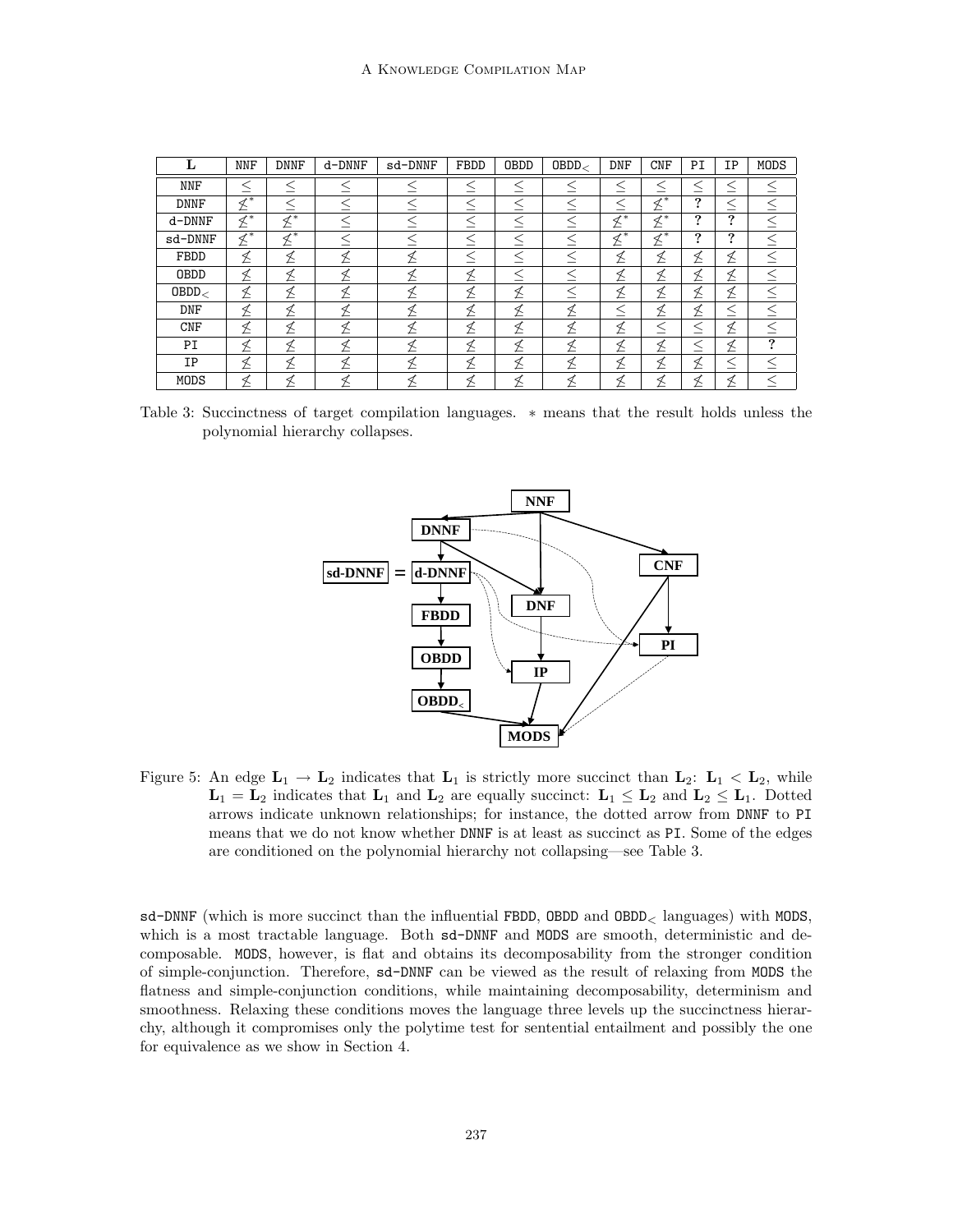## 4. Querying a Compiled Theory

In evaluating the suitability of a target compilation language to a particular application, the succinctness of the language must be balanced against the set of queries and transformations that it supports in polytime. We consider in this section a number of queries, each of which returns valuable information about a propositional theory, and then identify target compilation languages which provide polytime algorithms for answering such queries. We restrict our attention in this paper to the *existence* of polytime algorithms for answering queries, but we do not present the algorithms themselves. The interested reader is referred to (Darwiche, 2001a, 2001b, 1999; Bryant, 1986) for some of these algorithms and to the proofs of theorems in Appendix A for others.

The queries we consider are tests for consistency, validity, implicates (clausal entailment), implicants, equivalence, and sentential entailment. We also consider counting and enumerating theory models; see Table 4. One can also consider computing the probability of a propositional sentence, assuming that all variables are probabilistically independent. For the subsets we consider, however, this can be done in polytime whenever models can be counted in polytime.

From here on, L denotes a subset of language NNF.

**Definition 4.1 (CO, VA)** L satisfies CO (VA) iff there exists a polytime algorithm that maps every formula  $\Sigma$  from **L** to 1 if  $\Sigma$  is consistent (valid), and to 0 otherwise.

One of the main applications of compiling a theory is to enhance the efficiency of answering clausal entailment queries:

**Definition 4.2 (CE)** L satisfies CE iff there exists a polytime algorithm that maps every formula  $\Sigma$  from **L** and every clause  $\gamma$  from NNF to 1 if  $\Sigma \models \gamma$  holds, and to 0 otherwise.

A key application of clausal entailment is in testing equivalence. Specifically, suppose we have a V design expressed as a set of clauses  $\Delta^d = \bigwedge_i \alpha_i$  and a specification expressed also as a set of clauses  $\Delta^s = \bigwedge_j \beta_j$ , and we want to test whether the design and specification are equivalent. By compiling each of  $\Delta^d$  and  $\Delta^s$  to targets  $\Gamma^d$  and  $\Gamma^s$  that support a polytime clausal entailment test, we can test the equivalence of  $\Delta^d$  and  $\Delta^s$  in polytime. That is,  $\Delta^d$  and  $\Delta^s$  are equivalent iff  $\Gamma^d \models \beta_j$  for all j and  $\Gamma^s \models \alpha_i$  for all *i*.

A number of the target compilation languages we shall consider support a direct polytime equivalent test:

**Definition 4.3 (EQ, SE)** L satisfies EQ (SE) iff there exists a polytime algorithm that maps every pair of formulas  $\Sigma$ ,  $\Phi$  from **L** to 1 if  $\Sigma \equiv \Phi$  ( $\Sigma \models \Phi$ ) holds, and to 0 otherwise.

Note that sentential entailment  $(SE)$  is stronger than clausal entailment and equivalence. Therefore, if a language L satisfies SE, it also satisfies CE and EQ.

For completeness, we consider the following dual to CE:

**Definition 4.4 (IM) L** satisfies **IM** iff there exists a polytime algorithm that maps every formula  $\Sigma$  from **L** and every term  $\gamma$  from NNF to 1 if  $\gamma \models \Sigma$  holds, and to 0 otherwise.

Finally, we consider counting and enumerating models:

**Definition 4.5 (CT)** L satisfies CT iff there exists a polytime algorithm that maps every formula  $\Sigma$  from **L** to a nonnegative integer that represents the number of models of  $\Sigma$  (in binary notation).

**Definition 4.6 (ME)** L satisfies **ME** iff there exists a polynomial  $p(.,.)$  and an algorithm that outputs all models of an arbitrary formula  $\Sigma$  from **L** in time  $p(n,m)$ , where n is the size of  $\Sigma$  and m is the number of its models (over variables occurring in  $\Sigma$ ).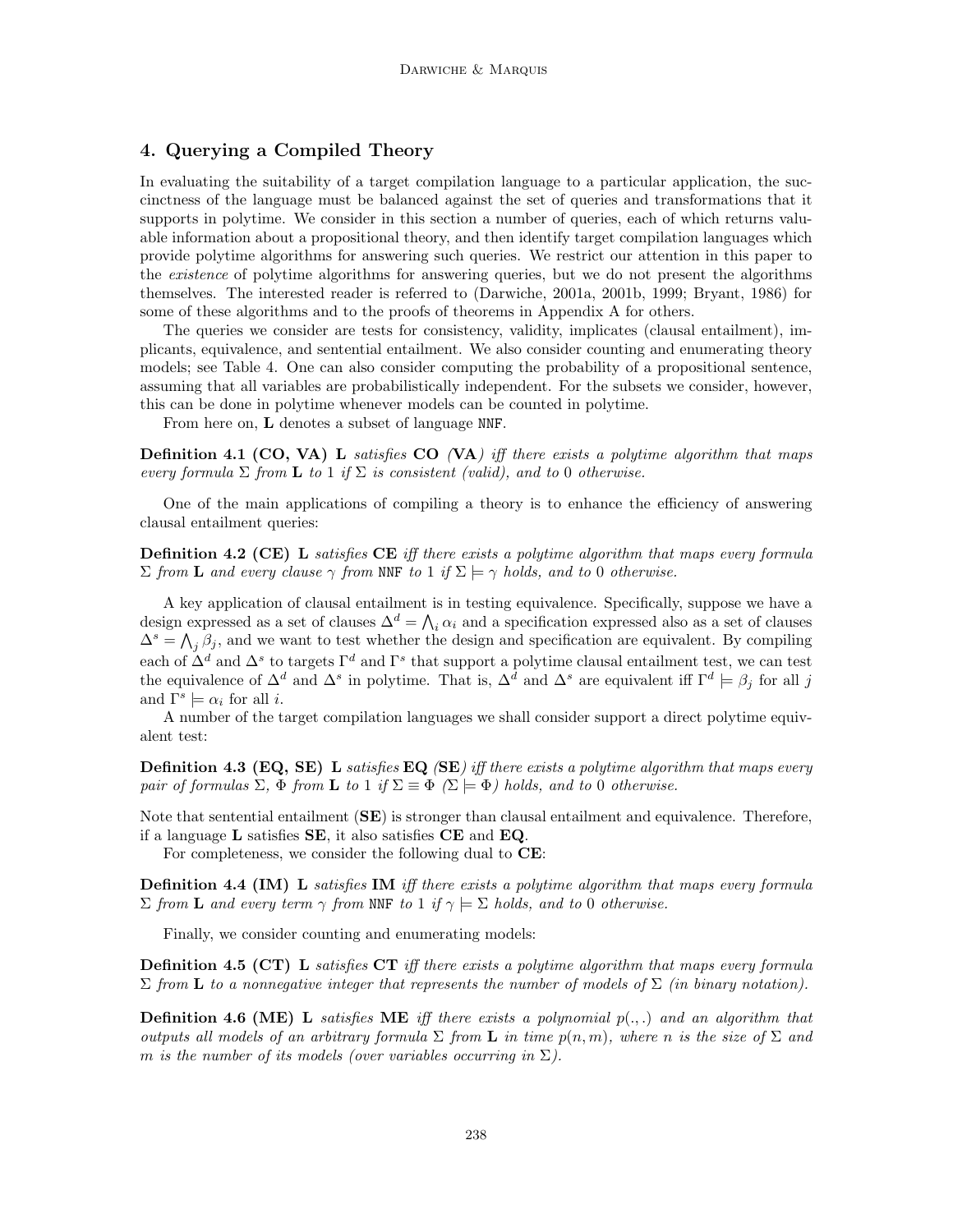| Notation | Query                                |
|----------|--------------------------------------|
| CO       | polytime consistency check           |
| VA.      | polytime validity check              |
| CE       | polytime clausal entailment check    |
| IM       | polytime implicant check             |
| EQ       | polytime equivalence check           |
| SE       | polytime sentential entailment check |
| CT       | polytime model counting              |
| MЕ       | polytime model enumeration           |

|  | Table 4: Notations for queries. |  |
|--|---------------------------------|--|
|  |                                 |  |

| L            | CO           | <b>VA</b>    | CE          | IM           | EQ                      | <b>SE</b>    | CT           | ME      |
|--------------|--------------|--------------|-------------|--------------|-------------------------|--------------|--------------|---------|
| <b>NNF</b>   | $\circ$      | $\circ$      | $\circ$     | $\circ$      | $\circ$                 | $\circ$      | $\circ$      | $\circ$ |
| <b>DNNF</b>  | $\sqrt{ }$   | $\circ$      | $\sqrt{2}$  | $\circ$      | $\circ$                 | $\circ$      | $\circ$      | ٦       |
| $d-NNF$      | $\circ$      | $\circ$      | $\circ$     | $\circ$      | $\circ$                 | $\circ$      | $\circ$      | $\circ$ |
| $s-NNF$      | $\circ$      | $\circ$      | $\circ$     | $\circ$      | $\circ$                 | $\circ$      | $\circ$      | $\circ$ |
| $f-NNF$      | $\circ$      | $\circ$      | $\circ$     | $\circ$      | $\circ$                 | $\circ$      | $\circ$      | $\circ$ |
| $d$ -DNN $F$ | À.           | 1.           |             |              | ?                       | $\circ$      | J.           |         |
| sd-DNNF      | $\sqrt{ }$   | $\mathbf{v}$ | $\mathbf v$ | $\sqrt{ }$   | $\overline{\mathbf{?}}$ | $\circ$      | v            | Î.      |
| <b>BDD</b>   | $\circ$      | $\circ$      | $\circ$     | $\circ$      | $\circ$                 | $\circ$      | $\circ$      | $\circ$ |
| FBDD         | $\mathbf v$  | $\mathbf{v}$ | $\mathbf v$ | $\sqrt{}$    | $\overline{\cdot}$      | $\circ$      | $\mathbf{v}$ | ٦       |
| <b>OBDD</b>  | $\mathbf{v}$ | $\mathbf{v}$ | $\sqrt{}$   | $\mathbf{v}$ | v                       | $\circ$      | À.           |         |
| $0$ BDD $<$  | 1            | Î.           |             |              |                         | $\mathbf{v}$ | À.           |         |
| <b>DNF</b>   | $\mathbf{v}$ | $\circ$      | $\sqrt{ }$  | $\circ$      | $\circ$                 | $\circ$      | $\circ$      | ٦       |
| <b>CNF</b>   | $\circ$      | J            | $\circ$     |              | $\circ$                 | $\circ$      | $\circ$      | $\circ$ |
| PI           | V            | J            |             | À            |                         | ٦            | $\circ$      |         |
| IP           | $\mathbf{v}$ | $\mathbf{v}$ | $\sqrt{}$   | $\sqrt{ }$   | v                       | $\mathbf{v}$ | $\circ$      | ٦       |
| MODS         |              |              |             |              |                         |              |              |         |

Table 5: Subsets of the NNF language and their corresponding polytime queries.  $\sqrt{\ }$  means "satisfies" and  $\circ$  means "does not satisfy unless  $P = NP$ ."

Table 4 summarizes the queries we are interested in and their acronyms.

The following proposition states what we know about the availability of polytime algorithms for answering the above queries, with respect to all languages we introduced in Section 2.

## Proposition 4.1 The results in Table 5 hold.

The results of Proposition 4.1 are summarized in Figure 4. One can draw a number of conclusions based on the results in this figure. First, NNF, s-NNF, d-NNF, f-NNF, and BDD fall in one equivalence class that does not support any polytime queries and CNF satisfies only VA and IM; hence, none of them qualifies as a target compilation language in this case. But the remaining languages all support polytime tests for consistency and clausal entailment. Therefore, simply imposing either of smoothness (s-NNF), determinism (d-NNF), flatness (f-NNF), or decision (BDD) on the NNF language does not lead to tractability with respect to any of the queries we consider—neither of these properties seem to be significant in isolation. Decomposability (DNNF), however, is an exception and leads immediately to polytime tests for both consistency and clausal entailment, and to a polytime algorithm for model enumeration.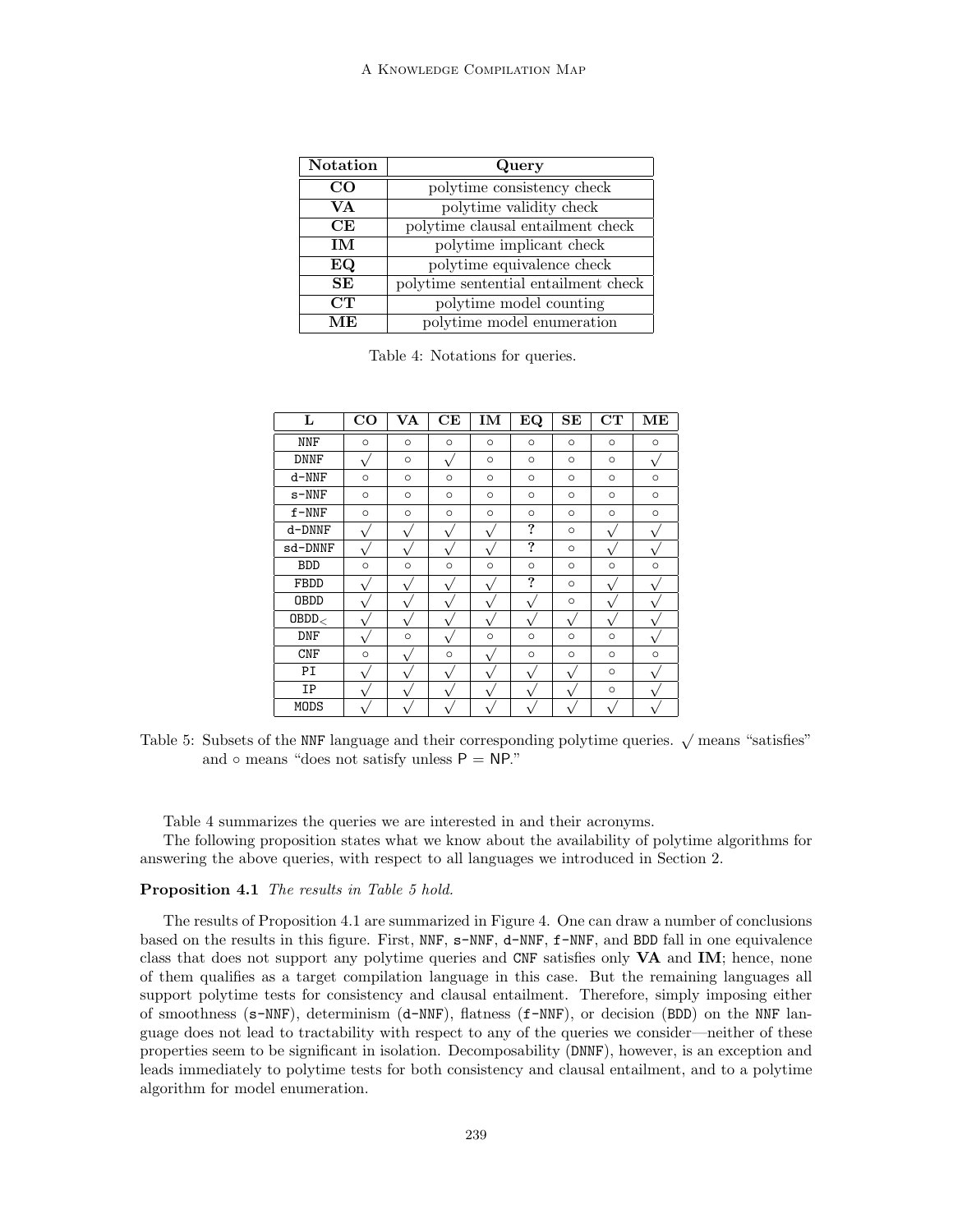Recall the succinctness ordering DNNF  $\langle$  d-DNNF  $\langle$  FBDD  $\langle$  OBDD  $\langle$  OBDD<sub> $\langle$ </sub>  $\langle$  MODS from Figure 5. By adding decomposability (DNNF), we obtain polytime tests for consistency and clausal entailment, in addition to a polytime model enumeration algorithm. By adding determinism to decomposability (d-DNNF), we obtain polytime tests for validity, implicant and model counting, which are quite significant. It is not clear, however, whether the combination of decomposability and determinism leads to a polytime test for equivalence. Moreover, adding the decision property on top of decomposability and determinism (FBDD) does not appear to increase tractability with respect to the given queries<sup>3</sup>, although it does lead to reducing language succinctness as shown in Figure 5. On the other hand, adding the ordering property on top of decomposability, determinism and decision, leads to polytime tests for equivalence (OBDD and OBDD<) as well as sentential entailment provided that the ordering  $\lt$  is fixed (OBDD<sub> $\lt$ </sub>).

As for the succinctness ordering  $NNF \leq DNF \leq DP \leq MODS$  from Figure 5, note that DNNF is obtained by imposing decomposability on NNF, while DNF is obtained by imposing flatness and simple-conjunction (which is stronger than decomposability). What is interesting is that DNF is less succinct than DNNF, yet does not support any more polytime queries; see Figure 4. However, the addition of smoothness (and determinism) on top of flatness and simple-conjunction (MODS) leads to five additional polytime queries, including equivalence and entailment tests.<sup>4</sup>

We close this section by noting that determinism appears to be necessary (but not sufficient) for polytime model counting: only deterministic languages, d-DNNF, sd-DNNF, FBDD, OBDD, OBDD<sup>&</sup>lt; and MODS, support polytime counting. Moreover, polytime counting implies a polytime test of validity, but the opposite is not true.

## 5. Transforming a Compiled Theory

A query is an operation that returns information about a theory without changing it. A transformation, on the other hand, is an operation that returns a modified theory, which is then operated on using queries. Many applications require a combination of transformations and queries.

**Definition 5.1** ( $\land$ **C**, $\lor$ **C**) Let **L** be a subset of NNF. **L** satisfies  $\land$ **C**  $\lor$ **C**) iff there exists a polytime algorithm that maps every finite set of formulas  $\Sigma_1, \ldots, \Sigma_n$  from L to a formula of L that is logically equivalent to  $\Sigma_1 \wedge \ldots \wedge \Sigma_n$   $(\Sigma_1 \vee \ldots \vee \Sigma_n)$ .

**Definition 5.2** ( $\neg$ C) Let **L** be a subset of NNF. **L** satisfies  $\neg$ C iff there exists a polytime algorithm that maps every formula  $\Sigma$  from **L** to a formula of **L** that is logically equivalent to  $\neg \Sigma$ .

If a language satisfies one of the above properties, we will say that it is *closed* under the corresponding operator. Closure under logical connectives is important for two key reasons. First, it has implications on how compilers are constructed for a given target language. For example, if a clause can be easily compiled into some language  $L$ , then closure under conjunction implies that compiling a CNF sentence into L is easy. Second, it has implications on the class of polytime queries supported by the target language: If a language  $\bf{L}$  satisfies  $\bf{CO}$  and is closed under negation and conjunction, then it must satisfy SE (to test whether  $\Delta \models \Gamma$ , all we have to do, by the Refutation Theorem, is test whether  $\Delta \wedge \neg \Gamma$  is inconsistent). Similarly, if a language satisfies **VA** and is closed under negation and disjunction, it must satisfy **SE** by the Deduction Theorem.

<sup>3.</sup> Deciding the equivalence of two sentences in FBDD, d-DNNF, or in sd-DNNF, can be easily shown to be in coNP. However, we do not have a proof of coNP-hardness, nor do we have deterministic polytime algorithms for deciding these problems. Actually, the latter case is quite unlikely as the equivalence problem for FBDD has been intensively studied, with no such algorithm in sight. Note, however, that the equivalence of two sentences in FBDD can be decided probabilistically in polytime (Blum, Chandra, & Wegman, 1980), and similarly for sentences in d-DNNF (Darwiche & Huang, 2002).

<sup>4.</sup> Given flatness, simple-conjunction and smoothness, we can obtain determinism by simply removing duplicated terms.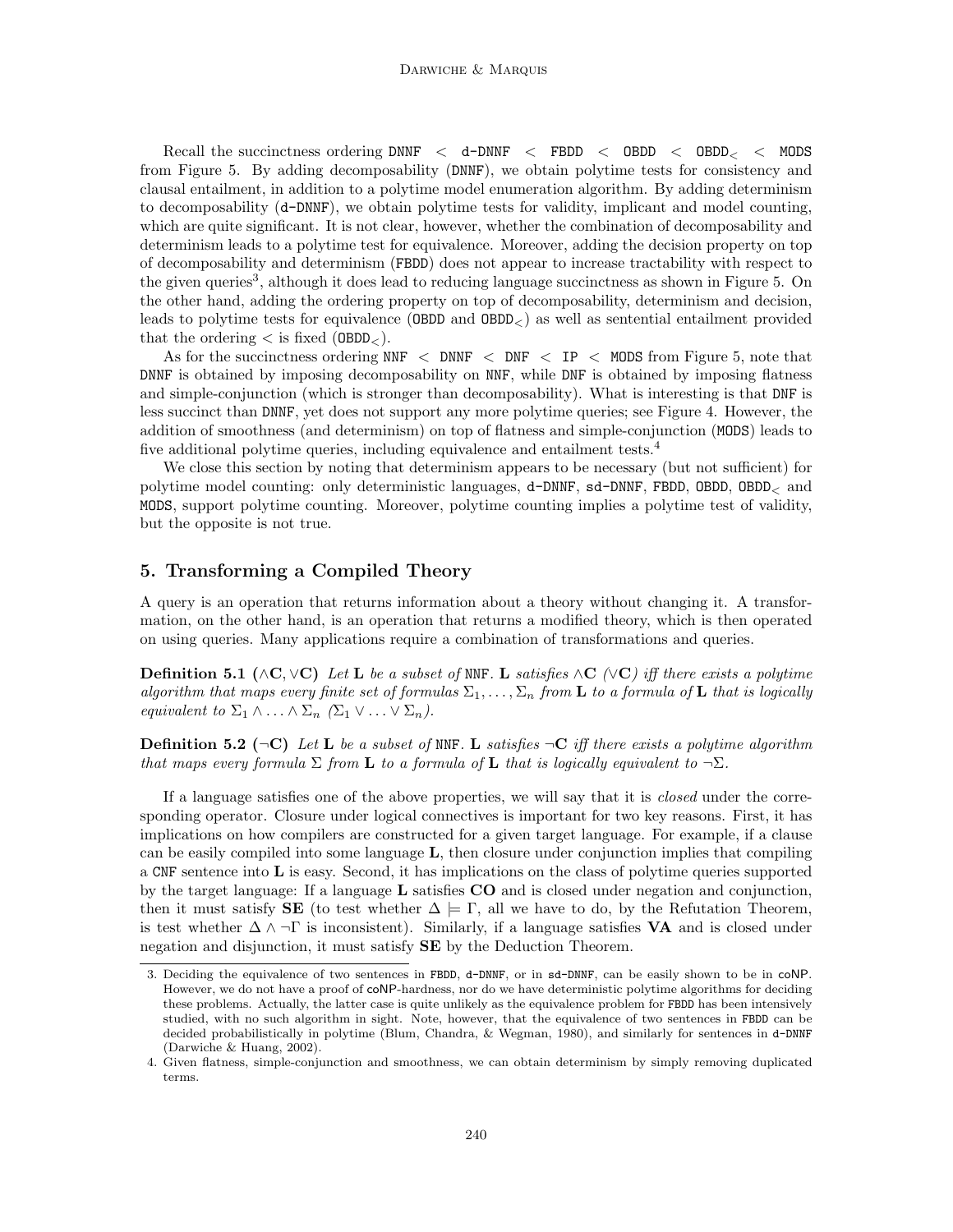It is important to stress here that some languages are closed under a logical operator, only if the number of operands is bounded by a constant. We will refer to this as *bounded closure*.

**Definition 5.3** (∧BC, ∨BC) Let L be a subset of NNF. L satisfies  $\wedge$ BC ( $\vee$ BC) iff there exists a polytime algorithm that maps every pair of formulas  $\Sigma$  and  $\Phi$  from **L** to a formula of **L** that is logically equivalent to  $\Sigma \wedge \Phi$  ( $\Sigma \vee \Phi$ ).

We now turn to another important transformation:

**Definition 5.4 (Conditioning)** (Darwiche, 1999) Let  $\Sigma$  be a propositional formula, and let  $\gamma$  be a consistent term. The conditioning of  $\Sigma$  on  $\gamma$ , noted  $\Sigma | \gamma$ , is the formula obtained by replacing each variable X of  $\Sigma$  by true (resp. false) if X (resp.  $\neg X$ ) is a positive (resp. negative) literal of  $\gamma$ .

**Definition 5.5 (CD)** Let **L** be a subset of NNF. **L** satisfies CD iff there exists a polytime algorithm that maps every formula  $\Sigma$  from L and every consistent term  $\gamma$  to a formula from L that is logically equivalent to  $\Sigma \mid \gamma$ .

Conditioning has a number of applications, and corresponds to restriction in the literature on Boolean functions. The main application of conditioning is due to a theorem, which says that  $\Sigma \wedge \gamma$ is consistent iff  $\Sigma$  |  $\gamma$  is consistent (Darwiche, 2001a, 1999). Therefore, if a language satisfies CO and **CD**, then it must also satisfy **CE**. Conditioning also plays a key role in building compilers that enforce decomposability. If two sentences  $\Delta_1$  and  $\Delta_2$  are both decomposable (belong to DNNF), their conjunction  $\Delta_1 \wedge \Delta_2$  is not necessarily decomposable since the sentences may share variables. Conditioning can be used to ensure decomposability in this case since  $\Delta_1 \wedge \Delta_2$  is equivalent to  $\bigvee_{\gamma} (\Delta_1 | \gamma) \wedge (\Delta_2 | \gamma) \wedge \gamma$ , where  $\gamma$  is a term covering all variables shared by  $\Delta_1$  and  $\Delta_2$ . Note that  $\gamma(\Delta_1 | \gamma) \wedge (\Delta_2 | \gamma) \wedge \gamma$  must be decomposable since  $\Delta_1 | \gamma$  and  $\Delta_2 | \gamma$  do not mention variables in  $\gamma$ . The previous proposition is indeed a generalization to multiple variables of the well-known Shannon expansion in the literature on Boolean functions. It is also the basis for compiling CNF into DNNF (Darwiche, 1999, 2001a).

Another critical transformation we shall consider is that of forgetting (also referred to as marginalization, or elimination of middle terms (Boole, 1854)):

**Definition 5.6 (Forgetting)** Let  $\Sigma$  be a propositional formula, and let **X** be a subset of variables from PS. The forgetting of **X** from  $\Sigma$ , denoted  $\exists \mathbf{X} \cdot \Sigma$ , is a formula that does not mention any variable from **X** and for every formula  $\alpha$  that does not mention any variable from **X**, we have  $\Sigma \models \alpha$  precisely when  $\exists \mathbf{X} . \Sigma \models \alpha$ .

Therefore, to forget variables from **X** is to remove any reference to **X** from  $\Sigma$ , while maintaining all information that  $\Sigma$  captures about the complement of **X**. Note that  $\exists \mathbf{X}.\Sigma$  is unique up to logical equivalence.

**Definition 5.7 (FO, SFO)** Let **L** be a subset of NNF. **L** satisfies FO iff there exists a polytime algorithm that maps every formula  $\Sigma$  from **L** and every subset **X** of variables from PS to a formula from **L** equivalent to  $\exists \mathbf{X}.\Sigma$ . If the property holds for singleton **X**, we say that **L** satisfies **SFO**.

Forgetting is an important transformation as it allows us to focus/project a theory on a set of variables. For example, if we know that some variables  $X$  will never appear in entailment queries, we can forget these variables from the compiled theory while maintaining its ability to answer such queries correctly. Another application of forgetting is in counting/enumerating the instantiations of some variables Y, which are consistent with a theory  $\Delta$ . This query can be answered by counting/enumerating the models of  $\exists \mathbf{X}. \Delta$ , where X is the complement of Y. Forgetting also has applications to planning, diagnosis and belief revision. For instance, in the SATPLAN framework,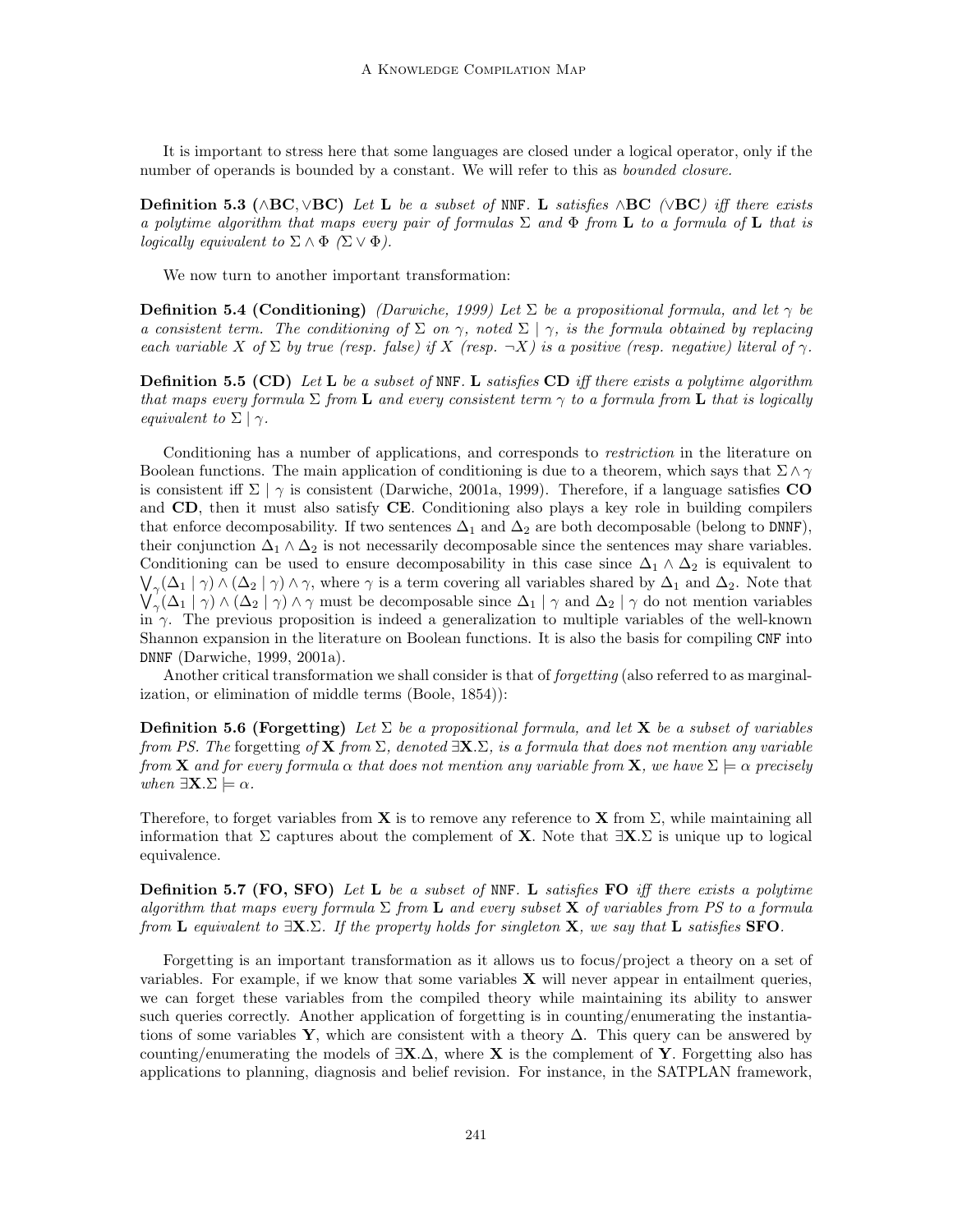| <b>Notation</b>  | Transformation                |
|------------------|-------------------------------|
| CD               | polytime conditioning         |
| FO               | polytime forgetting           |
| <b>SFO</b>       | polytime singleton forgetting |
| $\wedge {\bf C}$ | polytime conjunction          |
| $\wedge$ BC      | polytime bounded conjunction  |
| $\vee$ <b>C</b>  | polytime disjunction          |
| $\vee$ BC        | polytime bounded disjunction  |
| $\neg$ C         | polytime negation             |

Table 6: Notations for transformations.

| L           | CD          | FO      | <b>SFO</b> | $\wedge {\bf C}$ | $\wedge \mathbf{B}\mathbf{C}$ | $\vee \mathbf{C}$ | $\vee$ BC | $\neg \mathbf{C}$       |
|-------------|-------------|---------|------------|------------------|-------------------------------|-------------------|-----------|-------------------------|
| NNF         |             | $\circ$ |            | $\mathbf v$      | $\mathbf{v}$                  | ٦.                |           |                         |
| <b>DNNF</b> |             | À.      | V          | $\circ$          | $\circ$                       | ٦                 | ٦         | $\circ$                 |
| $d-NNF$     |             | $\circ$ | ٦          | r                | ٦                             | ٦                 |           |                         |
| $s-NNF$     | À           | $\circ$ | V          | $\sqrt{ }$       | 1                             | v                 | ٦         |                         |
| $f-NNF$     | ٦,          | $\circ$ |            | $\bullet$        | $\bullet$                     | $\bullet$         |           |                         |
| d-DNNF      |             | $\circ$ | $\circ$    | $\circ$          | $\circ$                       | $\circ$           | $\circ$   | $\overline{\cdot}$      |
| sd-DNNF     | $\mathbf v$ | $\circ$ | $\circ$    | $\circ$          | $\circ$                       | $\circ$           | $\circ$   | $\overline{\mathbf{?}}$ |
| <b>BDD</b>  |             | $\circ$ | J.         | r                | ٦                             |                   |           |                         |
| FBDD        |             |         | $\circ$    |                  | $\circ$                       |                   | $\circ$   |                         |
| <b>OBDD</b> | ٦,          |         | 1.         |                  | $\circ$                       |                   | $\circ$   |                         |
| $0$ BDD $<$ | À.          |         |            |                  | ٦                             |                   | ٦         |                         |
| DNF         |             |         |            |                  |                               |                   |           |                         |
| CNF         |             | $\circ$ |            | V                |                               |                   |           |                         |
| PI          | J.          | J.      | ٦          |                  |                               |                   |           |                         |
| IP          | À           |         |            |                  | ٦.                            |                   |           |                         |
| MODS        |             |         |            |                  |                               |                   |           |                         |

Table 7: Subsets of the NNF language and their polytime transformations.  $\sqrt{\ }$  means "satisfies," means "does not satisfy," while ∘ means "does not satisfy unless P=NP."

compiling away fluents or actions amounts to forgetting variables. In model-based diagnosis, compiling away every variable except the abnormality ones does not remove any piece of information required to compute the conflicts and the diagnoses of a system (Darwiche, 2001a). Forgetting has also been used to design update operators with valuable properties (Herzig  $\&$  Rifi, 1999).

Table 6 summarizes the transformations we are interested in and their acronyms. The following proposition states what we know about the tractability of these transformations with respect to the identified target compilation languages.

#### Proposition 5.1 The results in Table 7 hold.

One can draw a number of observations regarding Table 7. First, all languages we consider satisfy CD and, hence, lend themselves to efficient application of the conditioning transformation. As for forgetting multiple variables, only DNNF, DNF, PI and MODS permit that in polytime. It is important to stress here that none of FBDD,  $\text{OBDD}$  and  $\text{OBDD}_\leq$  permits polytime forgetting of multiple variables. This is noticeable since some of the recent applications of  $OBDD<sub>z</sub>$  to planning—within the so-called symbolic model checking approach to planning (A. Cimmati & Traverso, 1997)—depend crucially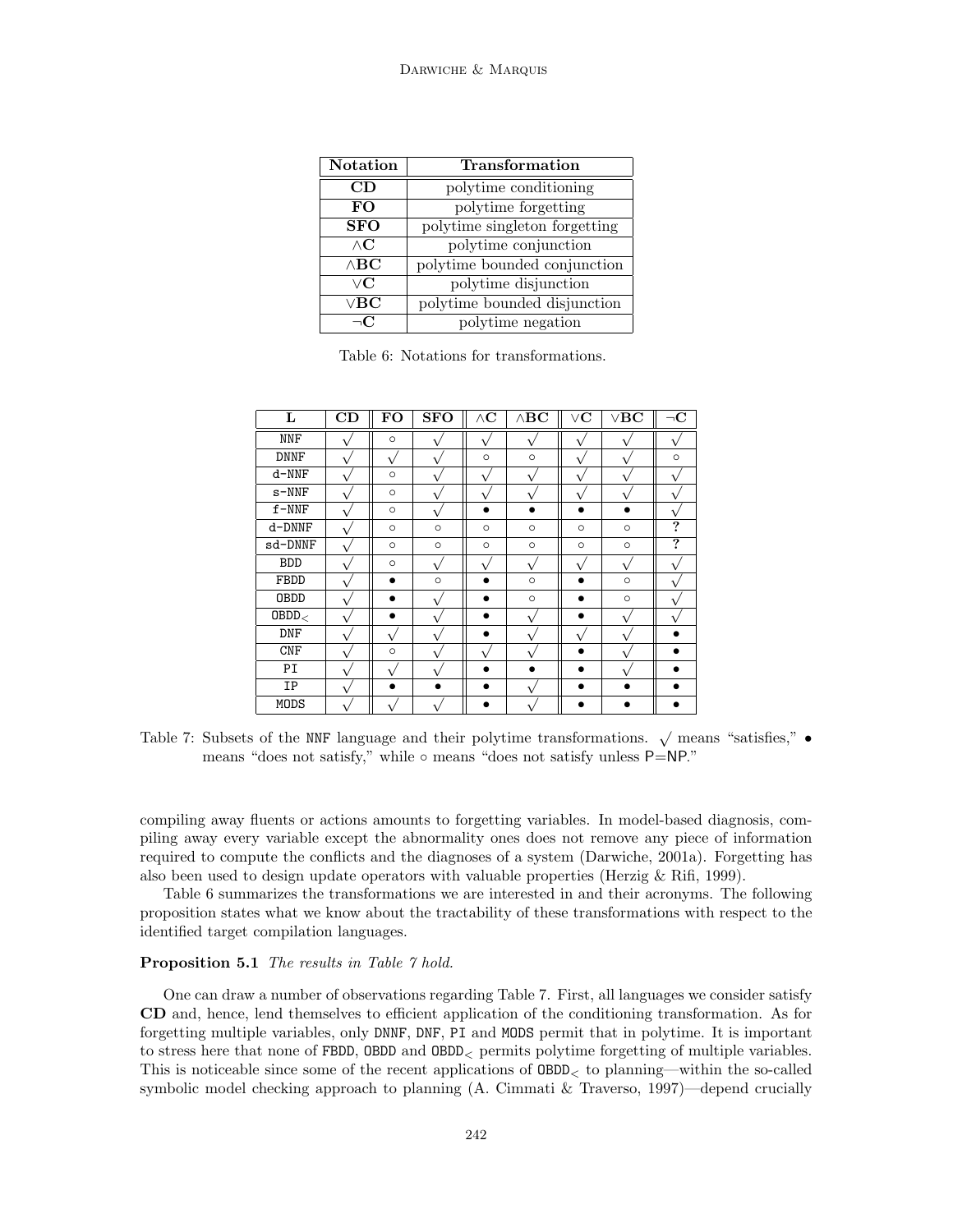on the operation of forgetting and it may be more suitable to use a language that satisfies  $\bf{FO}$  in this case. Note, however, that  $OBDD$  and  $OBDD<sub>5</sub>$  allow the forgetting of a single variable in polytime, but FBDD does not allow even that. d-DNNF is similar to FBDD as it satisfies neither FO nor SFO.

It is also interesting to observe that none of the target compilation languages is closed under conjunction. A number of them, however, are closed under bounded conjunction, including  $OBDD<sub>5</sub>$ , DNF, IP and MODS.

As for disjunction, the only target compilation languages that are closed under disjunction are DNNF and DNF. The  $OBDD<sub>z</sub>$  and PI languages, however, are closed under bounded disjunction. Again, the d-DNNF, FBDD and OBDD languages are closed under neither.

The only target compilation languages that are closed under negation are FBDD, OBDD and OBDD. while it is not known whether d-DNNF or sd-DNNF are closed under this operation. Note that d-DNNF and FBDD support the same set of polytime queries (equivalence checking is unknown for both) so they are indistinguishable from that viewpoint. Moreover, the only difference between the two languages in Table 7 is the closure of FBDD under negation, which does not seem to be that significant in light of no closure under either conjunction or disjunction. Note, however, that d-DNNF is more succinct than FBDD as given in Figure 5.

Finally, OBDD<sub> $\epsilon$ </sub> is the only target compilation language that is closed under negation, bounded conjunction, and bounded disjunction. This closure actually plays an important role in compiling propositional theories into  $OBDD<sub>z</sub>$  and is the basis of state-of-the-art compilers for this purpose (Bryant, 1986).

## 6. Conclusion

The main contribution of this paper is a methodology for analyzing propositional compilation approaches according to two key dimensions: the succinctness of the target compilation language, and the class of queries and transformations it supports in polytime. The second main contribution of the paper is a comprehensive analysis, according to the proposed methodology, of more than a dozen languages for which we have produced a knowledge compilation map, which cross-ranks these languages according to their succinctness, and the polytime queries and transformations they support. This map allows system designers to make informed decisions on which target compilation language to use: after the class of queries/transformations have been decided based on the application of interest, the designer chooses the most succinct target compilation language that supports such operations in polytime. Another key contribution of this paper is the uniform treatment we have applied to diverse target compilation languages, showing how they all are subsets of the NNF language. Specifically, we have identified a number of simple, yet meaningful, properties, including decomposability, determinism, decision and flatness, and showed how combinations of these properties give rise to different target compilation languages. The studied subsets include some well known languages such as  $PI$ , which has been influential in  $AI$ ;  $OBDD<sub>z</sub>$ , which has been influential in formal verification; and CNF and DNF, which have been quite influential in computer science. The subsets also include some relatively new languages such as DNNF and d-DNNF, which appear to represent interesting, new balances between language succinctness and query/transformation tractability.

## Acknowledgments

This is a revised and extended version of the paper "A Perspective on Knowledge Compilation," in Proceedings of the  $17^{th}$  International Joint Conference on Artificial Intelligence (IJCAI'01), pp. 175-182, 2001. We wish to thank Alvaro del Val, Mark Hopkins, Jérôme Lang and the anonymous reviewers for some suggestions and comments, as well as Ingo Wegener for his help with some of the issues discussed in the paper. This work has been done while the second author was a visiting researcher with the Computer Science Department at UCLA. The first author has been partly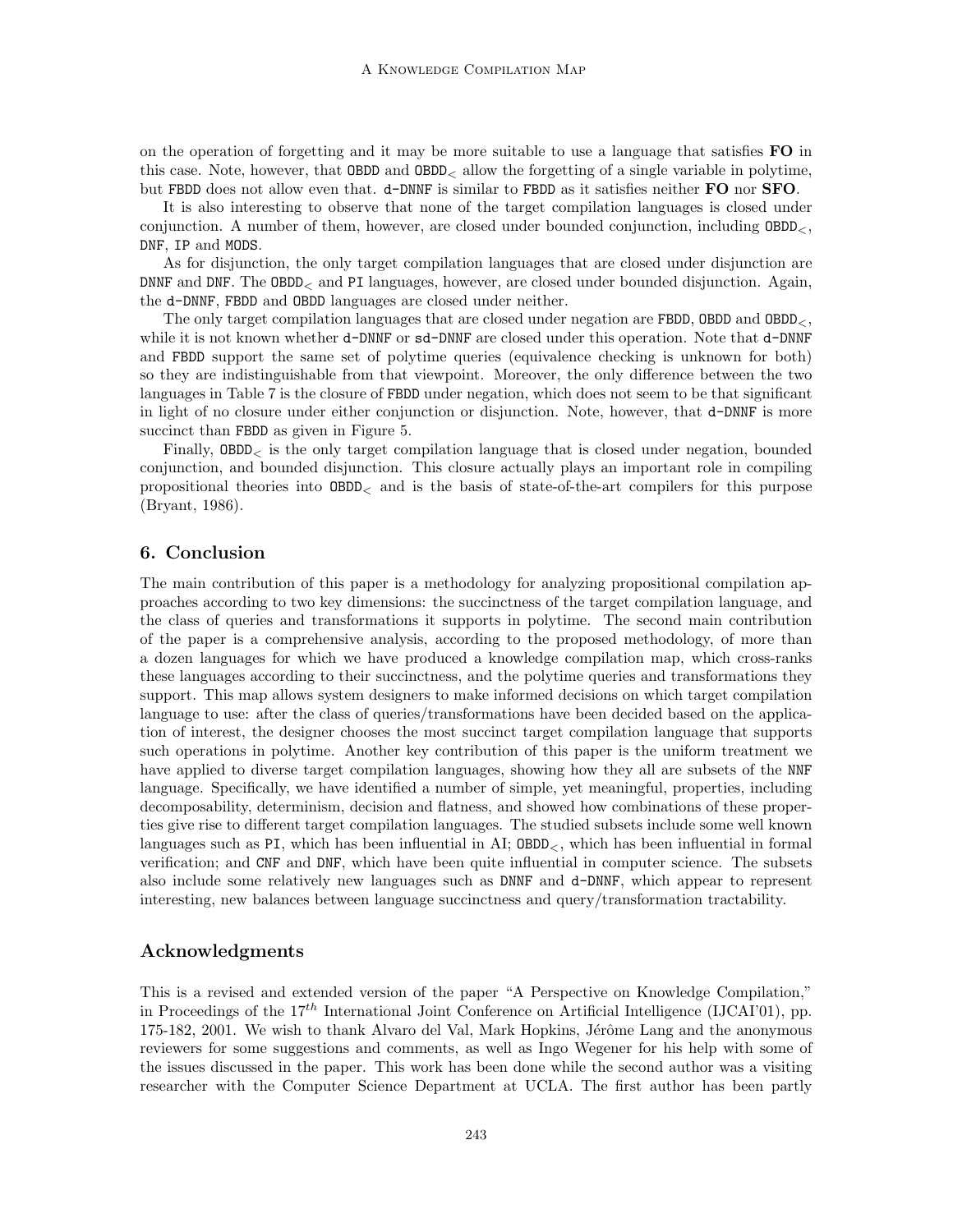supported by NSF grant IIS-9988543 and MURI grant N00014-00-1-0617. The second author has been partly supported by the IUT de Lens, the Université d'Artois, the Nord/Pas-de-Calais Région under the TACT-TIC project, and by the European Community FEDER Program.

## Appendix A. Proofs

To simplify the proofs of our main propositions later on, we have identified a number of lemmas that we list below. Some of the proofs of these lemmas are direct, but we include them for completeness.

Lemma A.1 Every sentence in d-DNNF can be translated to an equivalent sentence in sd-DNNF in polytime.

**Proof:** Let  $\alpha = \alpha_1 \vee \ldots \vee \alpha_n$  be an or-node in a d-DNNF sentence  $\Sigma$ . Suppose that  $\alpha$  is not smooth and let  $V = Vars(\alpha)$ . Consider now the sentence  $\Sigma_s$  obtained by replacing in  $\Sigma$  each such node and let  $V = Vars(\alpha)$ . Consider now the sentence  $\Delta_s$  obtained by replacing in  $\Delta$  each such node<br>by  $\bigvee_{i=1}^n \alpha_i \wedge \bigwedge_{v \in V\setminus Vars(\alpha_i)} (\neg v \vee v)$ . Then  $\Sigma_s$  is equivalent to  $\Sigma$  and is smooth. Moreover,  $\Sigma_s$  can be computed in time polynomial in the size of  $\Sigma$  and it satisfies decomposability and determinism.  $\square$ 

**Lemma A.2** Every sentence in FBDD can be translated to an equivalent sentence in FBDD  $\cap$  s-NNF in polytime.

**Proof:** Let  $\Sigma$  be a sentence in FBDD and let  $\alpha$  be a node in  $\Sigma$ . We can always replace  $\alpha$  with  $(Y \wedge \alpha) \vee$  $(\neg Y \wedge \alpha)$ , for some variable Y, while preserving equivalence and the decision property. Moreover, as long as the variable Y does not appear in  $\alpha$  and is not an ancestor of  $\alpha$ , then decomposability is also preserved (that is, the resulting sentence is in FBDD). Note here that "ancestor" is with respect to the binary decision diagram notation of  $\Sigma$ –see left of Figure 2.

Now, suppose that  $(X \wedge \alpha) \vee (\neg X \wedge \beta)$  is an or-node in  $\Sigma$ . Suppose further that the or-node is not smooth. Hence, there is some Y which appears in  $Vars(\beta)$  but not in  $Vars(\alpha)$  (or the other way around). Since  $\Sigma$  is decomposable, then Y cannot be an ancestor of  $\alpha$  (since in that case it would also be an ancestor of  $\beta$ , which is impossible by decomposability of  $\Sigma$ ). Hence, we can replace  $\alpha$  with  $(Y \wedge \alpha) \vee (\neg Y \wedge \alpha)$ , while preserving equivalence, decision and decomposability. By repeating the above process, we can smooth  $\Sigma$  while preserving all the necessary properties. Finally, note that for every or-node  $(X \wedge \alpha) \vee (\neg X \wedge \beta)$  in  $\Sigma$ , we need to repeat the above process at most  $|Vars(\alpha) - Vars(\beta)| + |Vars(\beta) - Vars(\alpha)|$  times. Hence, the smoothing operation can be performed in polytime.

## **Lemma A.3** If a subset **L** of NNF satisfies CO and CD, then it also satisfies ME.

**Proof:** Let  $\Sigma$  be a sentence in **L**. First, we test if  $\Sigma$  is inconsistent (can be done in polytime). If it is, we return the empty set of models. Otherwise, we construct a decision-tree representation of the models of  $\Sigma$ . Given an ordering of the variables  $x_1, \ldots, x_n$  of  $Vars(\Sigma)$ , we start with a tree T consisting of a single root node. For  $i = 1$  to n, we repeat the following for each leaf node  $\alpha$ (corresponds to a consistent term) in T:

- a. If  $\Sigma \mid \alpha \wedge x_i$  is consistent, we add  $x_i$  as a child to  $\alpha$ ;
- b. If  $\Sigma \mid \alpha \wedge \neg x_i$  is consistent, we add  $\neg x_i$  as a child to  $\alpha$ .

The key points are:

• Test (a) and Test (b) can be performed in time polynomial in the size of  $\Sigma$  (since **L** satisfies CO and CD).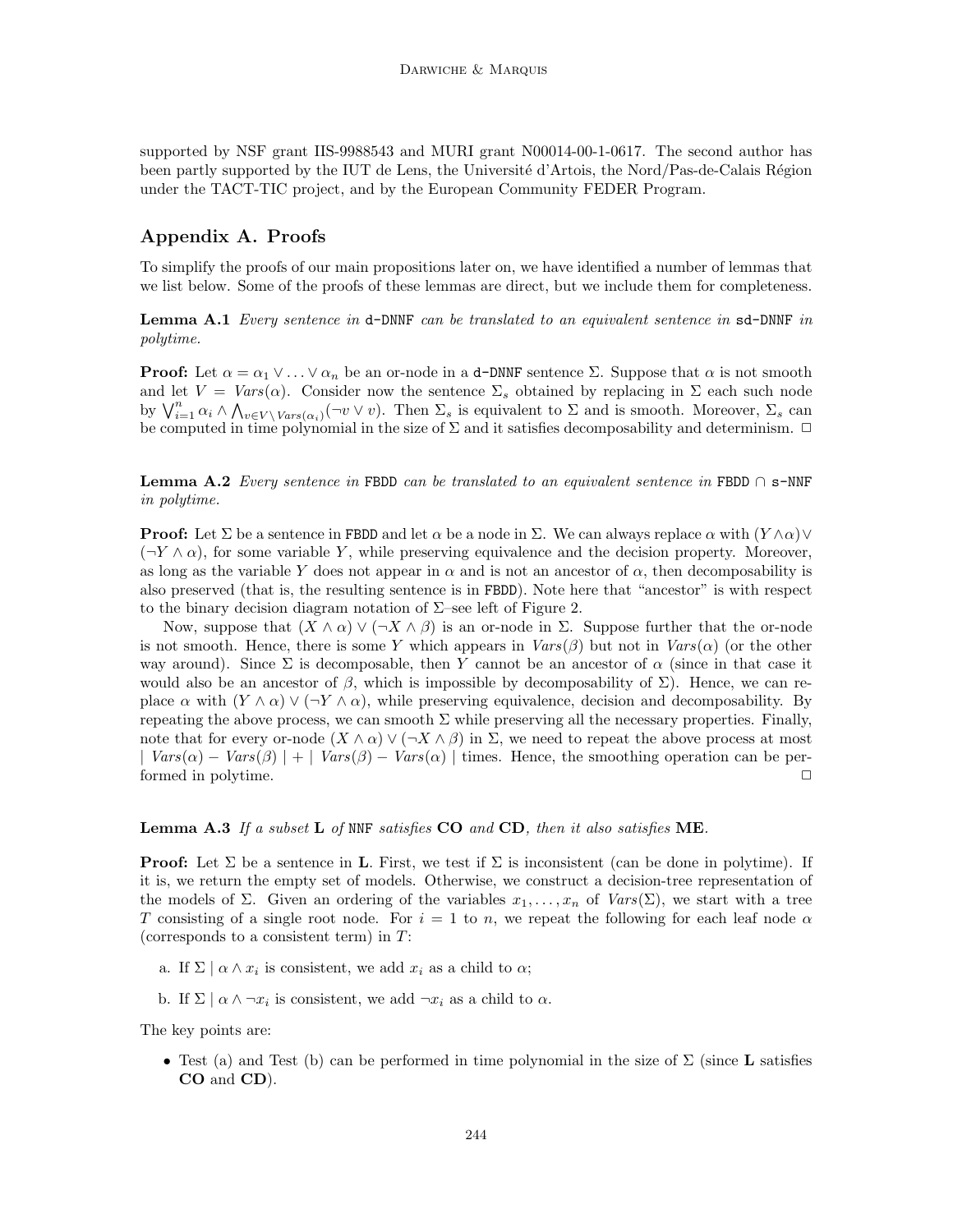• Either Test (a) or Test (b) above must succeed (since  $\Sigma$  is consistent).

Hence, the number of tests performed is  $\mathcal{O}(mn)$ , where m is the number of leaf nodes in the final decision tree (bounded by the number of models of  $\Sigma$ ) and n is the number of variables of  $\Sigma$ .  $\Box$ 

**Lemma A.4** If a subset of NNF satisfies  $CO$  and  $CD$ , then it also satisfies  $CE$ .

**Proof:** To test whether sentence  $\Sigma$  entails non-valid clause  $\alpha$ ,  $\Sigma \models \alpha$ , it suffices to test whether  $\Sigma$  |  $\neg \alpha$  is inconsistent (Darwiche, 2001a).  $\square$ 

**Lemma A.5** Let  $\alpha$  and  $\beta$  be two sentences that share no variables. Then  $\alpha \vee \beta$  is valid iff  $\alpha$  is valid or  $\beta$  is valid.

**Proof:**  $\alpha \vee \beta$  is valid iff  $\neg \alpha \wedge \neg \beta$  is inconsistent. Since  $\neg \alpha$  and  $\neg \beta$  share no variables, then  $\neg \alpha \wedge \neg \beta$ is inconsistent iff  $\neg \alpha$  is inconsistent or  $\neg \beta$  is. This is true iff  $\alpha$  is valid or  $\beta$  is valid.  $\Box$ 

**Lemma A.6** Let  $\Sigma$  be a sentence in d-DNNF and let  $\gamma$  be a clause. Then a sentence in d-DNNF which is equivalent to  $\Sigma \vee \gamma$  can be constructed in polytime in the size of  $\Sigma$  and  $\gamma$ .

**Proof:** Let  $l_1, \ldots, l_n$  be the literals that appear in clause  $\gamma$ . Then  $\beta = \bigvee_{i=1}^n (l_i \wedge \bigwedge_{j=1}^{i-1} \neg l_j)$  is equivalent to clause  $\gamma$ , is in d-DNNF, and can be constructed in polytime in size of  $\gamma$ . Now let  $\alpha$  be the term equivalent to  $\neg \gamma$ . We have that  $\Sigma \vee \gamma$  is equivalent to  $((\Sigma \mid \alpha) \wedge \alpha) \vee \beta$ . The last sentence is in d-DNNF and can be constructed in polytime in size of  $\Sigma$  and  $\gamma$ .

**Lemma A.7** If a subset of NNF satisfies  $VA$  and  $CD$ , then it also satisfies IM.

**Proof:** To test whether a consistent term  $\alpha$  entails sentence  $\Sigma$ ,  $\alpha \models \Sigma$ , it suffices to test whether  $\neg \alpha \vee \Sigma$  is valid. This sentence is equivalent to  $\neg \alpha \vee (\alpha \wedge \Sigma)$ , to  $\neg \alpha \vee (\alpha \wedge (\Sigma \mid \alpha))$ , and to  $\neg \alpha \vee (\Sigma \mid \alpha)$ . Since  $\neg \alpha$  and  $\Sigma \mid \alpha$  share no variables, the disjunction is valid iff  $\neg \alpha$  is valid or  $\Sigma \mid \alpha$  is valid (by Lemma A.5).  $\neg \alpha$  cannot be valid since  $\alpha$  is consistent.  $\Sigma | \alpha$  can be constructed in polytime since the language satisfies CD and its validity can be tested in polytime since the language satisfies  $VA$ .  $\Box$ 

Lemma A.8 Every CNF or DNF formula can be translated to an equivalent sentence in BDD in polytime.

Proof: It is straightforward to convert a clause or term into an equivalent sentence in BDD. In order to generate a BDD sentence corresponding to the conjunction (resp. disjunction) of BDD sentences  $\alpha$ and  $\beta$ , it is sufficient to replace the 1-sink (resp. 0-sink) of  $\alpha$  with the root of  $\beta$ .

**Lemma A.9** If a subset of NNF satisfies  $EQ$ , then it satisfies  $CO$  and  $VA$ .

**Proof:** true and false belong to every NNF subset.  $\Sigma$  is inconsistent iff it is equivalent to false.  $\Sigma$  is valid iff it is equivalent to *true*.  $\Box$ 

**Lemma A.10** If a subset of NNF satisfies  $SE$ , then it satisfies  $EQ$ ,  $CO$  and  $VA$ .

**Proof:** Sentences  $\Sigma_1$  and  $\Sigma_2$  are equivalent iff  $\Sigma_1 \models \Sigma_2$  and  $\Sigma_2 \models \Sigma_1$ . **EQ** implies **CO** and **VA**  $(\text{Lemma A.9}).$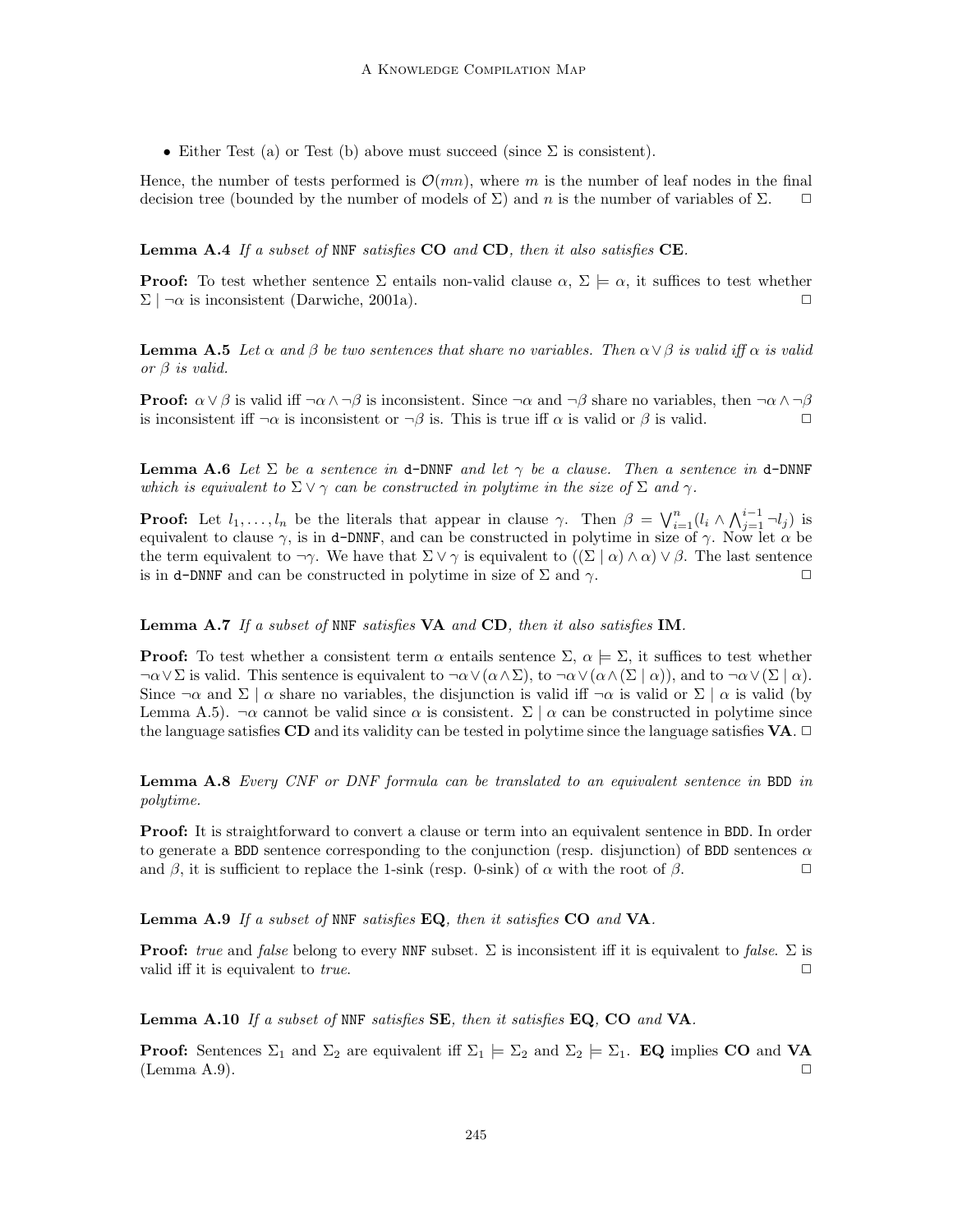**Lemma A.11** Let  $\Sigma$  be a sentence in d-DNNF and let  $\gamma$  be a clause. The validity of  $\Sigma \vee \gamma$  can be tested in time polynomial in the size of  $\Sigma$  and  $\gamma$ .

**Proof:** Construct  $\Sigma \vee \gamma$  in polytime as given in Lemma A.6 and check its validity, which can be done in polytime too.  $\Box$ 

**Lemma A.12** For every propositional formula  $\Sigma$  and every consistent term  $\gamma$ , we have  $\Sigma|\gamma$  is equivalent to  $\exists \textit{Vars}(\gamma) . (\Sigma \wedge \gamma).$ 

**Proof:** Without loss of generality, assume that  $\Sigma$  is given by the disjunctively-interpreted set of its models (over  $Vars(\Sigma)$ ). Conditioning  $\Sigma$  on  $\gamma$  leads (1) to removing every model of  $\neg \gamma$ , then (2) projecting the remaining models so that every variable of  $\gamma$  is removed. Conjoining  $\Sigma$  with  $\gamma$ leads exactly to (1), while forgetting every variable of  $\gamma$  in the resulting formula leads exactly to (2) (Lang, Liberatore,  $\&$  Marquis, 2000).  $\Box$ 

**Lemma A.13** Each sentence  $\Sigma$  in f-NNF can be converted into an equivalent sentence  $\Sigma^*$  in polynomial time, where  $\Sigma^* \in \text{CNF}$  or  $\Sigma^* \in \text{DNF}$ .

**Proof:** We consider three cases for the sentence  $\Sigma$ :

- 1. The root node of  $\Sigma$  is an and-node. In this case,  $\Sigma$  can be turned into a CNF sentence  $\Sigma^*$  in polynomial time by simply ensuring that each or-node in  $\Sigma$  is a clause (that is, a disjunction of literals that share no variables). Let C be an or-node in  $\Sigma$ . Since  $\Sigma$  is flat and its root is an and-node, C must be a child of the root of  $\Sigma$  and the children of C must be leaves. Hence, we can easily ensure that  $C$  is a clause as follows:
	- If we have one edge from C to some leaf X and another edge from C to  $\neg X$  (C is valid), we replace the edge from the root to  $C$  by an edge from the root to true.
	- If we have more than one edge from  $C$  to the same leaf node  $X$ , we keep only one of these edges and delete the rest.
- 2. The root of  $\Sigma$  is an or-node.  $\Sigma$  can be turned into a DNF sentence  $\Sigma^*$  in a dual way.<sup>5</sup>
- 3. The root of  $\Sigma$  is a leaf node.  $\Sigma$  is already a CNF sentence.

 $\Box$ 

**Lemma A.14**  $\alpha$  is a prime implicant (resp. an essential prime implicant) of sentence  $\Sigma$  iff  $\neg \alpha$  is a prime implicate (resp. an essential prime implicate) of  $\neg \Sigma$ . <sup>6</sup>

**Proof:** This is a folklore result, immediate from the definitions.

## Proof of Proposition 3.1

The proof of this proposition is broken down into eight steps. In each step, we prove a number of succinctness relationships between different languages, and then apply transitivity of the succinctness relation to infer even more relationships. Associated with each step of the proof is a table in which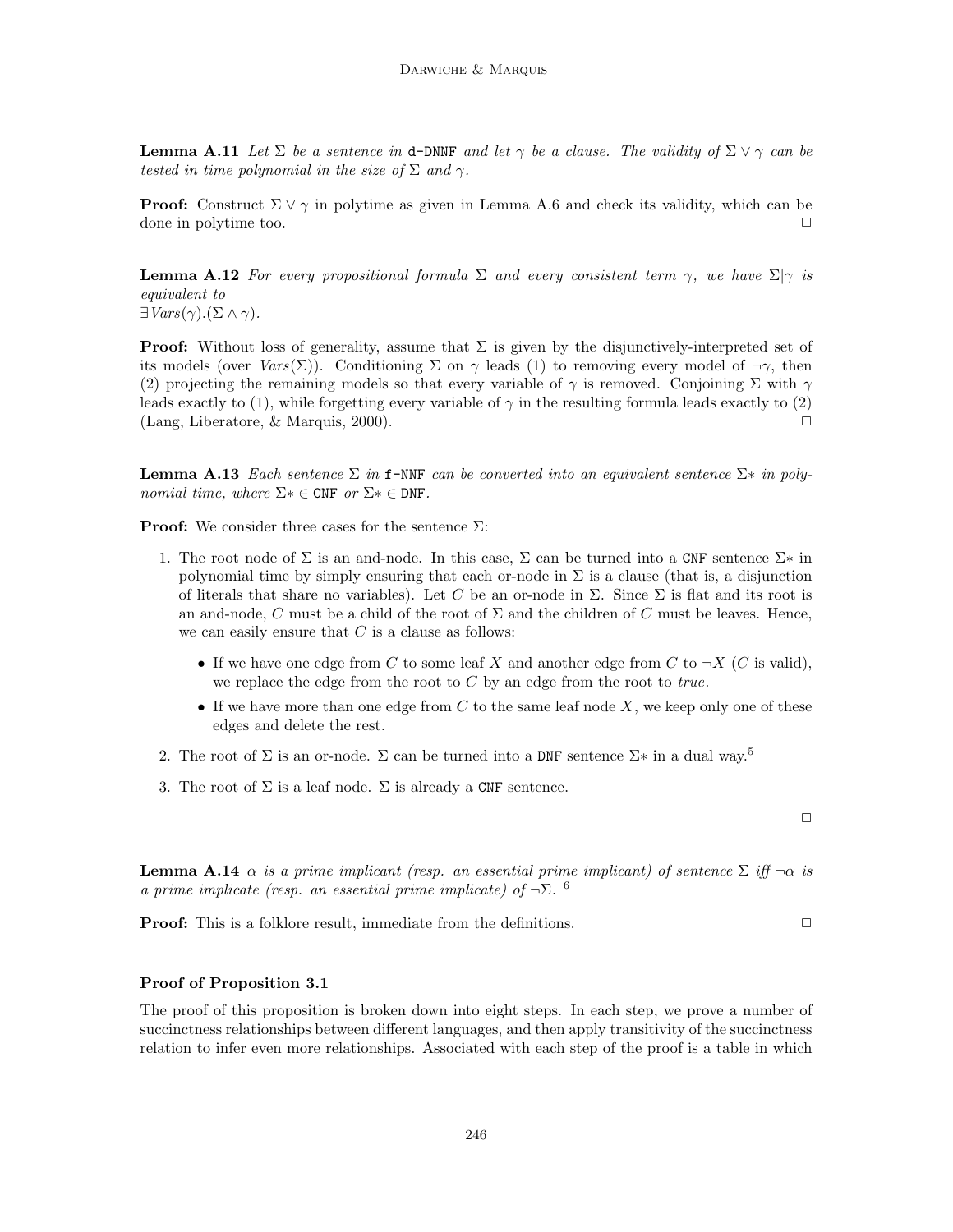#### A Knowledge Compilation Map

| ┻            | NNF | <b>DNNF</b> | $d$ -DNN $F$ | FBDD   | OBDD | OBDD. | DNF    | CNF | PI          | IP     | MODS   | sd-DNNF |
|--------------|-----|-------------|--------------|--------|------|-------|--------|-----|-------------|--------|--------|---------|
| NNF          | $-$ | -           | -            | –      | -    | -     | -      |     | _           | _      | _      |         |
| <b>DNNF</b>  |     | –           | -            | -      | -    | -     |        |     |             | $-$    |        |         |
| $d$ -DNN $F$ |     |             | _            | ⇁<br>_ | _    | -     |        |     |             |        | ⋜<br>_ |         |
| FBDD         |     |             |              | ⋜<br>- | _    | _     |        |     |             |        |        |         |
| OBDD         |     |             |              |        | -    | -     |        |     |             |        |        |         |
| OBDD         |     |             |              |        |      | -     |        |     |             |        |        |         |
| DNF          |     |             |              |        |      |       | ╭<br>- |     |             | $-$    | ⋜<br>- |         |
| CNF          |     |             |              |        |      |       |        |     | _           |        |        |         |
| PI           |     |             |              |        |      |       |        |     | ⇁<br>≺<br>_ |        |        |         |
| <b>IP</b>    |     |             |              |        |      |       |        |     |             | ≺<br>- |        |         |
| MODS         |     |             |              |        |      |       |        |     |             |        | _      |         |
| sd-DNNF      |     |             |              |        |      |       |        |     |             |        |        |         |

#### Table 8:

| L            | <b>NNF</b>                       | <b>DNNF</b>    | $d$ -DNN $F$ | FBDD   | OBDD   | OBDD     | DNF | CNF            | PI             | IP     | MODS   | sd-DNNF |
|--------------|----------------------------------|----------------|--------------|--------|--------|----------|-----|----------------|----------------|--------|--------|---------|
| NNF          | -                                |                | -            | -      | _      |          | -   | -              | -              |        | -      |         |
| <b>DNNF</b>  |                                  | $-$            |              | <<br>_ | –      | $-$      | -   |                |                | -      |        |         |
| $d$ -DNN $F$ |                                  |                | -            | <<br>– | _      | $-$      |     |                |                |        | <<br>- | ╰<br>-  |
| FBDD         |                                  |                |              | <<br>_ | _      |          |     |                |                |        |        |         |
| OBDD         |                                  |                |              |        | <<br>- | $-$      |     |                |                |        |        |         |
| OBDD         |                                  |                |              |        |        | ≺<br>$-$ |     |                |                |        |        |         |
| DNF          | $\mathsf{I} \not\leq \mathsf{I}$ |                |              |        |        |          |     | $1 \leq r$     | $\blacksquare$ |        | ≤      |         |
| CNF          | l ≰ l                            | l ≤ l          |              |        |        |          | ≮   |                |                | ⊀      |        |         |
| PI           | ∎ ≰ I                            | $\blacksquare$ |              |        |        |          | ⊀   | ≮              |                | ∎≰     |        |         |
| IP           | l ≰ l                            | l ≤ l          |              |        |        |          | ╹   | $\blacksquare$ | $\blacksquare$ | ↖<br>- |        |         |
| MODS         |                                  |                |              |        |        |          |     |                |                |        | ≺<br>- |         |
| sd-DNNF      |                                  |                |              |        |        |          |     |                |                |        | ≦<br>- |         |



we mark all relationships that are proved in that step–we don't show these marks in the very first table though.

Table 8: Follows immediately from the language inclusions reported in Figure 4.

Table 9: We can prove both that DNF  $\leq$  PI and CNF  $\leq$  IP (this slightly generalizes the results DNF  $\leq$  CNF and CNF  $\leq$  DNF given in (Gogic et al., 1995)).

Let us consider the CNF formula  $\Sigma_n = \bigwedge_{i=0}^{n-1} (x_{2i} \vee x_{2i+1})$ . This formula is in prime implicates form<sup>7</sup> (and each clause in  $\Sigma_n$  is an essential prime implicate of it). Hence its negation  $\neg \Sigma_n$  is in prime implicants form (as an easy consequence of Lemma A.14).

Since Quine's early work (Quine, 1959), we know that the number of essential prime implicants (resp. prime implicates) of a formula is a lower bound of the number of terms (resp. clauses) that can be found in any DNF (resp. CNF) representation of it (indeed, any such representation must include the essential prime).  $\Sigma_n$  has  $2^n$  essential prime implicants. Indeed, this can be easily shown by induction on n given that (i) every literal occurring in  $\Sigma_n$  occurs only once, (ii) the set of prime implicants of any nontautological clause is the set of literals occurring in it (up to logical equivalence), and (iii) the distribution property for prime implicants (see e.g., (dual of) Proposition 40 in (Marquis, 2000)) which states that  $IP(\alpha \wedge \beta) = max({\lbrace \text{PL}_{\alpha} \wedge \text{PL}_{\beta} \mid \text{PL}_{\alpha} \in IP(\alpha), \text{PL}_{\beta} \in IP(\beta)}], \models)$  (up to logical equivalence). Subsequently,  $\neg \Sigma_n$  has  $2^n$  essential prime implicates (cf. Lemma A.14). Accordingly, we obtain that both DNF  $\leq$  PI and CNF  $\leq$  IP. We also obtain PI  $\leq$  IP and IP  $\leq$  PI. Now, it is well–known that some DNF formulas have exponentially many prime implicants (see the proof of Proposition 5.1 where we show that IP does not satisfy **SFO**). Hence, their negations are CNF

<sup>5.</sup> Note that f-NNF satisfies ¬C and that the negation of a CNF sentence (resp. DNF sentence) can be turned into a DNF (resp. CNF) in linear time.

<sup>6.</sup> A prime implicant (resp. a prime implicate)  $\alpha$  of  $\Sigma$  is *essential* iff the disjunction (resp. conjunction) of all prime implicants (resp. prime implicates) of  $\Sigma$  except  $\alpha$  is not equivalent to  $\Sigma$ .

<sup>7.</sup> The correctness of (the dual of) Quine's consensus algorithm for computing prime implicants (Quine, 1955) ensures it, since no clause of  $\Sigma_n$  is subsumed by another clause and no consensi can be performed since there are no negated variables.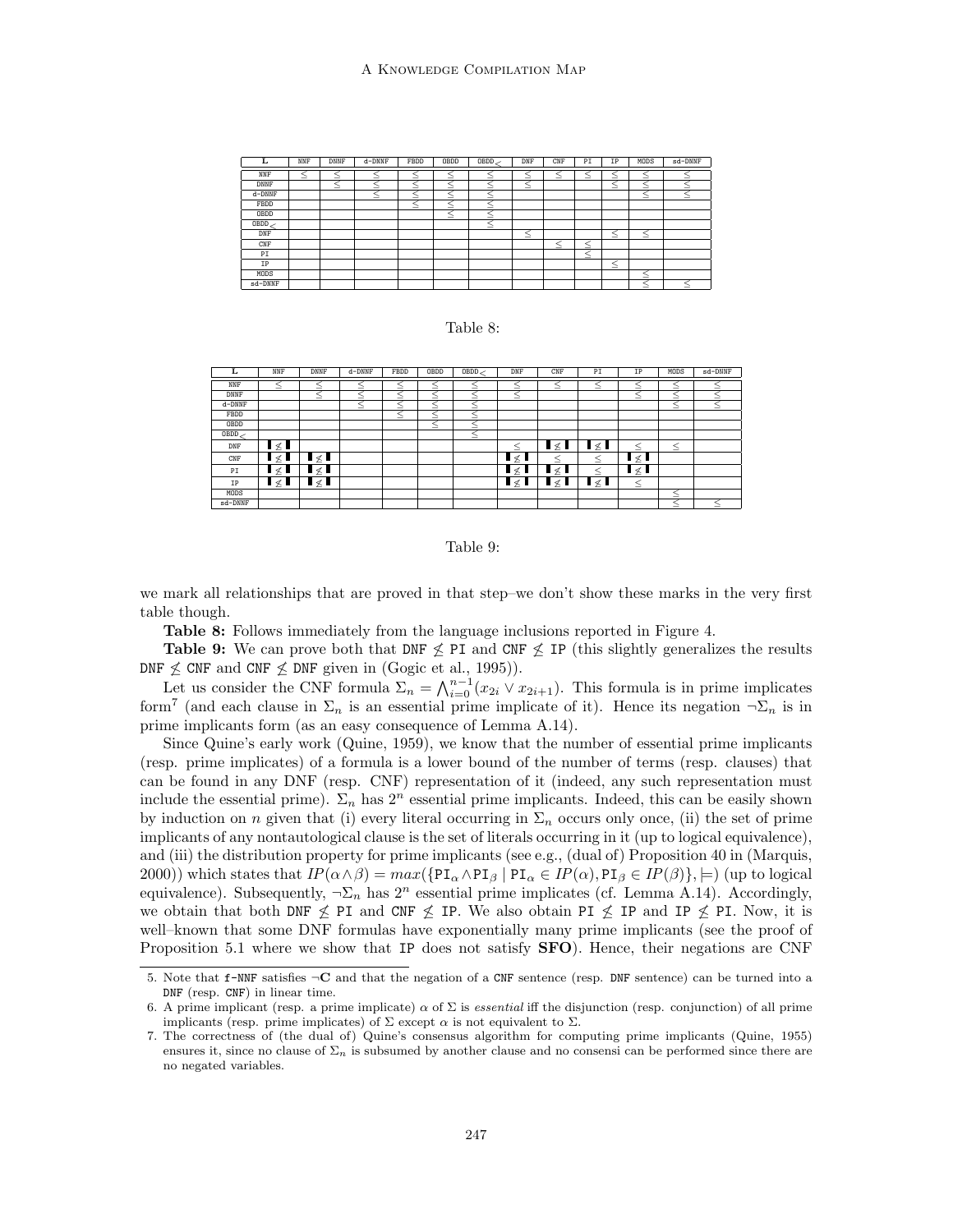#### Darwiche & Marquis

| L            | NNF | <b>DNNF</b>    | $d$ -DNN $F$   | FBDD         | OBDD   | OBDD. | DNF          | CNF         | PI | IP     | MODS       | sd-DNNF |
|--------------|-----|----------------|----------------|--------------|--------|-------|--------------|-------------|----|--------|------------|---------|
| NNF          | -   | -              | _              |              | -      | -     |              | ≺<br>--     | -  | –      | -          |         |
| DNNF         |     | ≥              | -              | –            | $-$    | -     | $\prec$<br>- |             |    | -      | -          |         |
| $d$ -DNN $F$ |     |                | -              | -            |        | _     |              |             |    |        |            | –       |
| FBDD         |     |                |                | ⋜<br>-       | -      | _     |              |             |    |        |            |         |
| OBDD         |     |                |                |              | ⋜<br>- | -     |              |             |    |        |            |         |
| OBDD         |     |                |                |              |        | ↖     |              |             |    |        |            |         |
| DNF          | Ł   | $\blacksquare$ | ∎≮I            | $\leq$       | メ      | メ     | $\,<$        | ≰           | ≰  | <<br>– | $\,<$<br>- |         |
| CNF          | 乏   | Ł              | $\blacksquare$ | $4 \times 1$ | ⊀      | ≮     | ≰            | $\,<$<br>-- | ≤  | ≰      |            |         |
| PI           | 乏   | Ł              | $\prec$        | X            | x      | ≮     | 乏            | Ł           | ≤  | 乏      |            |         |
| IP           | 乏   | 纟              | ∎ ≰            | $\not\leq$   | メ      | ≮     | 乏            | ≰           | 乏  | <<br>- |            |         |
| MODS         |     |                |                |              |        |       |              |             |    |        | ≺<br>-     |         |
| sd-DNNF      |     |                |                |              |        |       |              |             |    |        | -          |         |

#### Table 10:

| L            | NNF                            | DNNF    | $d$ -DNN $F$ | FBDD    | OBDD         | OBDD         | DNF | CNF | PI     | IP     | MODS     | sd-DNNF |
|--------------|--------------------------------|---------|--------------|---------|--------------|--------------|-----|-----|--------|--------|----------|---------|
| NNF          | -                              | -       | -            | –       | -            | -            |     | --  | –      | $-$    | -        |         |
| <b>DNNF</b>  |                                | ⋜<br>_  |              | –       | -            | ÷<br>-       |     |     |        | $-$    | -        |         |
| $d$ -DNN $F$ |                                |         | -            | –       |              | -<br>–       |     |     |        |        | ≺<br>$-$ | $-$     |
| FBDD         | $\mathbf{I}$ $\mathbf{\times}$ | ≮       | ∵ ≼ ⊾        | ≺       |              | $\,<\,$<br>_ |     |     |        |        |          |         |
| OBDD         | $\prec$                        | $\prec$ | ≮            | $\prec$ | -            | –            |     |     |        |        |          |         |
| OBDD,        | 幺                              | ⊀       | $Z$ 1        | ⊀       | $\prec$<br>П | ≺<br>–       |     |     |        |        |          |         |
| DNF          | 乏                              | ó       |              | d       | s<br>2       | ⊿            | ↖   | Ł   | Ł      | ↖<br>- | ≺<br>-   |         |
| CNF          | 乏                              | s       | ⊲<br>~       | 文       | 夂            | Ł            | 乏   | ≺   | ╰<br>- | 乏      |          |         |
| PI           | 乏                              | z.      |              | é.      | ń            |              | 乏   | Ł   | ↖<br>- | Ł      |          |         |
| IP           | 乏                              | s       | ⊲            | s       | ⊲<br>2       | ó<br>75      | 乏   | Ł   | 乏      | ≺<br>- |          |         |
| MODS         |                                |         |              |         |              |              |     |     |        |        | ≺<br>$-$ |         |
| sd-DNNF      |                                |         |              |         |              |              |     |     |        |        | -        |         |

#### Table 11:

formulas having exponentially many prime implicates. Subsequently IP  $\leq$  DNF and PI  $\leq$  CNF. The remaining results in this table follow from the transitivity of  $\leq$ .

**Table 10:** The parity function  $O_n = \bigoplus_{i=0}^{n-1} x_i$  has linear size OBDD<sub><</sub> representations (Bryant, 1986) but only exponential size CNF and DNF representations. The reason is that  $O_n$  has  $2^n$ essential prime implicants (resp. essential prime implicates) and the number of essential prime implicants (resp. essential prime implicates) of a formula is a lower bound of the size of any of its DNF (resp. CNF) representation. This easily shows that both CNF  $\leq$  OBDD and DNF  $\leq$  OBDD. The remaining results in this table follow from the language inclusions reported in Figure 4.

Table 11: It is shown in (Darwiche, 2001b) that there is a sentence in d-DNNF which only has exponential FBDD representations. Accordingly, we have FBDD  $\nleq$  d-DNNF. In (Gergov & Meinel, 1994a), it is shown that OBDD  $\nleq$  FBDD. Finally, it is easy to show that OBDD<sub> $\leq$ </sub>  $\leq$  OBDD (for instance, the formula  $\Sigma_n = \bigwedge_{i=1}^n (x_i \Leftrightarrow y_i)$  has an OBDD<sub><</sub> representation of size polynomial in n whenever < satisfies  $x_1 < y_1 < x_2 < \ldots < x_n < y_n$ , while it has an OBDD<sub> $\lt$ </sub> representation of size exponential in n provided that  $\lt$  is s.t.  $x_1 \lt x_2 \lt \ldots \lt x_n \lt y_1 \lt y_2 \lt \ldots \lt y_n$ . The remaining results in this table follow from the language inclusions reported in Figure 4.

Table 12: L'  $\leq$ <sup>\*</sup> L means that L'  $\leq$  L unless the polynomial hierarchy PH collapses. The results in this table follow since the existence of polysize knowledge compilation functions for clausal entailment implies the collapse of the polynomial hierarchy PH (Selman & Kautz, 1996; Cadoli & Donini, 1997). Now, if DNNF  $\leq$  CNF, then for each sentence  $\Sigma$  in CNF there exists a polysize equivalent sentence Γ in DNNF. Therefore, we can test whether a clause is entailed by Σ in polytime by testing whether the clause is entailed by Γ. This proves the existence of polysize knowledge compilation functions for clausal entailment, leading to the collapse of the polynomial hierarchy PH. The same is true for d-DNNF and sd-DNNF since all these languages support a polytime clausal entailment test (see Proposition 4.1).

**Table 13:** In (Wegener, 1987) (Theorem 6.2 pp. 436), a family of  $n^2$ -variable boolean functions  $\Sigma$  is pointed out. Provided that every interpretation I over these  $n^2$  variables represents a n-vertices digraph (for every  $1 \leq i, j \leq n$ , we have  $I(x_{i,j}) = 1$  iff  $(i, j)$  is an arc of the digraph),  $\Sigma(I) = 1$  iff the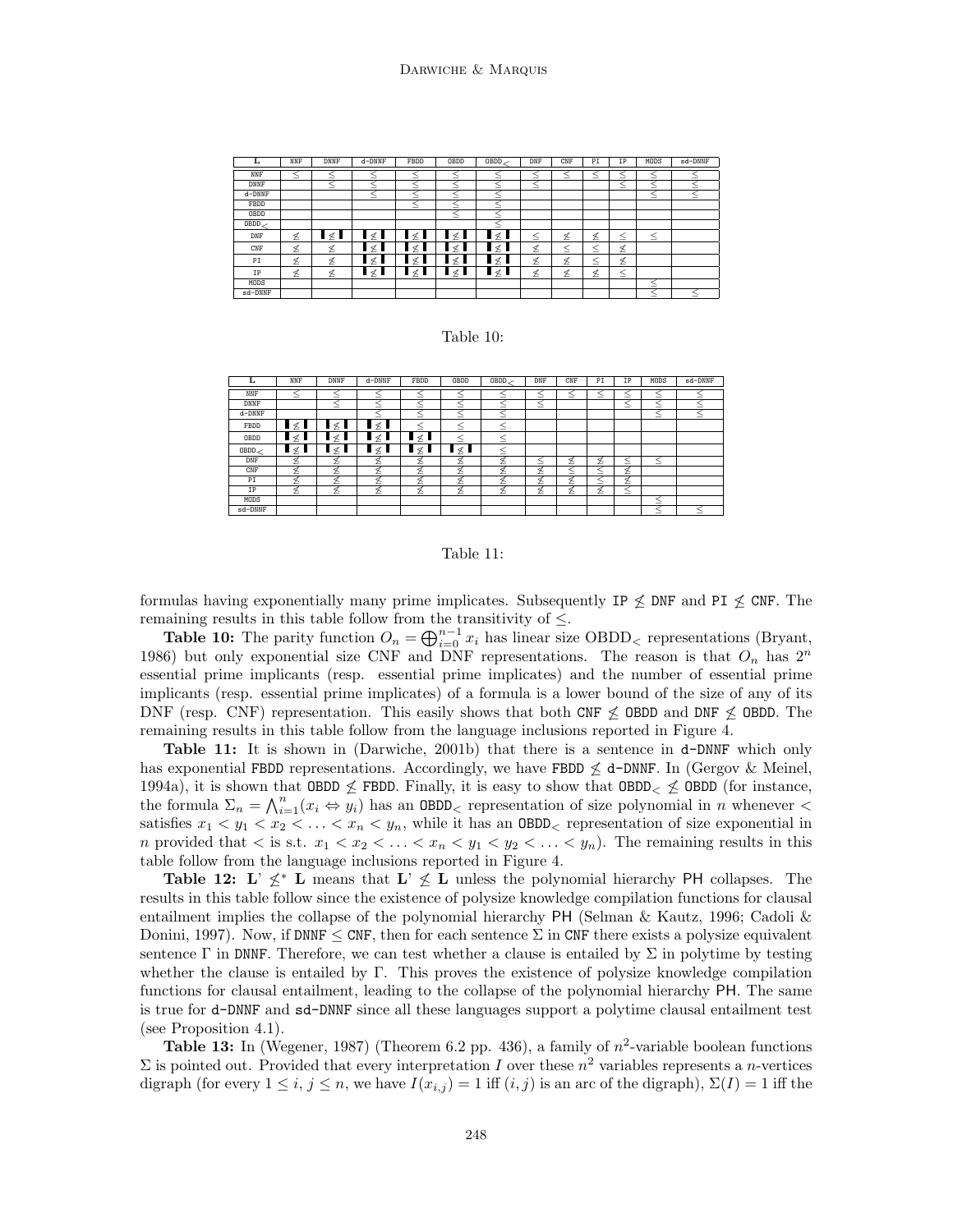## A Knowledge Compilation Map

| L            | NNF                    | DNNF        | d-DNNF | FBDD         | OBDD         | OBDD.   | DNF          | CNF          | PI  | IP           | MODS            | sd-DNNF |
|--------------|------------------------|-------------|--------|--------------|--------------|---------|--------------|--------------|-----|--------------|-----------------|---------|
| NNF          |                        |             | _      | $-$          | -            | -       | -            |              | $-$ | $-$          | -               |         |
| <b>DNNF</b>  | ∗<br>≮                 | ≺<br>-      | -      | $\,<$<br>-   | $\,<\,$<br>- | <<br>-  | $\,<\,$<br>- | $\not\leq^*$ |     | $\,<\,$<br>- | $\,<\,$<br>-    | $-$     |
| $d$ -DNN $F$ | $\cdot$ $\not\leq$ $*$ |             | –      | $\,<$<br>$-$ | $\,<\,$<br>- | ≺<br>_  |              | $\not\leq^*$ |     |              | ≺<br>-          | $-$     |
| FBDD         |                        | c<br>2<br>_ | ⋍      | $-$          | –            | _       |              |              |     |              |                 |         |
| OBDD         |                        | n<br>2.     |        | 乏            | –            | -<br>_  |              |              |     |              |                 |         |
| OBDD         |                        | 又           | c      | 乏            | ≰            | _       |              |              |     |              |                 |         |
| DNF          | ×                      | n<br>2.     |        | 乏            | ≰            | c<br>▵  | -            |              | 冬   | ≺<br>$-$     | –               |         |
| CNF          |                        | n<br>∼.     |        | 乏            | ≰            | ∼       | 乥            |              | ≺   | Ł            |                 |         |
| PI           |                        | x           |        | 孓            | Ł            | c<br>∼. | Ł            | 夂            | ↖   | ≰            |                 |         |
| IP           |                        | Ł           |        | Ł            | Ł            | ≰       | Ł            | ≰            | Ł   | ≺<br>-       |                 |         |
| MODS         |                        |             |        |              |              |         |              |              |     |              | ↖<br>-          |         |
| sd-DNNF      | $-2$                   |             |        |              |              |         |              | $\not\leq^*$ |     |              | $\tilde{}$<br>_ |         |

## Table 12:

| L            | NNF                        | DNNF   | d-DNNF       | FBDD         | OBDD         | OBDD.      | DNF     | CNF                        | PI      | ΙP             | MODS       | sd-DNNF |
|--------------|----------------------------|--------|--------------|--------------|--------------|------------|---------|----------------------------|---------|----------------|------------|---------|
| NNF          | –                          | –      | _            | –            | –            | -          | –       | -                          | –       | -              |            |         |
| <b>DNNF</b>  | $\overline{z}^*$           | <<br>- | –            | –            | –            | _          | -       | 纟                          |         | ≺<br>-         | ╮<br>_     |         |
| $d$ -DNN $F$ | $\overline{\mathcal{L}}^*$ |        | ∼<br>-       | -            | -            | $\,<$<br>- |         | $\overline{\mathcal{L}}^*$ |         |                | $\,<$<br>- | -       |
| FBDD         | 乏                          | 乏      | Ł            | $\,<\,$<br>- | $\,<\,$<br>- | ≺<br>-     | $\prec$ | $\prec$                    | $\prec$ | $\n  1\n$<br>Ш |            |         |
| OBDD         | ≰                          | Ł      | Ł            | Ł            | $\,<$<br>$-$ | $\,<$<br>– | ≮       | ヌ                          | ⊀       | $\leq$ 1       |            |         |
| OBDD         | ≰                          | ≰      | x<br>⋍       | ≰            | Ł            | –          | 乏       | ・えい                        | ⊀       | ⊻ ⊾<br>п       |            |         |
| DNF          | 纟                          | Ł      | s<br>λ.      | 纟            | 乏            | Ł          | _       | 乏                          | Ł       | ≺<br>-         | $\,<$<br>- |         |
| CNF          | 乏                          | 乥      | A<br>∼.<br>⋍ | Ł            | Ł            | ≰          | 乏       | $-$                        | ↖<br>-  | 乏              |            |         |
| PI           | 乏                          | Ł      | é.           | ≰            | Ł            | Ł          | 乥       | 乏                          | -       | ≰              |            |         |
| IP           | 乏                          | 乏      | Ł            | ≰            | ≰            | 乏          | 乏       | 乏                          | Ł       | ≺<br>--        |            |         |
| MODS         |                            |        |              |              |              |            |         |                            |         |                | –          |         |
| sd-DNNF      | $\not\leq^*$               |        |              |              |              |            |         | $\n  z*\n$                 |         |                | ≺<br>_     |         |



digraph represented by I contains a k-clique of a special kind  $(k$  is a parameter of the family). It is shown that for certain values of k (depending on n), every FBDD representation of  $\Sigma$  has exponential size. Moreover, it is shown that  $\Sigma$  has only a cubic number of prime implicants. This shows that FBDD  $\leq$  IP, hence FBDD  $\leq$  DNF. Because FBDD satisfies  $\neg \mathbf{C}$  (see Proposition 5.1),<sup>8</sup> it cannot be the case that  $\neg \Sigma$  has a polynomial size FBDD. Since  $\neg \Sigma$  has only a cubic number of prime implicates, we obtain that FBDD  $\leq$  PI, hence FBDD  $\leq$  CNF. The remaining results in this table follow since FBDD $\leq$  $0BDD \leq 0BDD$ <sub><</sub>.

**Table 14:** Assume that d-DNNF  $\leq$  DNF holds. As a consequence, every sentence  $\Sigma$  in DNF can be compiled into an equivalent d-DNNF sentence Σ∗ of polynomial size. Now, checking whether a clause  $\gamma$  is entailed by the CNF sentence  $\Sigma$  is equivalent to checking whether the DNF sentence  $\neg\Sigma \vee \gamma$  is valid. Checking whether  $(\neg \Sigma) * \vee \gamma$  is valid—when  $(\neg \Sigma) *$  is a d-DNNF sentence and  $\gamma$  is a clause—can be achieved in polynomial time by Lemma A.11. Therefore,  $(\neg \Sigma)$ <sup>\*</sup> is a polysize compilation of the

<sup>8.</sup> That is, a sentence in FBDD can be negated in polytime to yield a sentence in FBDD too.

| L            | NNF          | <b>DNNF</b> | $d$ -DNN $F$ | FBDD     | OBDD         | OBDD       | DNF                  | CNF                        | PI         | IP            | MODS        | sd-DNNF |
|--------------|--------------|-------------|--------------|----------|--------------|------------|----------------------|----------------------------|------------|---------------|-------------|---------|
| NNF          | -            | _           | --           | -        | -            | -          | _                    | -                          | --         | _             | -           | _       |
| <b>DNNF</b>  | ∢*           |             |              | <<br>–   | ≺<br>–       | _          |                      | $\overline{\mathcal{L}}^*$ |            | $\leq$<br>$-$ | ≺<br>–      |         |
| $d$ -DNN $F$ | $\not\leq^*$ | $\chi^*$    | ≺            | ≺<br>$-$ | ≺<br>$-$     | ≺          | $\mathcal{K}^*$      | $\n  z*\n$                 |            |               | ≺<br>$-$    |         |
| FBDD         | Ł            | Ł           | 乏            | ≺<br>-   | $\,<$<br>-   | ≺<br>_     | Ł                    | 乥                          | Ł          | ≰             |             | x       |
| OBDD         | ≰            | 乥           | 乥            | 乏        | $\,<\,$<br>- | ≺<br>-     | Ł                    | Ł                          | Ł          | ≰             |             | 又       |
| OBDD         | Ł            | 乏           | 乏            | 乏        | Ł            | $\,<$<br>_ | 乥                    | ٤                          | ≰          | Ł             |             | ≮       |
| DNF          | Ł            | ٤           | 乏            | 乏        | Ł            | Ł          | $\,<$                | Ł                          | Ł          | $\,<$<br>_    | $\leq$<br>- | ≮       |
| CNF          | Ł            | 8           | 乏            | 乏        | Ł            | Ł          | ≰                    | ≺<br>-                     | ≺<br>--    | ≰             |             | ≮       |
| PI           | Ł            | 乥           | 乏            | <b>z</b> | ≰            | Ł          | ヌ                    | Ł                          | $\,<$<br>- | Ł             |             | メ       |
| IP           | Ł            | 乏           | ≰            | 乏        | ≰            | Ł          | ≰                    | Ł                          | Ł          | $\,<\,$<br>-  |             | 乏       |
| MODS         |              |             |              |          |              |            |                      |                            |            |               | ≺<br>-      |         |
| sd-DNNF      | $\not\leq^*$ | $-7$        | $\leq$       | $\leq$ 1 | $\,<\,$      | $\prec$    | $\cdot$ $\nless$ $*$ | $\not\leq^*$               |            |               | ≺<br>-      | $\prec$ |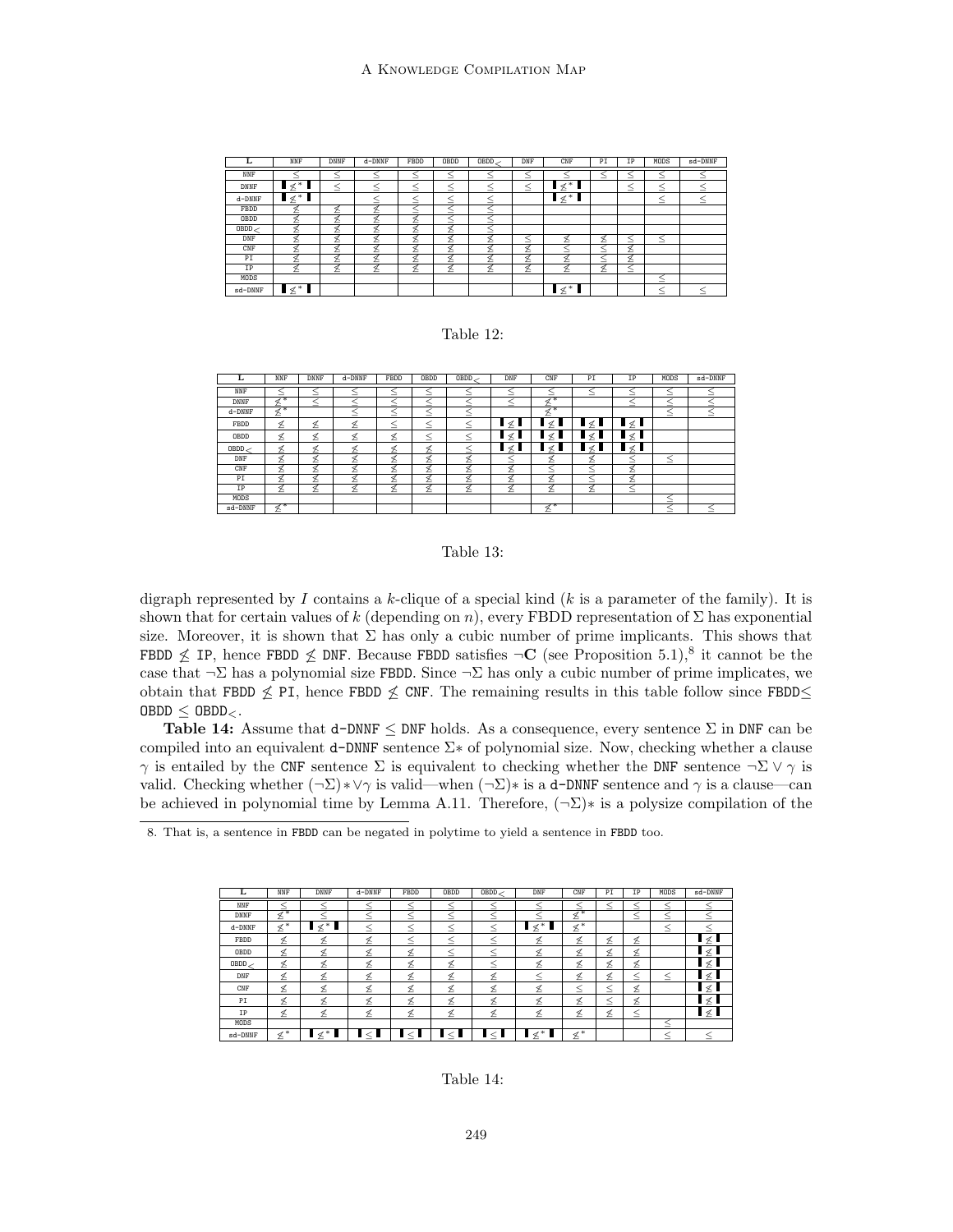|              | NNF                        | <b>DNNF</b>                | $d$ -DNN $F$                   | FBDD  | OBDD    | OBDD   | DNF                             | CNF                 | PI             | IP     | MODS                         | sd-DNNF |
|--------------|----------------------------|----------------------------|--------------------------------|-------|---------|--------|---------------------------------|---------------------|----------------|--------|------------------------------|---------|
| <b>NNF</b>   |                            |                            |                                | -     | -       |        | -                               |                     | –              |        |                              |         |
| DNNF         | ≮                          |                            | -                              | $-$   | $-$     |        |                                 |                     |                |        |                              |         |
| $d$ -DNN $F$ | $\overline{\mathscr{L}}^*$ | $\overline{\mathscr{A}}$ * | -                              | $-$   | $-$     | _      | $\overline{\mathscr{A}}$ *<br>∼ | $\overline{a}$<br>~ |                |        |                              |         |
| FBDD         | Ł                          |                            | ⊿<br>⊁                         | $-$   | $-$     | _      | s<br>2                          | n                   | Ł              | Ł      | $\cdot < \cdot$              |         |
| OBDD         | 8                          |                            | 2.                             | ń     | $-$     | ∼<br>– |                                 |                     | ∽              | ⊿      | $\leq$ 1                     |         |
| OBDD         |                            |                            |                                | s     | ◢       |        |                                 |                     | x              | x      | $\leq$ 1                     |         |
| DNF          | 夂                          |                            | т.                             | d     | ó       |        | -                               | ⊿                   | d              | $-$    |                              |         |
| CNF          | 又                          |                            | ∽<br>2.                        | c     | _       |        |                                 | -                   | $-$            | x<br>⋍ | $\leq$ .                     |         |
| PI           | ∼.                         |                            | 2                              | s     | z.<br>2 |        | c                               | ×.<br>λ.            | –              | Ł      |                              |         |
| IP           |                            |                            | 2.                             | ó     |         |        |                                 | ×.                  | ó              |        | $\mathsf{l} \leq \mathsf{l}$ |         |
| MODS         | ∎ ≰                        | l ≰ l                      | $\mathbf{I} \times \mathbf{I}$ | l ≰ l | ╹∠╹     | ╹≰╹    | ∎ ≰ ∎                           | ∎≰∎                 | $\blacksquare$ | l ≤ l  |                              | I≮I     |
| sd-DNNF      | $\overline{\mathscr{K}}^*$ | $\overline{d}$ *           |                                |       |         |        | $\pi^*$                         | $\pi^*$             |                |        |                              |         |

#### Table 15:

CNF sentence  $\Sigma$ , allowing clausal entailment to be achieved in polynomial time. The existence of such  $(\neg \Sigma)$ <sup>\*</sup> for every CNF sentence  $\Sigma$  implies the collapse of the polynomial hierarchy (Selman & Kautz, 1996; Cadoli & Donini, 1997). Hence, we obtain that d-DNNF  $\nleq^*$  DNF. As a consequence, we also have d-DNNF  $\leq$ <sup>∗</sup> DNNF. Finally, since every d-DNNF sentence can be turned in polynomial time into an equivalent  $sd$ -DNNF sentence by Lemma A.1, we have  $sd$ -DNNF  $\leq$  d-DNNF. Moreover, since d-DNNF  $\leq$  sd-DNNF, we obtain sd-DNNF  $\nleq^*$  DNF, sd-DNNF  $\leq^*$  DNNF, sd-DNNF  $\leq$  FBDD, sd-DNNF  $\leq$ OBDD, sd-DNNF  $\leq$  OBDD $_{<}$ , FBDD  $\nleq$  sd-DNNF, OBDD $_{<} \nleq$  sd-DNNF, DNF  $\nleq$  sd-DNNF, CNF  $\nleq$  sd-DNNF, PI  $\measuredangle$  sd-DNNF and IP  $\measuredangle$  sd-DNNF.

Table 15: Let us now show that MODS is not less succinct than PI, IP, sd-DNNF and OBDD. **First, let us consider the formula**  $\Sigma = \bigvee_{i=1}^{n} x_i$ .  $\Sigma$  can be represented by PI, IP, sd-DNNF and OBDD First, let us consider the formula  $\Sigma = \bigvee_{i=1}^{n} x_i$ .  $\Sigma$  can be represented by PI, IP, sd-DNNF and OBDD formulas of size polynomial in n. Contrastingly,  $\Sigma$  cannot be represented by a MODS formula of size polynomial in n since  $\Sigma$  has  $2^{n} - 1$  models over  $Vars(\Sigma)$ . Now, it is well-known that the old good Quine-McCluskey's algorithm for generating prime implicants from a MODS representation of a propositional formula  $\Sigma$  runs in time polynomial in the number of models of  $\Sigma$  (Wegener, 1987). This shows that  $IP \leq$  MODS. As to CNF and OBDD<sub> $\lt$ </sub>, it is obvious that a decision tree (or Shannon tree) for  $\Sigma$  that respects a given total ordering over  $Vars(\Sigma)$  can be generated in polynomial time from a MODS representation of  $\Sigma$ . Such a decision tree has m 1-leaves where m is the number of models of Σ over  $Vars(\Sigma)$ . Accordingly, it has at most  $n * m$  0-leaves where  $n = |Vars(\Sigma)|$ . Since the set of all paths from the root of the tree to any 0-leaf can be read as a CNF representation of  $\Sigma$ , we obtain that CNF  $\leq$  MODS. On the other hand, since reducing a decision tree to derive a corresponding OBDD<sub> $\leq$ </sub> can be done in polynomial time, it follows that an  $OBDD<sub>></sub>$  representation of  $\Sigma$  can also be generated from a MODS representation of it. Hence,  $0BD < \leq MODS$ . The remaining results in this table follow from the language inclusions reported in Figure 4.  $\Box$ 

#### Proof of Proposition 4.1

The proof of this proposition is broken down into twelve steps. In each step, we prove a number of results. Associated with each step of the proof is a table in which we mark all results that are proved in that step. The table of the last step includes all results declared by this proposition.

Table 16: Every classical CNF or DNF formula can be translated in a straightforward way into an equivalent f-NNF sentence (with a tree structure) in polytime. Moreover, every NNF sentence can be translated into an equivalent  $s$ -NNF sentence in polytime (Lemma A.1). Given that  $CO$ is NP-hard (resp. VA is coNP-hard) for classical CNF (resp. DNF) sentences, and the inclusion between the various NNF subsets reported in Figure 4, we obtain the table.

Table 17: SE implies both CO and VA (Lemma A.10). Moreover, since CT implies both CO and **VA, IM** implies  $\mathbf{VA}$  (valid term), and  $\mathbf{CE}$  implies  $\mathbf{CO}$  (inconsistent clause), we obtain the table.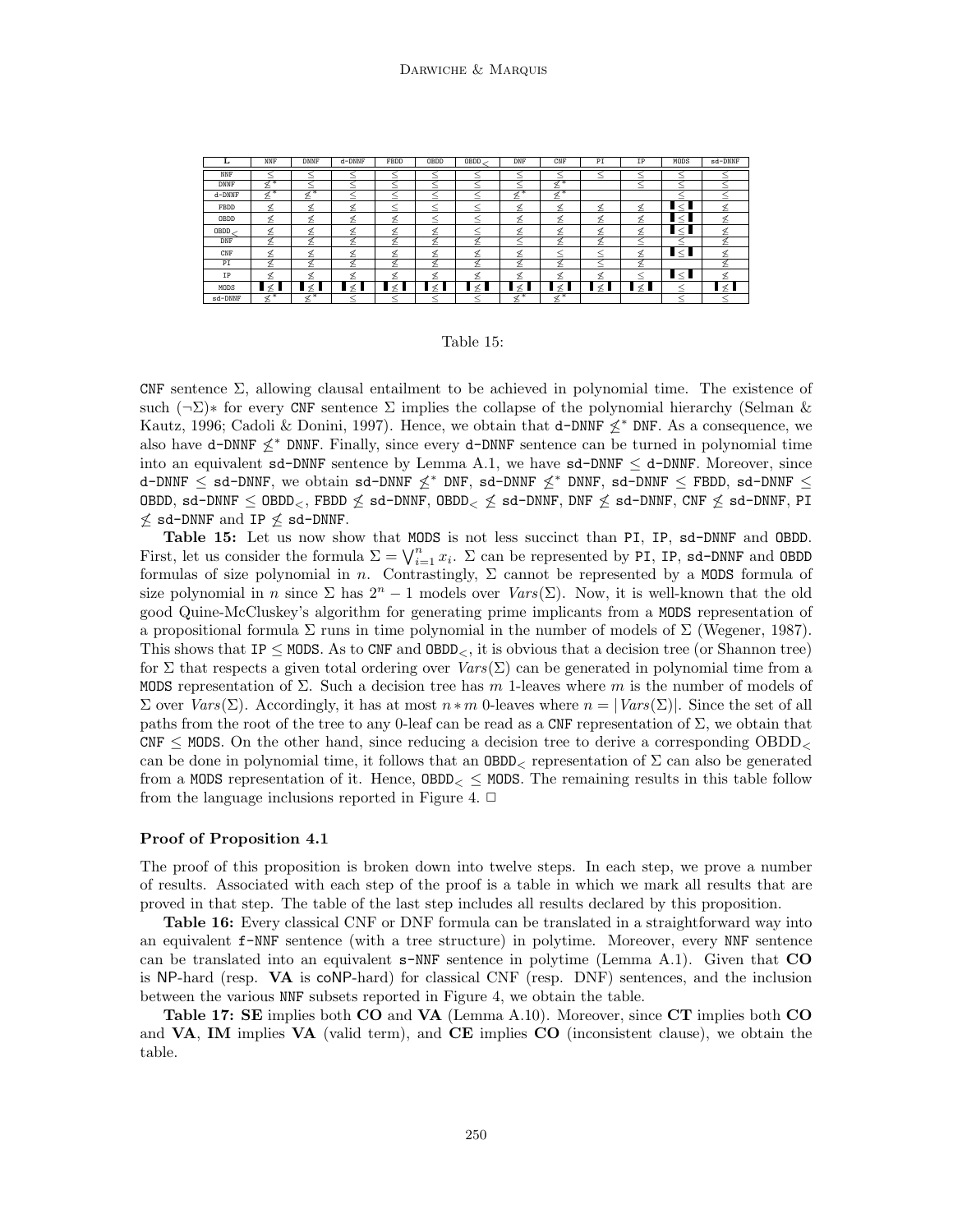A Knowledge Compilation Map

| L            | $\overline{\mathrm{co}}$      | VA                            | CE | IM | EQ | CT | SE | ME |
|--------------|-------------------------------|-------------------------------|----|----|----|----|----|----|
| NNF          | $\blacksquare$                | $\blacksquare$                |    |    |    |    |    |    |
| <b>DNNF</b>  |                               | $\blacksquare$                |    |    |    |    |    |    |
| $d-NNF$      |                               |                               |    |    |    |    |    |    |
| $d$ -DNN $F$ |                               |                               |    |    |    |    |    |    |
| <b>BDD</b>   |                               |                               |    |    |    |    |    |    |
| FBDD         |                               |                               |    |    |    |    |    |    |
| OBDD         |                               |                               |    |    |    |    |    |    |
| $0$ BDD $<$  |                               |                               |    |    |    |    |    |    |
| DNF          |                               | $\blacksquare$                |    |    |    |    |    |    |
| CNF          | $\overline{\phantom{a}}\circ$ |                               |    |    |    |    |    |    |
| PI           |                               |                               |    |    |    |    |    |    |
| IP           |                               |                               |    |    |    |    |    |    |
| MODS         |                               |                               |    |    |    |    |    |    |
| $s$ -NN $F$  | $\overline{\phantom{a}}\circ$ | $\overline{\phantom{a}}\circ$ |    |    |    |    |    |    |
| $f$ -NN $F$  | $\overline{\phantom{a}}\circ$ | $\blacksquare$                |    |    |    |    |    |    |
| sd-DNNF      |                               |                               |    |    |    |    |    |    |

Table 16:

| г              | $\overline{\rm co}$ | $\overline{\mathsf{v}\mathsf{A}}$ | CЕ                            | IM                            | EQ | $_{\rm CT}$                   | SE                       | ME |
|----------------|---------------------|-----------------------------------|-------------------------------|-------------------------------|----|-------------------------------|--------------------------|----|
| NNF            | $\circ$             | $\circ$                           | $\blacksquare$                | $\circ$                       |    | $\mathbf{I}_{\circ}$          | $\overline{\phantom{a}}$ |    |
| <b>DNNF</b>    |                     | $\circ$                           |                               | $\overline{\phantom{a}}\circ$ |    | $\mathbf{I} \circ \mathbf{I}$ | $\blacksquare$           |    |
| $d-NNF$        |                     |                                   |                               |                               |    |                               |                          |    |
| d-DNNF         |                     |                                   |                               |                               |    |                               |                          |    |
| <b>BDD</b>     |                     |                                   |                               |                               |    |                               |                          |    |
| FBDD           |                     |                                   |                               |                               |    |                               |                          |    |
| OBDD           |                     |                                   |                               |                               |    |                               |                          |    |
| $0$ BDD $\geq$ |                     |                                   |                               |                               |    |                               |                          |    |
| DNF            |                     | $\circ$                           |                               | $\circ$                       |    | $\mathbf{I} \circ$            | $\blacksquare$           |    |
| CNF            | $\circ$             |                                   | $\blacksquare$                |                               |    | $\overline{\phantom{a}}$      | $\blacksquare$           |    |
| PI             |                     |                                   |                               |                               |    |                               |                          |    |
| <b>IP</b>      |                     |                                   |                               |                               |    |                               |                          |    |
| MODS           |                     |                                   |                               |                               |    |                               |                          |    |
| $s$ -NNF       | $\circ$             | $\circ$                           | $\overline{\phantom{a}}\circ$ | $\blacksquare$                |    | $\mathbf{I}$ of               | $\blacksquare$           |    |
| $f$ -NNF       | $\circ$             | $\circ$                           | $\circ$                       | $\blacksquare$                |    | $\mathbf{I} \circ \mathbf{I}$ | $\blacksquare$           |    |
| sd-DNNF        |                     |                                   |                               |                               |    |                               |                          |    |

Table 17:

| L           | $\overline{\rm co}$ | $\overline{\mathsf{v}\mathsf{A}}$ | CE      | IM      | $\overline{E}Q$ | CT                        | SE      | ME |
|-------------|---------------------|-----------------------------------|---------|---------|-----------------|---------------------------|---------|----|
| NNF         | $\circ$             | $\circ$                           | $\circ$ | $\circ$ |                 | $\circ$                   | $\circ$ |    |
| <b>DNNF</b> |                     | $\circ$                           |         | $\circ$ |                 | $\circ$                   | $\circ$ |    |
| $d-NNF$     |                     |                                   |         |         |                 |                           |         |    |
| d-DNNF      |                     |                                   |         |         |                 |                           |         |    |
| <b>BDD</b>  |                     |                                   |         |         |                 |                           |         |    |
| FBDD        |                     |                                   |         |         |                 |                           |         |    |
| OBDD        |                     |                                   |         |         |                 |                           |         |    |
| $0$ BDD $<$ |                     |                                   |         |         |                 |                           |         |    |
| DNF         |                     | $\circ$                           |         | $\circ$ |                 | $\circ$                   | $\circ$ |    |
| CNF         | $\circ$             |                                   | $\circ$ |         |                 | $\circ$                   | $\circ$ |    |
| PI          |                     |                                   |         |         |                 |                           |         |    |
| <b>IP</b>   |                     |                                   |         |         |                 |                           |         |    |
| MODS        | $\mathbf{L}$        | IJ                                |         |         |                 | $\mathsf{L}_{\mathsf{V}}$ |         |    |
| $s-NNF$     | $\circ$             | $\circ$                           | $\circ$ | $\circ$ |                 | $\circ$                   | $\circ$ |    |
| $f$ -NN $F$ | $\circ$             | $\circ$                           | $\circ$ | $\circ$ |                 | $\circ$                   | $\circ$ |    |
| sd-DNNF     |                     |                                   |         |         |                 |                           |         |    |

Table 18: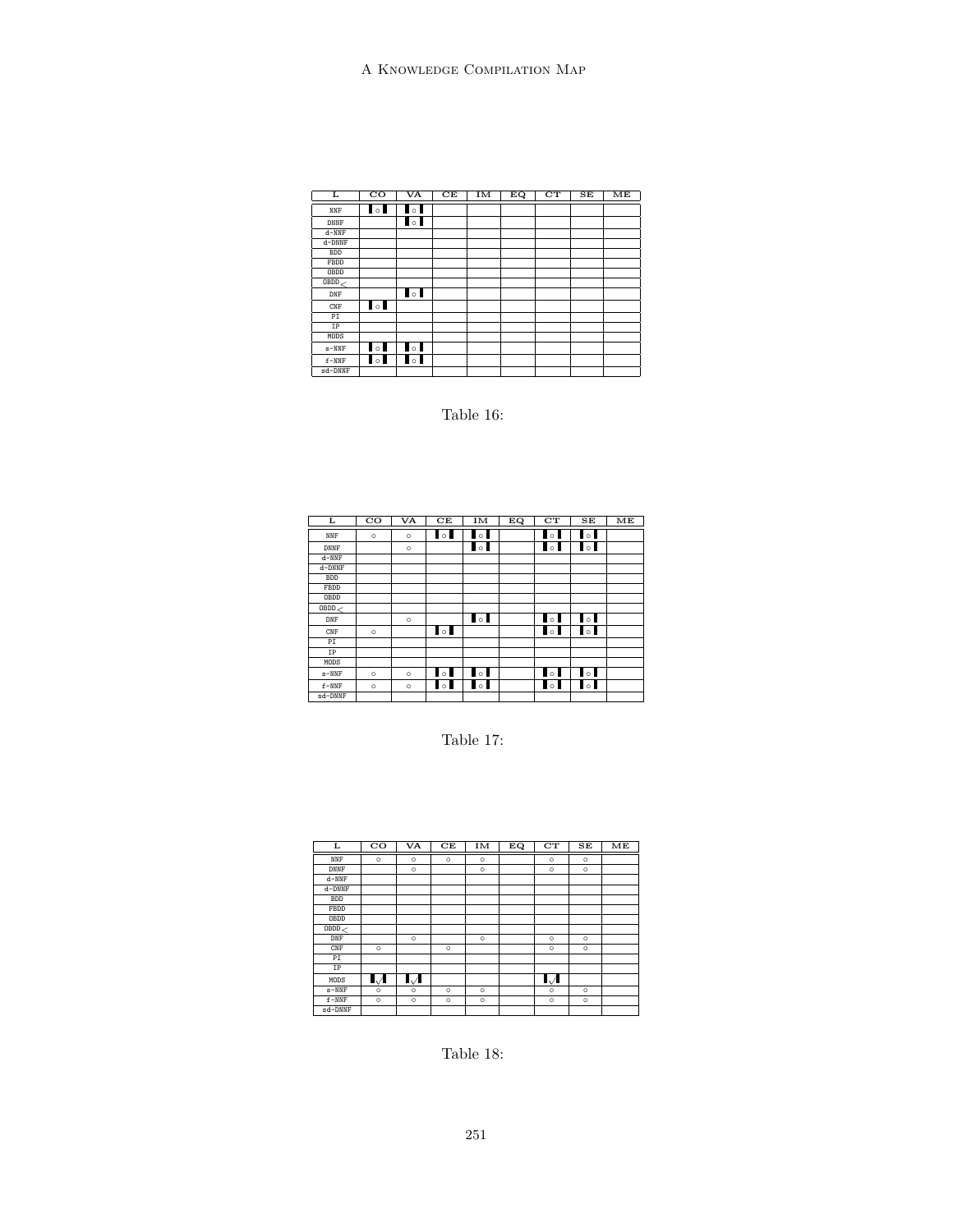| г            | ਟ੦           | VA           | CE           | IM      | $\overline{E}Q$ | $_{\rm CT}$  | SE      | ME |
|--------------|--------------|--------------|--------------|---------|-----------------|--------------|---------|----|
| <b>NNF</b>   | $\circ$      | $\circ$      | $\circ$      | $\circ$ |                 | $\circ$      | $\circ$ |    |
| <b>DNNF</b>  | $\mathbf{L}$ | $\circ$      | IД           | $\circ$ |                 | $\circ$      | $\circ$ |    |
| $d-NNF$      |              |              |              |         |                 |              |         |    |
| $d$ -DNN $F$ | IД           |              | IД           |         |                 |              |         |    |
| <b>BDD</b>   |              |              |              |         |                 |              |         |    |
| FBDD         |              |              |              |         |                 |              |         |    |
| OBDD         |              |              |              |         |                 |              |         |    |
| OBDD <       |              |              |              |         |                 |              |         |    |
| DNF          | IJ           | $\circ$      | IД           | $\circ$ |                 | $\circ$      | $\circ$ |    |
| CNF          | $\circ$      |              | $\circ$      |         |                 | $\circ$      | $\circ$ |    |
| PI           |              |              |              |         |                 |              |         |    |
| IP           | $\mathbf{L}$ |              | IJ           |         |                 |              |         |    |
| MODS         | $\checkmark$ | $\checkmark$ | <b>I</b> . ⁄ |         |                 | $\checkmark$ |         |    |
| s-NNF        | $\circ$      | $\circ$      | $\circ$      | $\circ$ |                 | $\circ$      | $\circ$ |    |
| $f$ -NN $F$  | $\circ$      | $\circ$      | $\circ$      | $\circ$ |                 | $\circ$      | $\circ$ |    |
| sd-DNNF      |              |              | -√⊾          |         |                 |              |         |    |

#### Table 19:

| L           | $_{\rm CO}$  | VA           | CE            | IM      | EQ           | CT                       | SE      | ME                            |
|-------------|--------------|--------------|---------------|---------|--------------|--------------------------|---------|-------------------------------|
| NNF         | $\circ$      | $\circ$      | $\circ$       | $\circ$ |              | $\circ$                  | $\circ$ | l o                           |
| <b>DNNF</b> | $\checkmark$ | $\circ$      | $\checkmark$  | $\circ$ |              | $\circ$                  | $\circ$ | L√                            |
| $d-NNF$     |              |              |               |         |              |                          |         |                               |
| d-DNNF      | $\checkmark$ |              | $\checkmark$  |         |              |                          |         | L√                            |
| <b>BDD</b>  |              |              |               |         |              |                          |         |                               |
| FBDD        | ∪            | $\mathbf{L}$ | $\mathcal{A}$ | ∎√      |              | $\mathsf{L} \mathcal{A}$ |         | ▮√                            |
| OBDD        | ∪ا∕          | $\mathbf{L}$ | ▮◡            | ╹╱      | $\mathbf{L}$ | ∎√                       | $\circ$ |                               |
| $0$ BDD $<$ | ℳ            | ∎√           | ╹             | !√      | ∎√           | $\mathsf{L}\mathcal{A}$  | ╹       |                               |
| DNF         | $\checkmark$ | $\circ$      | $\checkmark$  | $\circ$ |              | $\circ$                  | $\circ$ | $\mathcal{A}$                 |
| CNF         | $\circ$      |              | $\circ$       |         |              | $\circ$                  | $\circ$ | $\overline{\phantom{a}}\circ$ |
| PI          |              |              |               |         |              |                          |         |                               |
| IP          | $\checkmark$ |              | $\checkmark$  |         |              |                          |         |                               |
| MODS        | $\checkmark$ | $\checkmark$ | $\sqrt{}$     |         |              | $\checkmark$             |         |                               |
| s-NNF       | $\circ$      | $\circ$      | $\circ$       | $\circ$ |              | $\circ$                  | $\circ$ |                               |
| $f$ -NN $F$ | $\circ$      | $\circ$      | $\circ$       | $\circ$ |              | $\circ$                  | $\circ$ | ∎ o                           |
| sd-DNNF     | $\checkmark$ |              | $\sqrt{}$     |         |              |                          |         |                               |

#### Table 20:

Table 18: A sentence  $\Sigma$  is consistent (resp. valid) iff it has a model (resp.  $2^n$  models, where  $n = |Vars(\Sigma)|$ . Moreover, the number of models of  $\Sigma$  is given by the number of edges outgoing from the or-node in any MODS representation of  $\Sigma$ . Accordingly, CO, VA and CT can be achieved in polynomial time when  $\Sigma$  is given by a MODS formula which gives us the table.

Table 19:Because DNNF satisfies CE (Darwiche, 2001a), CE implies CO and MODS  $\subseteq$  DNF  $\subseteq$ DNNF, IP⊆ DNF and

sd-DNNF  $\subseteq$  d-DNNF  $\subseteq$  DNNF, we obtain the table.

Table 20: We now use the following results:

CD and CO imply CE (Lemma A.4).

CD and VA imply IM (Lemma A.7).

CD and CO imply ME (Lemma A.3).

All considered NNF subsets satify CD (cf. Proposition 5.1).

If an NNF subset does not satisfy CO it cannot satisfy ME.

It is well-known that FBDD satisfies  $CO$ , VA and  $CT$ , and that  $OBDD_{< S}$  satisfies (in addition) EQ (Gergov & Meinel, 1994a; Bryant, 1992).

Since  $\Sigma \models \alpha$  holds iff  $\Sigma \land \neg \alpha$  is inconsistent and since OBDD<sub><</sub> satisfies **CO**,  $\neg$ **C** and  $\land$ **BC** (cf. Proposition 5.1),  $OBDD<sub>0</sub>$  also satisfies **SE**.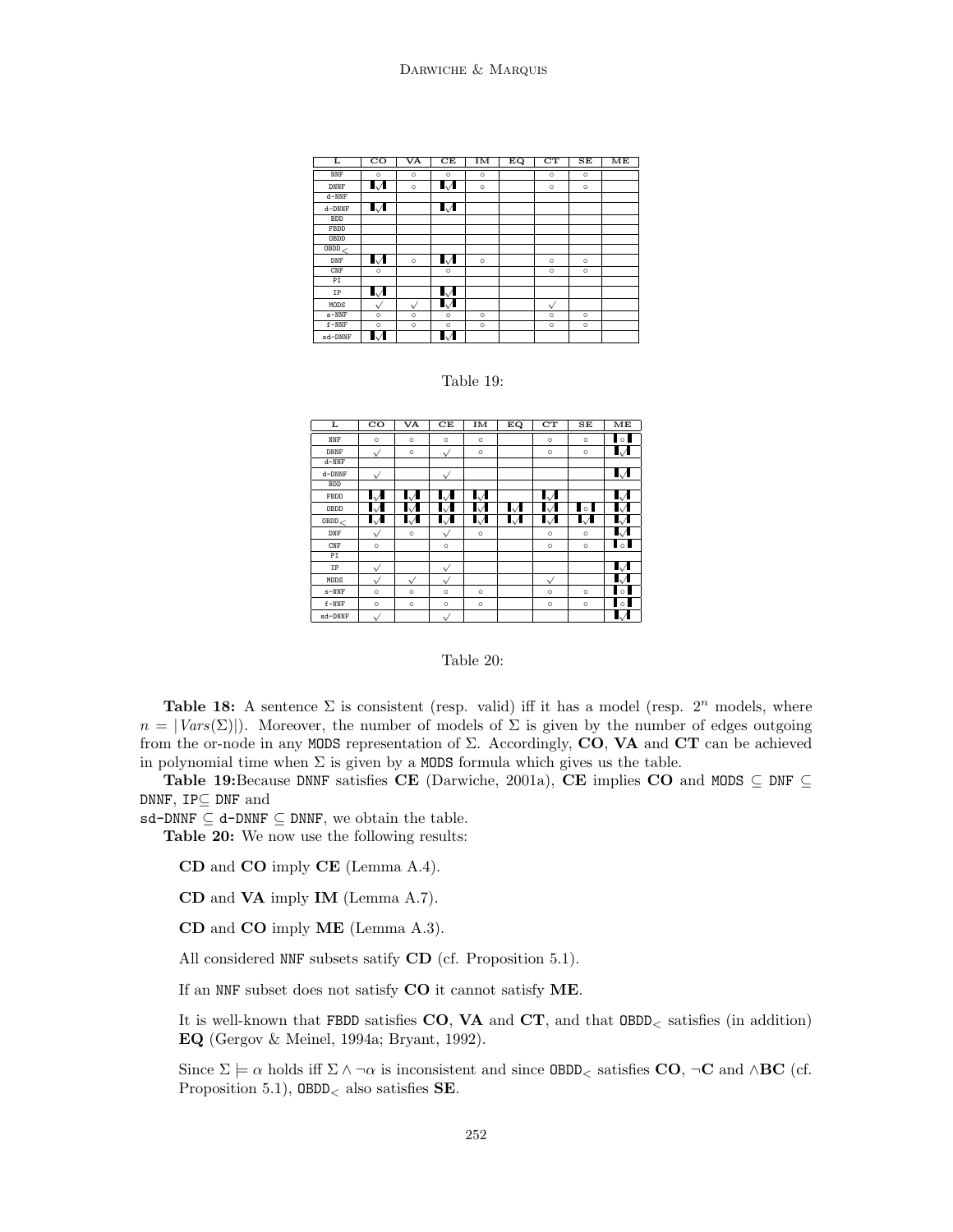| L                          | $_{\rm CO}$  | $\overline{\mathsf{v}\mathsf{A}}$ | CЕ           | IM        | EQ | CT           | SE           | ME        |
|----------------------------|--------------|-----------------------------------|--------------|-----------|----|--------------|--------------|-----------|
| NNF                        | $\circ$      | $\circ$                           | $\circ$      | $\circ$   |    | $\circ$      | $\circ$      | $\circ$   |
| <b>DNNF</b>                | $\checkmark$ | $\circ$                           | $\checkmark$ | $\circ$   |    | $\circ$      | $\circ$      | $\sqrt{}$ |
| $d-NNF$                    |              |                                   |              |           |    |              |              |           |
| $d$ -DNN $F$               | $\checkmark$ |                                   | $\checkmark$ |           |    |              |              | $\sqrt{}$ |
| <b>BDD</b>                 |              |                                   |              |           |    |              |              |           |
| FBDD                       |              | $\sqrt{ }$                        |              | $\sqrt{}$ |    | $\checkmark$ |              |           |
| OBDD                       |              | x                                 |              | ÷         | x  | x            | $\circ$      | ÷         |
| $\overline{\texttt{OBDD}}$ |              | $\sqrt{ }$                        |              | v         | x  | $\sqrt{}$    | $\checkmark$ | x         |
| DNF                        |              | $\circ$                           |              | $\circ$   |    | $\circ$      | $\circ$      | v         |
| CNF                        | $\circ$      | $\mathbf{L}$                      | $\circ$      | ▮√        |    | $\circ$      | $\circ$      | $\circ$   |
| PI                         |              | !√                                |              | ╹         |    |              |              |           |
| <b>IP</b>                  |              |                                   | $\sqrt{}$    |           |    |              |              | x         |
| MODS                       |              | $\sqrt{ }$                        | $\check{ }$  |           |    | $\checkmark$ |              | $\sqrt{}$ |
| s-NNF                      | $\circ$      | $\circ$                           | $\circ$      | $\circ$   |    | $\circ$      | $\circ$      | $\circ$   |
| $f$ -NNF                   | $\circ$      | $\circ$                           | $\circ$      | $\circ$   |    | $\circ$      | $\circ$      | $\circ$   |
| sd-DNNF                    |              |                                   | $\sqrt{}$    |           |    |              |              | $\sqrt{}$ |

Table 21:

| L             | $\overline{\rm co}$ | $\overline{\mathsf{v}\mathsf{A}}$ | CE           | IM                            | $\overline{E}Q$ | $_{\rm CT}$                   | SE           | ME         |
|---------------|---------------------|-----------------------------------|--------------|-------------------------------|-----------------|-------------------------------|--------------|------------|
|               |                     |                                   |              |                               |                 |                               |              |            |
| NNF           | $\circ$             | $\circ$                           | $\circ$      | $\circ$                       |                 | $\circ$                       | $\circ$      | $\circ$    |
| <b>DNNF</b>   |                     | $\circ$                           |              | $\circ$                       |                 | $\circ$                       | $\circ$      |            |
| $d-NNF$       | $\circ$             | $\overline{\phantom{a}}$          | $\circ$      | $\mathsf{I} \circ \mathsf{I}$ |                 | $\circ$                       | ∎∘           | $\circ$    |
| $d$ -DNN $F$  |                     |                                   |              |                               |                 |                               |              |            |
| <b>BDD</b>    | $\Omega$            | $\circ$                           | $\circ$      | $\circ$                       |                 | $\overline{\phantom{a}}\circ$ | ∎∘           | $\circ$    |
| FBDD          |                     |                                   |              |                               |                 | r                             |              |            |
| OBDD          | $\sqrt{}$           | $\checkmark$                      | $\sqrt{}$    | $\sqrt{}$                     | $\checkmark$    | $\checkmark$                  | $\circ$      | $\sqrt{ }$ |
| $0$ BDD $\lt$ |                     |                                   | $\sqrt{}$    | $\checkmark$                  | $\checkmark$    |                               | $\checkmark$ |            |
| DNF           | $\sqrt{}$           | $\circ$                           | $\checkmark$ | $\circ$                       |                 | $\circ$                       | $\circ$      |            |
| CNF           | $\Omega$            |                                   | $\circ$      | $\sqrt{2}$                    |                 | $\circ$                       | $\circ$      | $\circ$    |
| PI            |                     |                                   |              | $\check{ }$                   |                 |                               |              |            |
| IP            |                     |                                   | $\sqrt{}$    |                               |                 |                               |              | $\sqrt{ }$ |
| MODS          | $\sqrt{}$           | $\checkmark$                      | $\sqrt{}$    |                               |                 | $\checkmark$                  |              |            |
| s-NNF         | $\circ$             | $\circ$                           | $\circ$      | $\circ$                       |                 | $\circ$                       | $\circ$      | $\circ$    |
| $f$ -NN $F$   | $\circ$             | $\circ$                           | $\circ$      | $\circ$                       |                 | $\circ$                       | $\circ$      | $\circ$    |
| sd-DNNF       |                     |                                   | $\checkmark$ |                               |                 |                               |              | $\sqrt{ }$ |

#### Table 22:

Obviously enough, any query concerning OBDD is equivalent to the corresponding query concerning OBDD<sup>&</sup>lt; provided that only one DAG is brought into play. Together with the above results, we conclude that OBDD satisfies CO, VA and CT. Since this fragment satisfies CD as well, it satisfies  $CE$ , IM and  $ME$  in addition. It also satisfies  $EQ$  (see Theorem 8.11 from (Meinel & Theobald, 1998)) but does not satisfy  $SE$  (unless  $P = NP$ ). Indeed, it is known that checking the consistency of two  $\texttt{OBDD}_{\leq}$  formulas  $\alpha$  and  $\beta$  (based on two different variable orderings <) is NP-complete (Lemma 8.14 from (Meinel & Theobald, 1998)). Since OBDD satisfies  $\neg$ **C** and since  $\alpha \wedge \beta$  is consistent iff  $\alpha \not\models \neg \beta$ , checking sentential entailment for **OBDD** formulas is coNP-complete.

These results lead to the table.

Table 21: It is known that IM is satisfied by classical CNF formulas (hence, PI) (in order to check whether a non-valid clause is implied by a consistent term, it is sufficient to test that they share a literal). CNF (hence,  $PI$ ) is also known to satisfy  $VA$ . We then obtain the table.

Table 22: Every sentence in CNF or DNF can be turned into an equivalent sentence in BDD in polytime (Lemma A.8). Hence, a  $\circ$  in a CNF or DNF cell implies a  $\circ$  in the corresponding BDD cell. Similarly, since BDD  $\subseteq$  d-NNF, a  $\circ$  in a BDD cell implies a  $\circ$  in the corresponding d-NNF cell. This leads to the table.

Table 23: Since EQ implies CO and VA (Lemma A.9), a  $\circ$  in a CO or VA cell implies a  $\circ$  in the corresponding EQ cell. This leads to the table.

Table 24: By definition, PI satisfies CE and IP satisfies IM. Since PI  $\subseteq$  CNF and IP  $\subseteq$  DNF, this implies that both PI and IP satisfy  $SE$ . Now,  $SE$  implies  $EQ$ , hence both PI and IP satisfy  $EQ$ (actually, two equivalent formulas share the same prime implicates and the same prime implicants (both forms are canonical ones, provided that one representative per equivalence class is considered,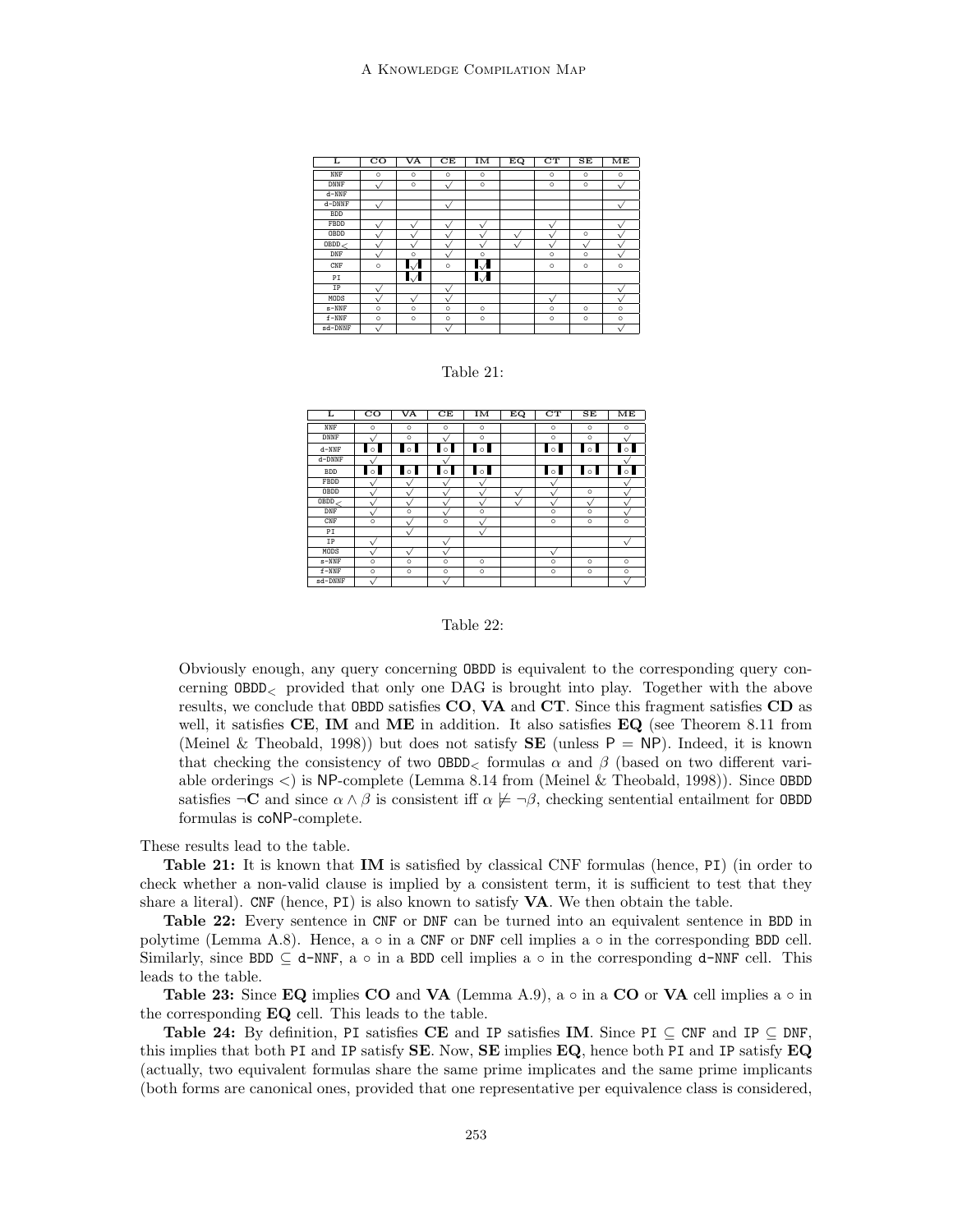| L           | $\overline{co}$ | $\overline{\mathsf{v}\mathsf{A}}$ | CE           | IM           | EQ                            | $_{\rm CT}$  | SE           | ME           |
|-------------|-----------------|-----------------------------------|--------------|--------------|-------------------------------|--------------|--------------|--------------|
| NNF         | $\circ$         | $\circ$                           | $\circ$      | $\circ$      | ∎ ∘                           | $\circ$      | $\circ$      | $\circ$      |
| DNNF        | $\checkmark$    | $\circ$                           | $\checkmark$ | $\circ$      | ∎∘                            | $\circ$      | $\circ$      | $\checkmark$ |
| $d-NNF$     | $\circ$         | $\circ$                           | $\circ$      | $\circ$      | $\blacksquare$                | $\circ$      | $\circ$      | $\circ$      |
| d-DNNF      | $\checkmark$    |                                   | $\checkmark$ |              |                               |              |              | $\checkmark$ |
| <b>BDD</b>  | $\circ$         | $\circ$                           | $\circ$      | $\circ$      | $\blacksquare$                | $\circ$      | $\circ$      | $\circ$      |
| FBDD        | $\checkmark$    | $\checkmark$                      | $\checkmark$ | $\checkmark$ |                               | $\checkmark$ |              | $\checkmark$ |
| OBDD        | $\checkmark$    | $\sqrt{}$                         | $\checkmark$ | $\checkmark$ | $\checkmark$                  | $\sqrt{2}$   | $\circ$      | $\checkmark$ |
| $0$ BDD $<$ | $\checkmark$    | $\checkmark$                      | $\checkmark$ | $\checkmark$ | s.                            | $\sqrt{2}$   | $\checkmark$ | $\checkmark$ |
| DNF         | $\checkmark$    | $\circ$                           | $\checkmark$ | $\circ$      | $\circ$                       | $\circ$      | $\circ$      | $\checkmark$ |
| CNF         | $\circ$         | $\checkmark$                      | $\circ$      | $\checkmark$ | $\blacksquare$                | $\circ$      | $\circ$      | $\circ$      |
| PI          |                 | $\sqrt{}$                         |              | $\checkmark$ |                               |              |              |              |
| IP          |                 |                                   | $\checkmark$ |              |                               |              |              | $\checkmark$ |
| MODS        | $\checkmark$    | $\checkmark$                      | $\checkmark$ |              |                               | $\checkmark$ |              | $\checkmark$ |
| $s$ -NNF    | $\circ$         | $\circ$                           | $\circ$      | $\circ$      | $\overline{\phantom{a}}\circ$ | $\circ$      | $\circ$      | $\circ$      |
| $f$ -NN $F$ | $\circ$         | $\circ$                           | $\circ$      | $\circ$      | $\blacksquare$                | $\circ$      | $\circ$      | $\circ$      |
| sd-DNNF     | $\sqrt{}$       |                                   | $\sqrt{}$    |              |                               |              |              | $\sqrt{}$    |

Table 23:

| L           | $_{\rm CO}$  | VA           | CЕ           | IM           | EQ            | CT             | SE           | MЕ           |
|-------------|--------------|--------------|--------------|--------------|---------------|----------------|--------------|--------------|
| NNF         | $\Omega$     | $\Omega$     | $\circ$      | $\circ$      | $\Omega$      | $\circ$        | $\Omega$     | $\circ$      |
| <b>DNNF</b> | $\checkmark$ | $\Omega$     |              | $\Omega$     | $\Omega$      | $\circ$        | $\circ$      | $\sqrt{}$    |
| $d-NNF$     | $\Omega$     | $\Omega$     | $\Omega$     | $\circ$      | $\circ$       | $\circ$        | $\circ$      | $\circ$      |
| d-DNNF      | $\checkmark$ |              | $\checkmark$ |              |               |                |              | $\checkmark$ |
| <b>BDD</b>  | $\circ$      | $\circ$      | $\circ$      | $\Omega$     | $\circ$       | $\circ$        | $\circ$      | $\circ$      |
| FBDD        | $\checkmark$ | $\checkmark$ | $\checkmark$ | $\checkmark$ |               | $\sqrt{ }$     |              | $\checkmark$ |
| OBDD        | $\checkmark$ | $\sqrt{}$    | $\checkmark$ | $\checkmark$ | $\checkmark$  | $\sqrt{ }$     | $\circ$      | $\sqrt{}$    |
| OBDD        | $\checkmark$ | v            | $\checkmark$ | $\checkmark$ | $\checkmark$  | $\checkmark$   | $\checkmark$ | $\checkmark$ |
| DNF         | $\checkmark$ | $\circ$      | $\sqrt{}$    | $\Omega$     | $\circ$       | $\circ$        | $\circ$      | $\sqrt{}$    |
| CNF         | $\circ$      |              | $\Omega$     | $\sqrt{}$    | $\circ$       | $\circ$        | $\circ$      | $\circ$      |
| PI          | $\mathbf{L}$ |              | $\mathbf{L}$ | $\sqrt{}$    | $\mathcal{A}$ | $\sim$         | IЛ           | $\mathbf{L}$ |
| IP          | $\checkmark$ | $\mathbf{L}$ | $\checkmark$ | $\mathbf{L}$ | $\mathcal{A}$ | $\blacksquare$ | $\mathbf{L}$ | $\checkmark$ |
| MODS        | $\checkmark$ |              | $\checkmark$ |              |               | $\sqrt{}$      |              | $\sqrt{}$    |
| $s$ -NN $F$ | $\circ$      | $\Omega$     | $\Omega$     | $\circ$      | $\circ$       | $\circ$        | $\circ$      | $\circ$      |
| $f$ -NN $F$ | $\circ$      | $\Omega$     | $\circ$      | $\circ$      | $\circ$       | $\circ$        | $\circ$      | $\circ$      |
| sd-DNNF     |              |              |              |              |               |                |              |              |

Table 24: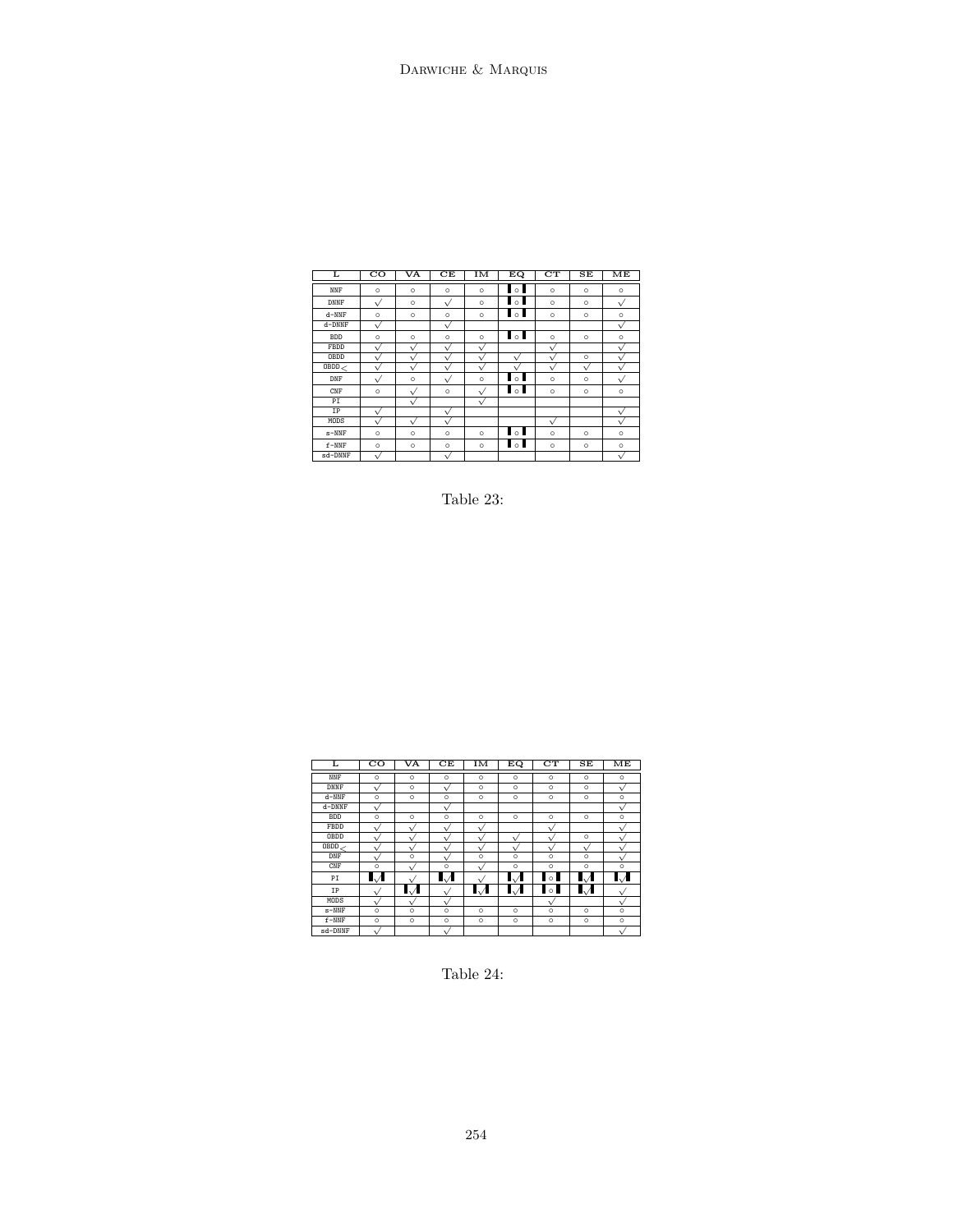| L                          | $_{\rm CO}$  | VA       | CЕ         | IM         | EQ        | $_{\rm CT}$ | SE        | $\overline{\bf M}{\bf E}$ |
|----------------------------|--------------|----------|------------|------------|-----------|-------------|-----------|---------------------------|
| NNF                        | $\circ$      | $\circ$  | $\circ$    | $\circ$    | $\circ$   | $\circ$     | $\circ$   | $\circ$                   |
| DNNF                       | $\checkmark$ | $\circ$  | $\sqrt{ }$ | $\circ$    | $\circ$   | $\circ$     | $\circ$   | $\sqrt{}$                 |
| $d-NNF$                    | $\circ$      | $\circ$  | $\circ$    | $\circ$    | $\circ$   | $\circ$     | $\circ$   | $\circ$                   |
| $d$ -DNN $F$               | $\sqrt{}$    |          | $\sqrt{}$  |            |           |             |           | $\sqrt{}$                 |
| <b>BDD</b>                 | $\circ$      | $\circ$  | $\circ$    | $\circ$    | $\circ$   | $\circ$     | $\circ$   | $\circ$                   |
| FBDD                       | v            |          | v          | $\sqrt{2}$ |           | $\sqrt{}$   |           | v                         |
| OBDD                       | A.           |          | v          | $\sqrt{2}$ |           | v           | $\circ$   | v                         |
| $\overline{\texttt{OBDD}}$ | $\sqrt{}$    |          | $\sqrt{}$  | $\sqrt{2}$ | $\sqrt{}$ | $\sqrt{}$   | $\sqrt{}$ | Ŵ                         |
| DNF                        | $\sqrt{}$    | $\circ$  | $\sqrt{}$  | $\circ$    | $\circ$   | $\circ$     | $\circ$   | ν                         |
| CNF                        | $\circ$      |          | $\circ$    | $\sqrt{2}$ | $\circ$   | $\circ$     | $\circ$   | $\circ$                   |
| PI                         |              |          | ν          | r          | $\sqrt{}$ | $\circ$     |           |                           |
| <b>IP</b>                  |              |          | v          | $\sqrt{2}$ |           | $\circ$     |           | v                         |
| MODS                       | ν            |          |            |            |           | $\sqrt{}$   |           | ν                         |
| s-NNF                      | $\circ$      | $\Omega$ | $\circ$    | $\circ$    | $\circ$   | $\circ$     | $\circ$   | $\circ$                   |
| $f$ -NNF                   | $\circ$      | $\circ$  | $\circ$    | $\circ$    | $\circ$   | $\circ$     | $\circ$   | $\circ$                   |
| sd-DNNF                    | $\checkmark$ |          | $\sqrt{}$  |            |           |             |           | $\sqrt{}$                 |

Table 25:

| L            | $_{\rm CO}$ | VA        | CЕ           | IM           | ĒQ          | $_{\rm CT}$  | SE         | ME           |
|--------------|-------------|-----------|--------------|--------------|-------------|--------------|------------|--------------|
| NNF          | $\circ$     | $\circ$   | $\circ$      | $\circ$      | $\circ$     | $\circ$      | $\circ$    | $\circ$      |
| <b>DNNF</b>  |             | $\circ$   | $\sqrt{}$    | $\circ$      | $\circ$     | $\circ$      | $\circ$    | $\sqrt{}$    |
| $d-NNF$      | $\circ$     | $\circ$   | $\circ$      | $\circ$      | $\circ$     | $\circ$      | $\circ$    | $\circ$      |
| $d$ -DNN $F$ |             | !√        | $\checkmark$ | $\mathbf{L}$ |             | $\mathbf{L}$ |            | $\sqrt{}$    |
| <b>BDD</b>   | $\circ$     | $\circ$   | $\circ$      | $\Omega$     | $\circ$     | $\circ$      | $\circ$    | $\circ$      |
| FBDD         |             | $\sqrt{}$ | v            | $\sqrt{}$    |             | v            |            | x            |
| OBDD         | v           | $\sqrt{}$ | ν            | $\sqrt{}$    | $\sqrt{}$   | $\sqrt{}$    | $\circ$    | N            |
| OBDD         |             |           | v            | v            | $\sqrt{}$   | v            | v          | $\lambda$    |
| DNF          |             | $\circ$   |              | $\circ$      | $\circ$     | $\circ$      | $\circ$    | N            |
| CNF          | $\circ$     |           | $\circ$      |              | $\circ$     | $\circ$      | $\circ$    | $\circ$      |
| PI           |             |           |              |              | ν           | $\circ$      | x          | x            |
| <b>IP</b>    |             | $\sqrt{}$ |              |              | $\sqrt{}$   | $\circ$      | $\sqrt{ }$ | $\mathbf{v}$ |
| MODS         |             | $\sqrt{}$ | v            | v            | $\check{ }$ | $\sqrt{}$    | ν          | x            |
| $s$ -NNF     | $\circ$     | $\circ$   | $\circ$      | $\circ$      | $\circ$     | $\circ$      | $\circ$    | $\circ$      |
| $f$ -NN $F$  | $\circ$     | $\circ$   | $\circ$      | $\circ$      | $\circ$     | $\circ$      | $\circ$    | $\circ$      |
| sd-DNNF      |             |           |              |              |             |              |            | $\checkmark$ |

#### Table 26:

only)). Since PI satisfies  $CE$ , it also satisfies  $CO$ . Since it satisfies  $CD$  as well (cf. Proposition 5.1), it also satisfies  $ME$  (Lemma A.3). Contrastingly, the models counting problem for monotone Krom formulas (i.e. conjunctions of clauses containing at most two literals and only positive literals) is  $\#P$ -complete (Roth, 1996). Such formulas can easily be turned into prime implicates form in polynomial time (Marquis, 2000), hence PI does not satisfy CT. Now, since the negation of a formula  $\Sigma$  in prime implicates form is a formula in prime implicants form (cf. Lemma A.14), and since the number of models of  $\neg \Sigma$  over  $Vars(\Sigma)$  is  $2^{|Vars(\Sigma)|}$  minus the number of models of  $\Sigma$  over Vars( $\Sigma$ ), we necessarily have that IP does not satisfy CT. This also imply that IP satisfies VA, leading to the table.

Table 25: In the proof of Proposition 3.1, we have shown that the prime implicants of  $\Sigma$  can be computed in polytime from a MODS representation of  $\Sigma$ . As an immediate consequence, since IP satisfies IM, EQ and SE, we obtain that MODS satisfies IM, EQ and SE, leading to the table.

Table 26: Since d-DNNF satisfies CT (Darwiche, 2001b), it also satisfies VA. Since it satisfies CD (Proposition 5.1), it also satisfies IM as well (Lemma A.7). Since  $sd$ -DNNF  $\subseteq$  d-DNNF, these results follow for sd-DNNF. Hence, we obtain the table.

Table 27: It is known that determining whether the conjunction of two FBDD formulas  $\alpha_1$  and  $\alpha_2$ is consistent is NP-complete (Gergov & Meinel, 1994b) Moreover, FBDD satisfies  $\neg \mathbf{C}$ . Since  $\alpha_1 \wedge \alpha_2$ is inconsistent iff  $\alpha_1 \models \neg \alpha_2$ , we can reduce the consistency test into an entailment test. Hence, FBDD does not satisfy **SE**. Since FBDD  $\subseteq$  d-DNNF, d-DNNF does not satisfy **SE** either. Finally, since every d-DNNF can be translated into an equivalent sd-DNNF sentence in polytime (Lemma A.1), sd-DNNF does not satisfy **SE** either. This leads to the final table above.  $\Box$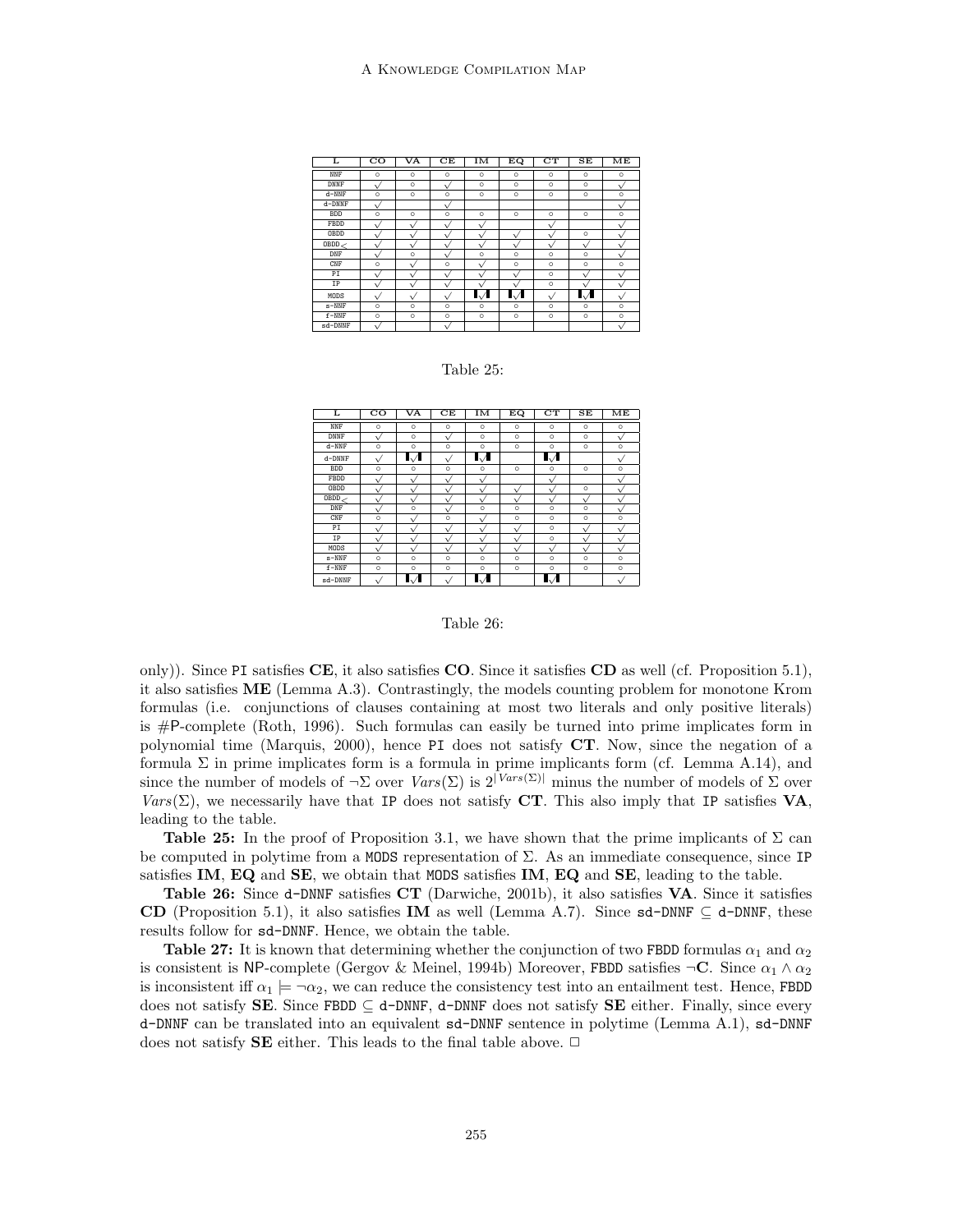| L                          | $_{\rm CO}$  | $\overline{\mathsf{v}\mathsf{A}}$ | CE           | IM           | EQ           | CT           | SE                       | ME           |
|----------------------------|--------------|-----------------------------------|--------------|--------------|--------------|--------------|--------------------------|--------------|
| <b>NNF</b>                 | $\circ$      | $\circ$                           | $\circ$      | $\circ$      | $\circ$      | $\circ$      | $\circ$                  | $\circ$      |
| <b>DNNF</b>                | $\sqrt{}$    | $\circ$                           | $\check{ }$  | $\circ$      | $\circ$      | $\circ$      | $\circ$                  | r            |
| $d-NNF$                    | $\circ$      | $\circ$                           | $\circ$      | $\circ$      | $\circ$      | $\circ$      | $\circ$                  | $\circ$      |
| d-DNNF                     | $\checkmark$ | $\checkmark$                      | $\checkmark$ | $\checkmark$ |              | $\checkmark$ | $\circ$                  | ν            |
| <b>BDD</b>                 | $\circ$      | $\circ$                           | $\circ$      | $\circ$      | $\circ$      | $\circ$      | $\circ$                  | $\circ$      |
| FBDD                       | $\sqrt{}$    | $\sqrt{}$                         | $\checkmark$ | $\checkmark$ |              | $\checkmark$ | $\overline{\phantom{a}}$ | $\checkmark$ |
| OBDD                       | $\sqrt{}$    | $\sqrt{}$                         | $\sqrt{ }$   | $\sqrt{}$    | $\checkmark$ | $\sqrt{}$    | $\circ$                  | $\sqrt{2}$   |
| $\overline{\texttt{OBDD}}$ | $\sqrt{}$    | $\sqrt{}$                         | $\sqrt{}$    | $\sqrt{}$    | $\checkmark$ | $\checkmark$ | $\checkmark$             | $\cdot$      |
| DNF                        | v            | $\circ$                           | $\sqrt{}$    | $\circ$      | $\circ$      | $\circ$      | $\circ$                  | ٦            |
| CNF                        | $\circ$      |                                   | $\circ$      | $\sqrt{}$    | $\circ$      | $\circ$      | $\circ$                  | $\circ$      |
| PI                         | v            |                                   | $\sqrt{}$    | À.           | ν            | $\circ$      | ν                        | ٦            |
| <b>IP</b>                  | v            |                                   | ν            | $\lambda$    | ν            | $\circ$      | r                        |              |
| MODS                       |              |                                   | ν            | $\sqrt{}$    | ν            | $\checkmark$ | ν                        |              |
| $s$ -NN $F$                | $\Omega$     | $\Omega$                          | $\circ$      | $\circ$      | $\circ$      | $\circ$      | $\circ$                  | $\circ$      |
| $f$ -NN $F$                | $\circ$      | $\circ$                           | $\circ$      | $\circ$      | $\circ$      | $\circ$      | $\circ$                  | $\circ$      |
| sd-DNNF                    | $\sqrt{}$    | $\checkmark$                      | $\sqrt{}$    | $\checkmark$ |              | ν            | $\circ$                  | $\checkmark$ |

#### Table 27:

## Proof of Proposition 5.1

The proof of this proposition is broken down into eight steps. Each step corresponds to one of the transformations, where we prove all results pertaining to that transformation.

- CD. To show that a language L satisfies CD, we want to show that for any sentence  $\Sigma \in L$ and any consistent term  $\gamma$ , we can construct in polytime a sentence which belongs to **L** and is equivalent to  $\Sigma \mid \gamma$ .
	- NNF, f-NNF, CNF and DNF. The property is trivially satisfied by these languages: If  $\Sigma$ belongs to any of these languages, then replacing the literals of  $\gamma$  by a Boolean constant in  $\Sigma$  results a sentence in the same language. In the case of DNF (resp. CNF), some inconsistent terms (valid clauses) may result through conditioning, but these can be removed easily in polynomial time.
	- DNNF. It is sufficient to prove that conditioning preserves decomposability. For every propositional sentences  $\alpha$ ,  $\beta$  and every consistent term  $\gamma$ , if  $\alpha$  and  $\beta$  do not share variables, then  $\alpha|\gamma$  and  $\beta|\gamma$  do not share variables either since  $Vars(\alpha|\gamma) \subseteq Vars(\alpha)$  and  $Vars(\beta|\gamma) \subseteq$  $Vars(\beta)$ .
	- $-$  d-NNF and d-DNNF. Since NNF and DNNF satisfy CD, it is sufficient to prove that conditioning preserves determinism, i.e. for every propositional formulas  $\alpha$ ,  $\beta$  and every consistent term  $\gamma$ , if  $\alpha \wedge \beta$  = false, then  $(\alpha | \gamma) \wedge (\beta | \gamma)$  = false. If  $\alpha \wedge \beta$  = false, then for every term γ, we have  $(α \land β) \land γ$  = false. Since  $(α \land β) \land γ$  =  $((α \land β)|γ) \land γ$ , this implies that  $((\alpha \wedge \beta)|\gamma) \wedge \gamma \models false$ . Since  $\gamma$  is consistent and share no variable with  $(\alpha \wedge \beta)|\gamma$ , it must be the case that  $(\alpha \wedge \beta)|\gamma$  is inconsistent. This is equivalent to state that  $(\alpha|\gamma) \wedge (\beta|\gamma) \models$ false.
	- $-$  s-NNF and sd-DNNF. Since NNF satisfies CD, and since conditioning preserves decomposability and determinism, all we have to show is that conditioning also preserves smoothness. This follows immediately since for two propositional sentences  $\alpha$ ,  $\beta$  and a consistent term  $\gamma$ , we have  $Vars(\alpha) = Vars(\beta)$  only if  $Vars(\alpha | \gamma) = Vars(\beta | \gamma)$ .
	- $-$  BDD, FBDD, OBDD and OBDD<sub> $\lt$ </sub>. It is well-known that BDD satisfies **CD**—the conditioning operation on binary decision diagrams is known as the restrict operation (Bryant, 1986). To condition a sentence  $\Sigma$  in BDD on a consistent term  $\gamma$ , we replace every node labeled by a variable in  $\gamma$  by one of its two children, according to the sign of the variable in  $\gamma$ . The resulting sentence is also a BDD and is equivalent to  $\Sigma$  |  $\gamma$ . The same applies to FBDD, OBDD and  $0BDD_{<}$ .
	- PI. The prime implicates of  $\Sigma \wedge \gamma$  can be computed in polytime when  $\Sigma$  is in prime implicates form and  $\gamma$  is a term (see Proposition 36 in (Marquis, 2000)). Moreover, since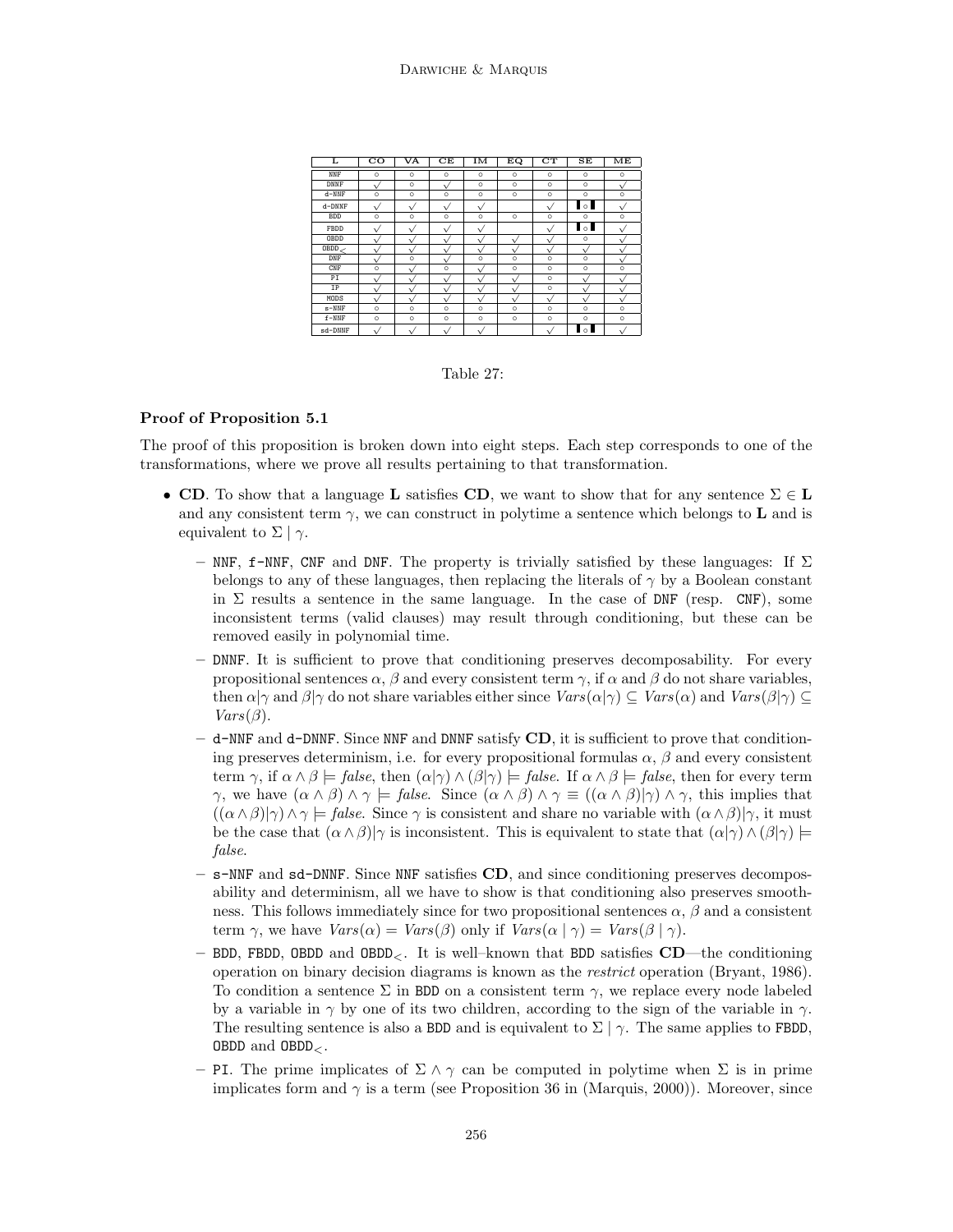PI satisfies FO (see below), the prime implicates of  $\exists Vars(\gamma)$ .  $(\Sigma \wedge \gamma)$  can be computed in polytime. But these are exactly the prime implicates of  $\Sigma | \gamma$  according to Lemma A.12.

- IP. Let  $\Sigma = \bigvee_{i=1}^{n} \gamma_i$  be a formula in prime implicants form. It is clear that the formula  $\bigwedge_{i=1}^{n} \gamma_i$  be a formula in prime implicants form. It is clear that the formula  $(\bigvee_{i=1}^{n} \gamma_i) \mid \gamma$  is a DNF formula equivalent to  $\Sigma \mid \gamma$ . Now, our claim is that the formula  $\Sigma^*$  $(\nabla_{i=1} \gamma_i) \mid \gamma$  is a DNF formula equivalent to  $\Sigma \mid \gamma$ . Now, our claim is that the formula  $\Sigma^*$  obtained by keeping only the logically weakest terms  $\gamma_i \mid \gamma$  among  $(\bigvee_{i=1}^n \gamma_i) \mid \gamma$  is a prime implicants formula equivalent to  $\Sigma \mid \gamma$ . Removing such terms clearly is truth-preserving. Since generating  $\Sigma^*$  requires only  $\mathcal{O}(n^2)$  entailment tests among terms, and since such tests can be easily achieved in polynomial time, we obtain that IP satisfies CD. Now, how to prove that  $\Sigma^*$  is in prime implicants form? Since any pair of different terms of Σ∗ cannot be compared w.r.t. logical entailment, the correctness of Quine's consensus algorithm for generating prime implicants shows that it is sufficient to prove that every consensus among two terms of  $\Sigma^*$  is inconsistent or entails another term of  $\Sigma^*$ . Let's recall that consensus is to DNF formulas what resolution is to CNF formulas. Since  $\Sigma$ is in prime implicants form, every consensus among two terms of  $\Sigma$  is inconsistent or entails another term of  $\Sigma$ . What happens to the terms (here, the prime implicants) of  $\Sigma$ when conditioned by  $\gamma$ ? All those containing the negation of a literal of  $\gamma$  are removed and the remaining ones are shortened by removing from them every literal of  $\gamma$ . Hence, for every pair of terms  $\gamma_1$ ,  $\gamma_2$  of  $\Sigma$ , if there is no consensus between  $\gamma_1$  and  $\gamma_2$ , then there is no consensus between  $\gamma_1|\gamma$  and  $\gamma_2|\gamma$ : conditioning cannot create new consensus. Now, it remains to prove that no unproductive consensus between terms of  $\Sigma$  can be rendered productive through conditioning. Formally, let  $\gamma_1 = \gamma'_1 \wedge l$  and  $\gamma_2 = \gamma'_2 \wedge \neg l$  be two prime implicates of  $\Sigma$  s.t. l (resp.  $\neg l$ ) does not appear in  $\gamma'_{1}$  (resp.  $\gamma'_{2}$ ). There is a consensus  $\gamma'_1 \wedge \gamma'_2$  between  $\gamma_1$  and  $\gamma_2$ . Let us assume that both  $\gamma_1$  and  $\gamma_2$  have survived the conditioning: this means that both  $\gamma_1|\gamma$  and  $\gamma_2|\gamma$  are consistent. Especially, l belongs to  $\gamma_1|\gamma$  and  $\neg l$  belongs to  $\gamma_2|\gamma$ . Accordingly, there is a consensus between  $\gamma_1|\gamma$  and  $\gamma_2|\gamma$ . By construction, this consensus is equivalent to  $(\gamma_1'|\gamma) \wedge (\gamma_2'|\gamma)$ , hence equivalent to  $(\gamma_1' \wedge \gamma_2')|\gamma$ . Now, if  $\gamma'_1 \wedge \gamma'_2$  is inconsistent, then  $(\gamma'_1 \wedge \gamma'_2)|\gamma$  is inconsistent as well and we are done. Otherwise, let us assume that there exists a prime implicant  $\gamma_3$  of  $\Sigma$  s.t.  $\gamma'_1 \wedge \gamma'_2 \models \gamma_3$ holds. Necessarily,  $\gamma_3$  is preserved by the conditioning of  $\Sigma$  by  $\gamma$ . Otherwise,  $\gamma_3$  would contain the negation of a literal of  $\gamma$ , but since every literal of  $\gamma_3$  is a literal of  $\gamma_1$  or a literal of  $\gamma_2$ ,  $\gamma_2$  and  $\gamma_3$  would not have both survived the conditioning. Since  $\gamma'_1 \wedge \gamma'_2 \models \gamma_3$ holds, we necessarily have  $(\gamma'_1 \wedge \gamma'_2)|\gamma \models \gamma_3|\gamma$ . This completes the proof.
- MODS. Direct consequence of Lemma A.12 and the fact that MODS satisfies ∧BC and FO (see below).
- $\bullet$  FO.
	- DNNF and DNF. It is known that DNNF satisfies FO (Darwiche, 2001a). It is also known that DNF satisfies FO (Lang et al., 2000).
	- NNF,  $s$ -NNF, f-NNF, d-NNF, BDD and CNF. Let  $\Sigma$  be a sentence in CNF. We now show that if any of the previous languages satisfies **FO**, then we can test the consistency of  $\Sigma$  in polytime. Since CNF does not satisfy CO (see Proposition 4.1), it then follows that none of the previous languages satisfy **FO** unless  $P = NP$ . First, we note that  $\Sigma$  must also belong to NNF and  $f$ -NNF. Moreover,  $\Sigma$  can be turned into a sentence in BDD in polytime (Lemma A.8) or a sentence in s-NNF in polytime (see the proof of Lemma A.1). We also have that  $\Sigma$  can be turned into a sentence in d-NNF in polytime since BDD  $\subset$  d-NNF. Suppose now that one of the previous languages, call it **, satisfy**  $**FO**$ **. We can test the** consistency of  $\Sigma$  in polytime as follows:
		- ∗ Convert Σ into a sentence Σ∗ in L in polytime (as shown above).
		- ∗ Compute ∃Vars(Σ∗).Σ∗, which can be done in polytime by assumption.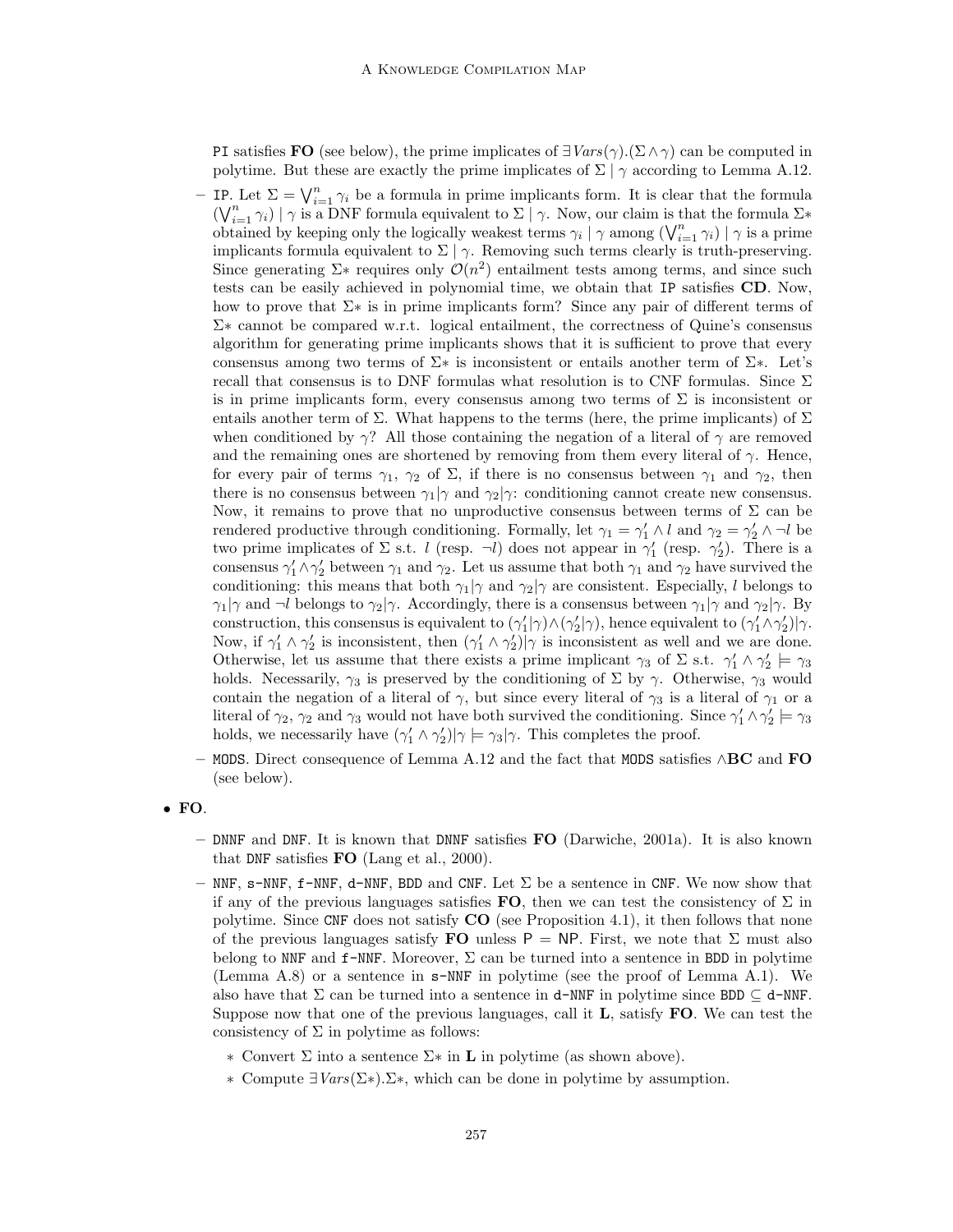∗ Test the validity of ∃Vars(Σ∗).Σ∗, which can be done in polytime since the sentence contains no variables—all we have to do is check whether the sentence evaluates to true.

Finally, note that the definition of forgetting implies that a sentence  $\Gamma$  is consistent iff  $\exists \textit{Vars}(\Gamma)$ . is valid, which completes the proof.

- $-$  d-DNNF and sd-DNNF. Follows immediately since none of these languages satisfies  $SFO$ unless  $P = NP$  (see below).
- IP. Follows immediately since IP does not satisfy SFO.
- FBDD, OBDD and OBDD<sub> $\lt$ </sub>. We will show that if FBDD (resp. OBDD, OBDD<sub> $\lt$ </sub>) satisfies **FO**, then for every sentence  $\Gamma$  in DNF, there must exist an equivalent sentence  $\Sigma$  in FBDD (resp. **OBDD**, OBDD<sub> $\leq$ </sub>), which size is polynomial in the size of Γ. This contradicts the fact that FBDD (resp. OBDD, OBDD<sub> $\leq$ </sub>)  $\nleq$  DNF—see Table 3.

Given a DNF  $\Gamma$  consisting of terms  $\gamma_1, ..., \gamma_n$ , we can convert each of these terms into equivalent FBDD (resp. OBDD, OBDD<sub><</sub>) sentences  $\alpha_1, \ldots, \alpha_n$  in polytime. Let  $\{v_1, \ldots, v_{n-1}\}\$ be a set of variables that do not belong to  $PS$ . Construct a new set of variables  $PS' = PS \cup \{v_1, \ldots, v_{n-1}\}.$  In case of OBDD and OBDD<sub><br/>,</sub> we also assume that these new variables are earlier than variables  $PS$  in the ordering. Consider now the sentence  $\Sigma = \exists \{v_1, \ldots, v_{n-1}\}.\Delta^1$ , with respect to variables  $PS'$ , where  $\Delta^i$  is inductively defined by:

- \*  $\Delta^i = \alpha_i$ , for  $i = n$ , and
- $\star \Delta^{i} = (\alpha_i \wedge v_i) \vee (\Delta^{i+1} \wedge \neg v_i),$  for  $i = 1, \ldots, n-1$ .

Clearly enough, an FBDD (resp. OBDD, OBDD<sub><</sub>) sentence equivalent to  $\Delta^1$  can be computed<br>in time a shareovial in the input size. Moreover, we have  $\Sigma = \lambda t^n$ ,  $\lambda = \lambda t^n$ ,  $\lambda = \Sigma$ in time polynomial in the input size. Moreover, we have  $\Sigma \equiv \bigvee_{i=1}^{n} \alpha_i \equiv \bigvee_{i=1}^{n} \gamma_i \equiv \Gamma$ . Hence, if FBDD (resp. OBDD, OBDD<sub><</sub>) satisfies **FO**, then we can convert the DNF sentence  $\Gamma$ into an equivalent FBDD (resp. OBDD,  $OBDD<sub>></sub>$ ) which size is polynomial in the size of the given DNF. This is impossible in general.

- PI. It is known that the prime implicates of  $\exists X.\Sigma$  are exactly the prime implicates of  $\Sigma$ that do not contain any variable from  $X$  (see Proposition 55 in (Marquis, 2000)). Hence, such prime implicates can be computed in time polynomial in the input size when  $\Sigma$  is in prime implicates form.
- MODS. Given a MODS formula  $\Sigma$  and a subset X of PS, the formula obtained by removing every leaf node (and the corresponding incoming edges) of  $\Sigma$  labeled by a literal x or  $\neg x$ s.t.  $x \in X$  is a MODS representation of  $\exists X.\Sigma$ —this is an easy consequence of Propositions 18 and 20 from (Lang et al., 2000). See also the polytime operation of forgetting on DNNF, as defined in (Darwiche, 2001a), which applies to MODS, since

MODS  $\subseteq$  DNNF, and which can be easily modified so it guarantees that the output is in MODS when the input is also in MODS.

## • SFO.

- DNNF, DNF, PI and MODS. Immediate from the fact that each of these languages satisfies FO (see above).
- NNF, d-NNF, s-NNF, f-NNF, BDD, OBDD<sub><</sub> and CNF. Direct from the fact that  $\exists x.\Sigma \equiv (\Sigma|x) \vee \Sigma$  $(\Sigma|\neg x)$  holds and the fact that any of these fragments satisfies CD and ∨BC.
- OBDD. Direct from the fact that only one OBDD sentence is considered in the transformation and  $0BDD<sub>0</sub>$  satisfies **SFO**.
- d-DNNF, sd-DNNF and FBDD. Let  $\alpha_1$  and  $\alpha_2$  be two FBDD formulas. Let x be a variable not included in  $Vars(\alpha_1) \cup Vars(\alpha_2)$ . The formula  $\Sigma = (x \wedge \alpha_1) \vee (\neg x \wedge \alpha_2)$  is a FBDD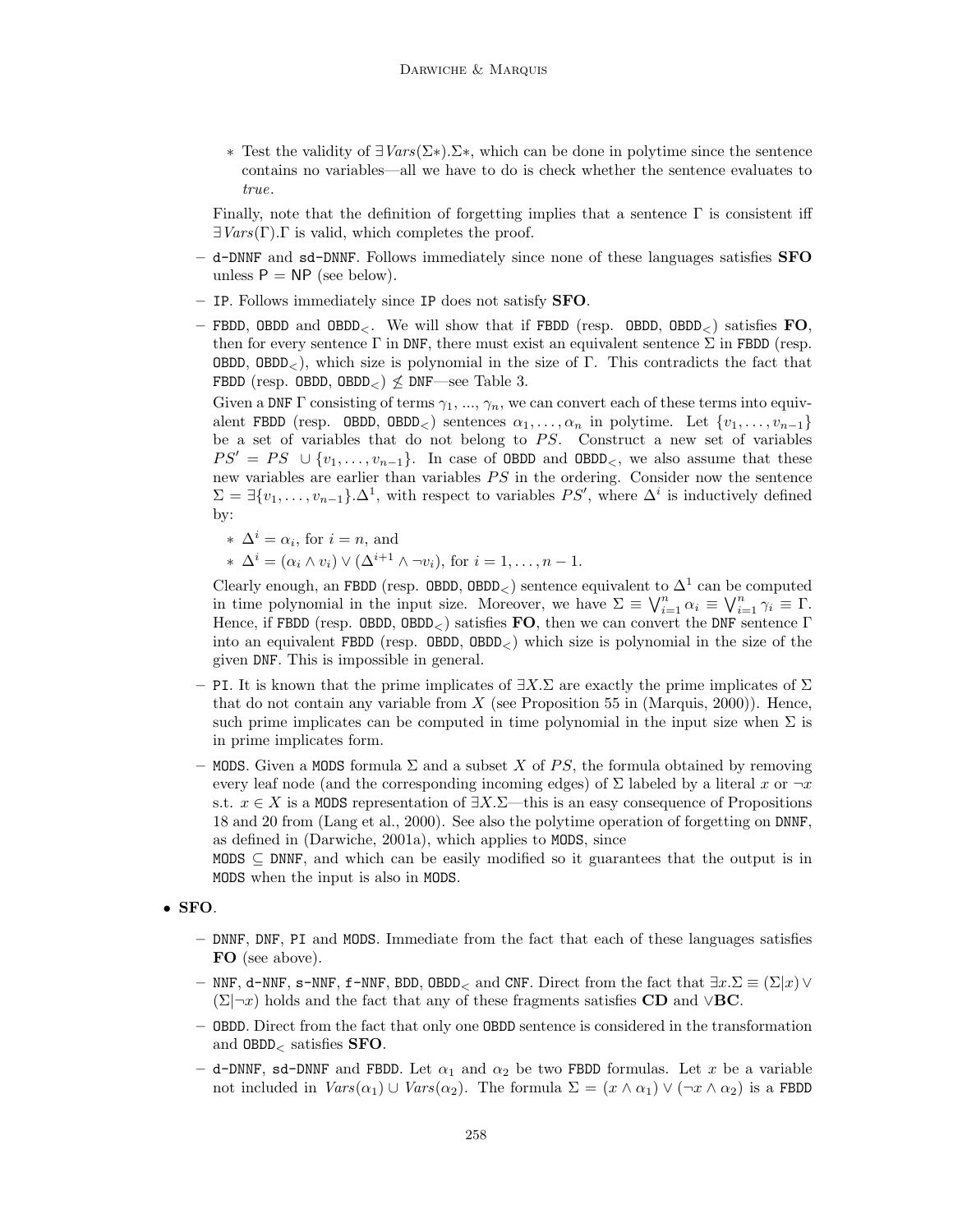formula since decomposability and decision are preserved by this construction. Since  $\exists x.\Sigma$ is equivalent to  $\alpha_1 \vee \alpha_2$ , if FBDD would satisfy SFO, it would satisfy  $\vee$ BC as well, but this is not the case unless  $P = NP$  (see below). The same conclusion can be drawn for d-DNNF. Hence, FBDD and d-DNNF do not satisfy  $SFO$  unless  $P = NP$ . Since every d-DNNF formula can be turned in polynomial time into an equivalent sd-DNNF formula, we obtain that sd-DNNF does not satisfy **SFO** unless  $P = NP$ .

– IP. Let us show that the number of prime implicants of ∃x.Σ can be exponentially greater than the number of prime implicants of  $\Sigma$ . Let  $\Sigma'$  be the following DNF formula:

$$
\Sigma' = \left(\bigvee_{i=1}^k \bigvee_{j=1}^m (p_i \wedge q_{i,j})\right) \vee \bigwedge_{i=1}^k \neg p_i.
$$

 $\Sigma'$  has  $(m+1)<sup>k</sup> + mk$  primes implicants (Chandra & Markowsky, 1978). Now, let Σ be the formula:

$$
\Sigma = \left( \bigvee_{i=1}^{k} \bigvee_{j=1}^{m} (x \wedge p_i \wedge q_{i,j}) \right) \vee (\neg x \wedge \bigwedge_{i=1}^{k} \neg p_i).
$$

Since  $\Sigma'$  can be obtained from  $\Sigma$  by removing in every term of  $\Sigma$  every occurrence of x and  $\neg x$ ,  $\Sigma'$  is equivalent to  $\exists \{x\}.\Sigma$  (see (Lang et al., 2000)). Now,  $\Sigma$  has only  $mk + 1$ prime implicants; indeed, every term of it is a prime implicant, and the converse holds since every term is maximal w.r.t. logical entailment and every consensus of two terms is inconsistent. This completes the proof.

- ∧C.
	- NNF, s-NNF, d-NNF, CNF. The property is trivially satisfied by these languages since determinism and smoothness are only concerned with or-nodes. Hence, if  $\alpha_1, \ldots, \alpha_n$  belong to one of these languages, so is  $\alpha_1 \wedge \ldots \wedge \alpha_n$ .
	- BDD. It is well–known that the conjunction of two BDDs  $\alpha$  and  $\beta$  can be easily computed by connecting the 1-sink of  $\alpha$  to the root of  $\beta$  (see proof of Lemma A.8). The size of the resulting BDD is just the *sum* of the sizes of the respective BDDs of  $\alpha$  and  $\beta$ . Accordingly, we can repeat this operation  $n$  times in time polynomial in the input size.
	- f-NNF. Direct from the fact that f-NNF does not satisfy  $\wedge$ BC.
	- FBDD, OBDD, OBDD<, DNF, PI and IP. It is straightforward to convert a clause into an equivalent formula in any of these languages in polynomial time. In the proof of Proposition 3.1, we show specific CNF formulas which cannot be turned into an equivalent FBDD (resp. OBDD, OBDD<sub><</sub>, DNF, PI and IP) formulas in polynomial space (see Tables 9 and 10). Hence, such conversion cannot be accomplished in polynomial time either. This implies that none of FBDD, OBDD, OBDD<sub><</sub>, DNF, PI and IP satisfies  $\wedge \mathbf{C}$ .
	- DNNF, d-DNNF and sd-DNNF. Direct from the fact that none of these languages satisfy ∧BC unless  $P = NP$ .
	- MODS. Let  $\Sigma = \bigwedge_{i=1}^n \Sigma_i$ , where  $\Sigma_i = (x_{i,1} \vee x_{i,2}), i \in 1..n$ . Each  $\Sigma_i$  has 3 models over  $Vars(\Sigma_i)$ . Since  $\Sigma$  has  $3^n$  models, it does not have a MODS representation of size polynomial in the input size.
- ∧BC.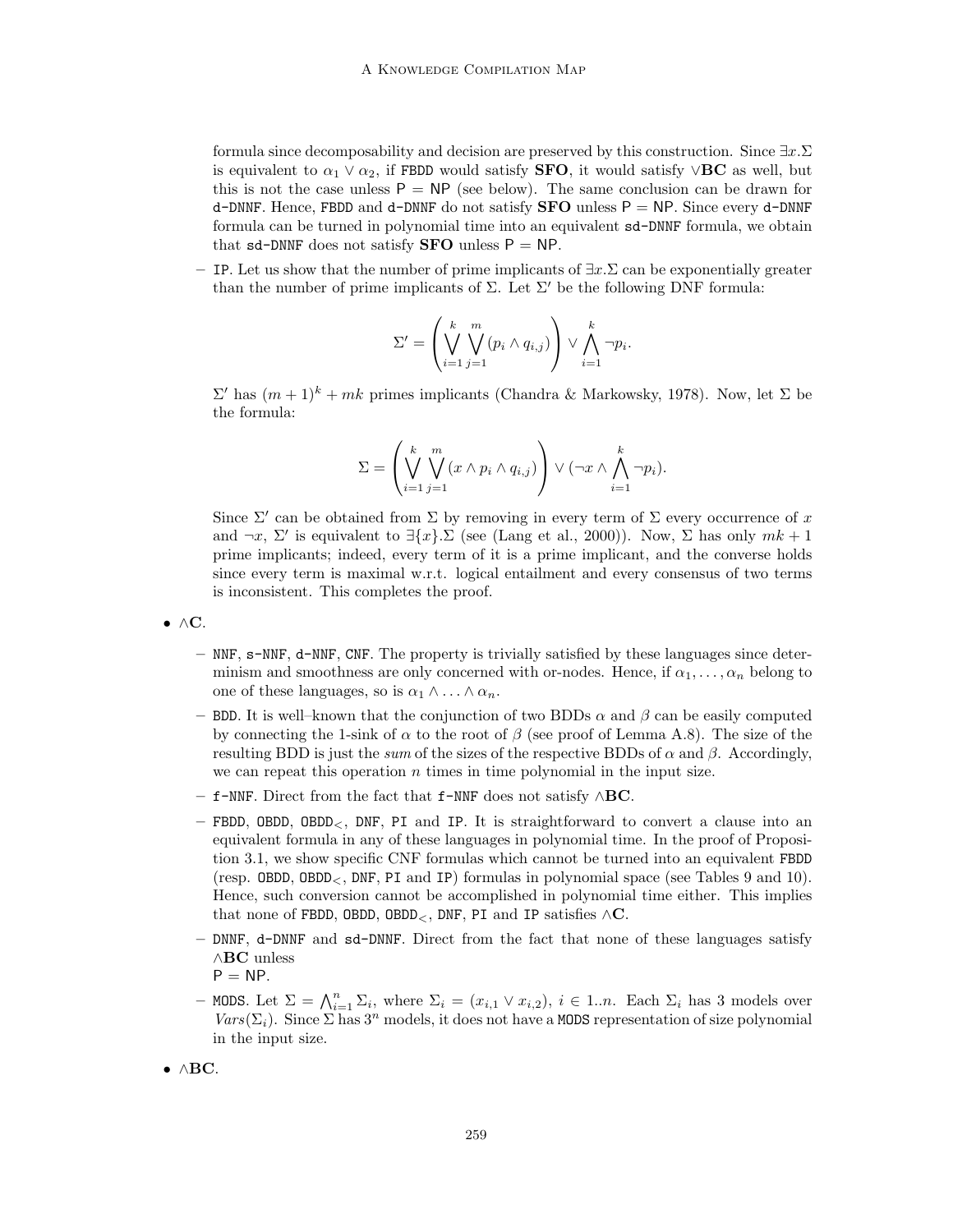- NNF, s-NNF, d-NNF, BDD and CNF. Immediate since each of these languages satisfy ∧C (see above).
- DNNF, d-DNNF, sd-DNNF, FBDD and OBDD. Checking whether the conjunction of two  $OBDD<sub>5</sub>$ formulas  $\alpha_1$  and  $\alpha_2$  (w.r.t. two different variable orderings  $\lt$ ) is consistent is NP-complete (see Lemma 8.14 in (Meinel & Theobald, 1998)). Since OBDD satisfies CO, it cannot satisfy  $\wedge$ **BC** unless P = NP. Since OBDD  $\subseteq$  FBDD  $\subseteq$  d-DNNF  $\subseteq$  DNNF, and d-DNNF and DNNF satisfy **CO**, none of them can satisfy  $\wedge$ **BC** unless P = NP. Finally, since every d-DNNF formula can be turned in polynomial time into an equivalent smoothed d-DNNF formula and since sd-DNNF satisfies CO, it cannot be the case that sd-DNNF satisfy ∧BC unless P = NP.
- $-$  OBDD<sub> $\lt$ </sub>. Well-known fact (Bryant, 1986).
- $-$  f-NNF. Let  $\alpha_1 = \bigwedge_{i=0}^{n-1} (x_{2i} \vee x_{2i+1})$  be a CNF formula and  $\alpha_2 = \bigvee_{i=0}^{n-1} (x'_{2i} \wedge x'_{2i+1})$  a DNF formula.  $\alpha_1$  has  $2^n$  essential prime implicants and n essential prime implicates (see the proof of Proposition 3.1, Table 9). By duality,  $\alpha_2$  has n essential prime implicants and  $2^n$ essential prime implicates. Now,  $\alpha_1$  and  $\alpha_2$  are two f-NNF formulas. By Lemma A.13, we know that every f-NNF formula  $\beta$  can be turned in polynomial time into a CNF formula or a DNF formula. If f-NNF would satisfy  $\wedge$ BC, then a f-NNF formula  $\beta$  s.t.  $\beta \equiv \alpha_1 \wedge \alpha_2$  could be computed in time polynomial in the input size. Hence, either a CNF formula equivalent to  $\alpha_1 \wedge \alpha_2$  or a DNF formula equivalent to  $\alpha_1 \wedge \alpha_2$  could be computed in polytime. But this is impossible since  $\alpha_1 \wedge \alpha_2$  has  $n + 2^n$  essential prime implicates and  $n * 2^n$  essential prime implicants. Hence every CNF (resp. DNF) formula equivalent to  $\alpha_1 \wedge \alpha_2$  has a size exponential in  $|\alpha_1| + |\alpha_2|$ .

Note that in the case where the two f-NNF formulas  $\alpha_1$  and  $\alpha_2$  into consideration can be turned in polynomial time into either two CNF formulas or two DNF formulas, then a f-NNF formula equivalent to  $\alpha_1 \wedge \alpha_2$  can be computed in time polynomial in the input size (this is obvious when two CNF formulas are considered and the next item of the proof shows how this can be achieved when two DNF formulas are considered).

- DNF and MODS. If  $\alpha_1$  and  $\alpha_2$  are sentences in one of these languages **L**, then we can construct a sentence in L which is equivalent to  $\alpha_1 \wedge \alpha_2$  by simply taking all the conjunctions of one term from  $\alpha_1$  and one term from  $\alpha_2$ , while removing redundant literals in the resulting terms and removing any inconsistent terms in the result. The disjunction of all the resulting terms is a sentence from **L** equivalent to  $\alpha_1 \wedge \alpha_2$  and it has been computed in polynomial time.
- $-$  PI. Let  $\alpha_1 = \bigvee_{i=1}^k p_i$  and  $\alpha_2 = \bigwedge_{i=1}^k p_i$  $i=1$  $\bigwedge_{j=1}^m (\neg p_i \vee q_{i,j})$ . Sentence  $\alpha_1$  has one prime implicate and  $\alpha_2$  has  $m * k$  prime implicates. But  $\alpha_1 \wedge \alpha_2$  has  $(m+1)^k + m * k$  prime implicates (Chandra & Markowsky, 1978).
- IP. Let  $IP(\alpha)$  be the set of prime implicants for  $\alpha$ . We have  $IP(\alpha_1 \wedge \alpha_2) = \max(\{\beta_1 \wedge \alpha_2\})$  $\beta_2 | \beta_1 \in IP(\alpha_1), \beta_2 \in IP(\alpha_2) \}, \models)$  (up to logical equivalence). See e.g., (dual of) Proposition 40 in (Marquis, 2000).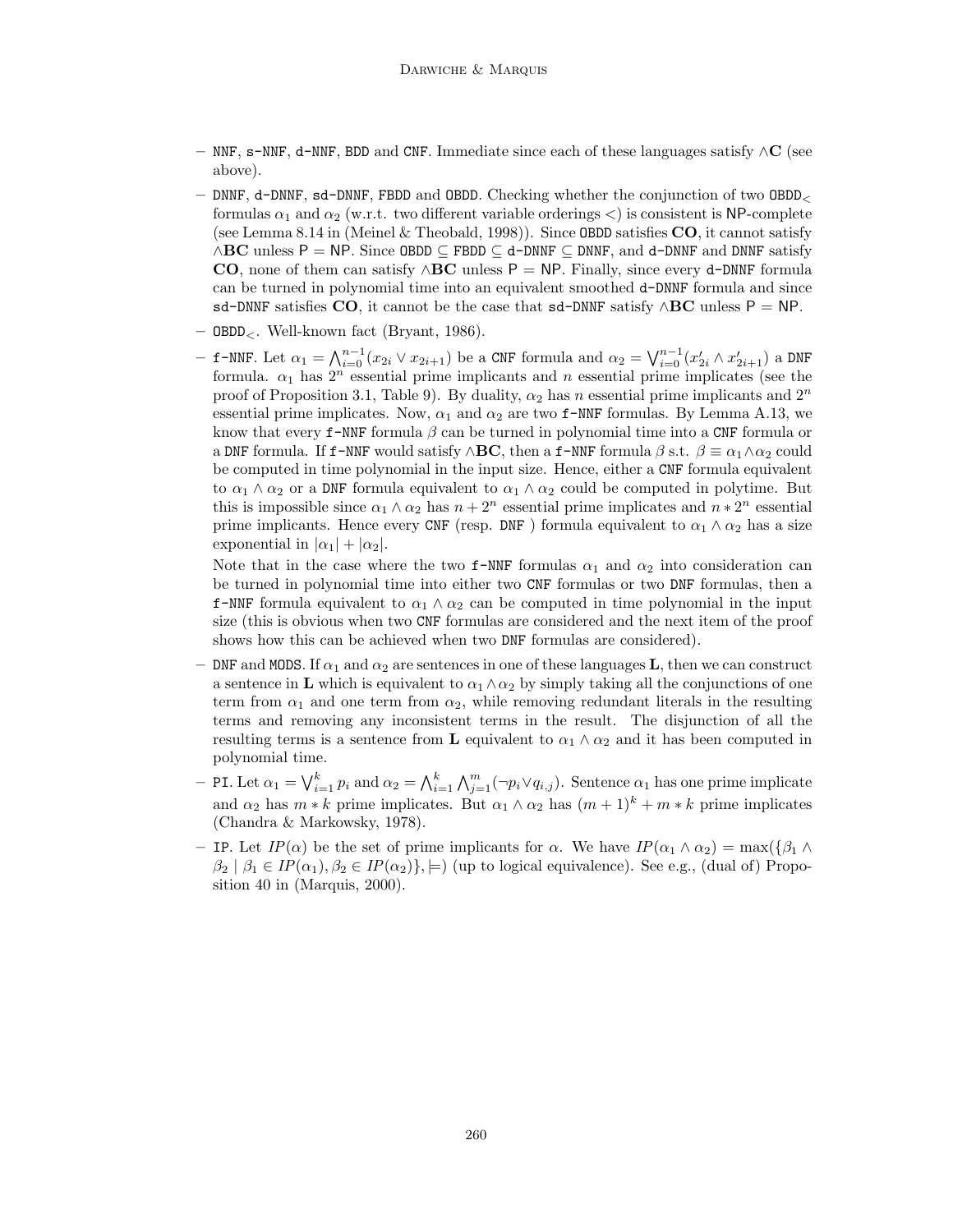- ∨C.
	- NNF, s-NNF, DNNF and DNF. The property is trivially satisfied by these languages since decomposability is only concerned with and-nodes, and since every NNF formula can be turned in polynomial time into an equivalent smoothed NNF formula.
	- d-NNF and BDD. Direct consequence from the fact that d-NNF and BDD satisfies both ∧C and  $\neg$ **C**. Especially, it is well-known that the disjunction of two BDDs  $\alpha$  and  $\beta$  can be easily computed by connecting the 0-sink of  $\alpha$  to the root of  $\beta$  (see the proof of Lemma  $(A.8)$ . The size of the resulting BDD is just the sum of the sizes of the respective BDDs of  $\alpha$  and  $\beta$ . Accordingly, we can repeat this operation n times in time polynomial in the input size.
	- f-NNF. Since f-NNF does not satisfy ∧C but satisfies  $\neg$ C, it cannot satisfy  $\vee$ C (due to De Morgan's laws).
	- FBDD, OBDD, OBDD<, CNF, PI, IP and MODS. It is straightforward to convert any term into an equivalent formula from any of the previous languages in polynomial time. In the proof of Proposition 3.1, we show specific DNF formulas which cannot be turned into equivalent FBDD (resp. OBDD, OBDD<, CNF , PI, IP and MODS) formulas in polynomial space (see Tables 9, 10 and 15). Hence, the conversion cannot be accomplished in polynomial time either. This implies that none of FBDD, OBDD, OBDD<sub><</sub>, CNF, PI, IP and MODS satisfies ∨C.
	- d-DNNF and sd-DNNF. Immediate form the fact that none of these classes satisfies  $\vee$ BC unless  $P = NP$  (see below).
- ∨BC.
	- NNF, d-NNF, DNNF, s-NNF, BDD and DNF. Immediate since each of these languages satisfies ∨C.
	- $-$  OBDD<sub> $\lt$ </sub>. Well-known fact (Bryant, 1986).
	- $-$  OBDD, FBDD, d-DNNF and sd-DNNF. Checking whether the conjunction of two OBDD<sub> $<$ </sub> formulas  $\alpha_1$  and  $\alpha_2$  (w.r.t. two different variable orderings  $\lt$ ) is consistent is NP-complete (see Lemma 8.14 in (Meinel & Theobald, 1998)). Now,  $\alpha_1 \wedge \alpha_2$  is inconsistent iff  $\neg \alpha_1 \vee \neg \alpha_2$ is valid. Since OBDD satisfies  $\neg \mathbf{C}$ , an OBDD formula equivalent to  $\neg \alpha_1$  (resp.  $\neg \alpha_2$ ) can be computed in time polynomial in  $|\alpha_1|$  (resp.  $|\alpha_2|$ ). Since OBDD  $\subseteq$  FBDD  $\subseteq$  d-DNNF, the resulting formulas are also FBDD and d-DNNF formulas. If OBDD (resp. FBDD, d-DNNF) would satisfy ∨BC, then an OBDD (resp. FBDD, d-DNNF) formula equivalent to  $\neg \alpha_1 \lor \neg \alpha_2$ could be computed in time polynomial in  $|\alpha_1| + |\alpha_2|$ . But since d-DNNF satisfies **VA**, this is impossible unless  $P = NP$ . Finally, since every **d-DNNF** formula can be turned in polynomial time into an equivalent sd-DNNF formula, sd-DNNF cannot satisfy ∨BC unless  $P = NP$ .
	- f-NNF. Since f-NNF does not satisfy ∧BC but satisfies  $\neg$ C, it cannot satisfy ∨BC (due to De Morgan's laws).
	- CNF. If  $\alpha_1$  and  $\alpha_2$  are two CNF sentences, then we can construct a CNF sentence which is equivalent to  $\alpha_1 \vee \alpha_2$  by simply taking all the disjunctions of one clause from  $\alpha_1$  and one clause from  $\alpha_2$ , while removing redundant literals inside the resulting clauses and removing any valid clause in the result. The conjunction of all the resulting clauses is a CNF sentence equivalent to  $\alpha_1 \vee \alpha_2$ , and it has been computed in polynomial time.
	- PI. Let  $PI(\alpha)$  be the set of prime implicates for sentence  $\alpha$ . We have  $PI(\alpha_1 \vee \alpha_2)$  $\min(\{\beta_1 \vee \beta_2 \mid \beta_1 \in PI(\alpha_1), \beta_2 \in PI(\alpha_2)\},\models)$ . See Proposition 40 in (Marquis, 2000).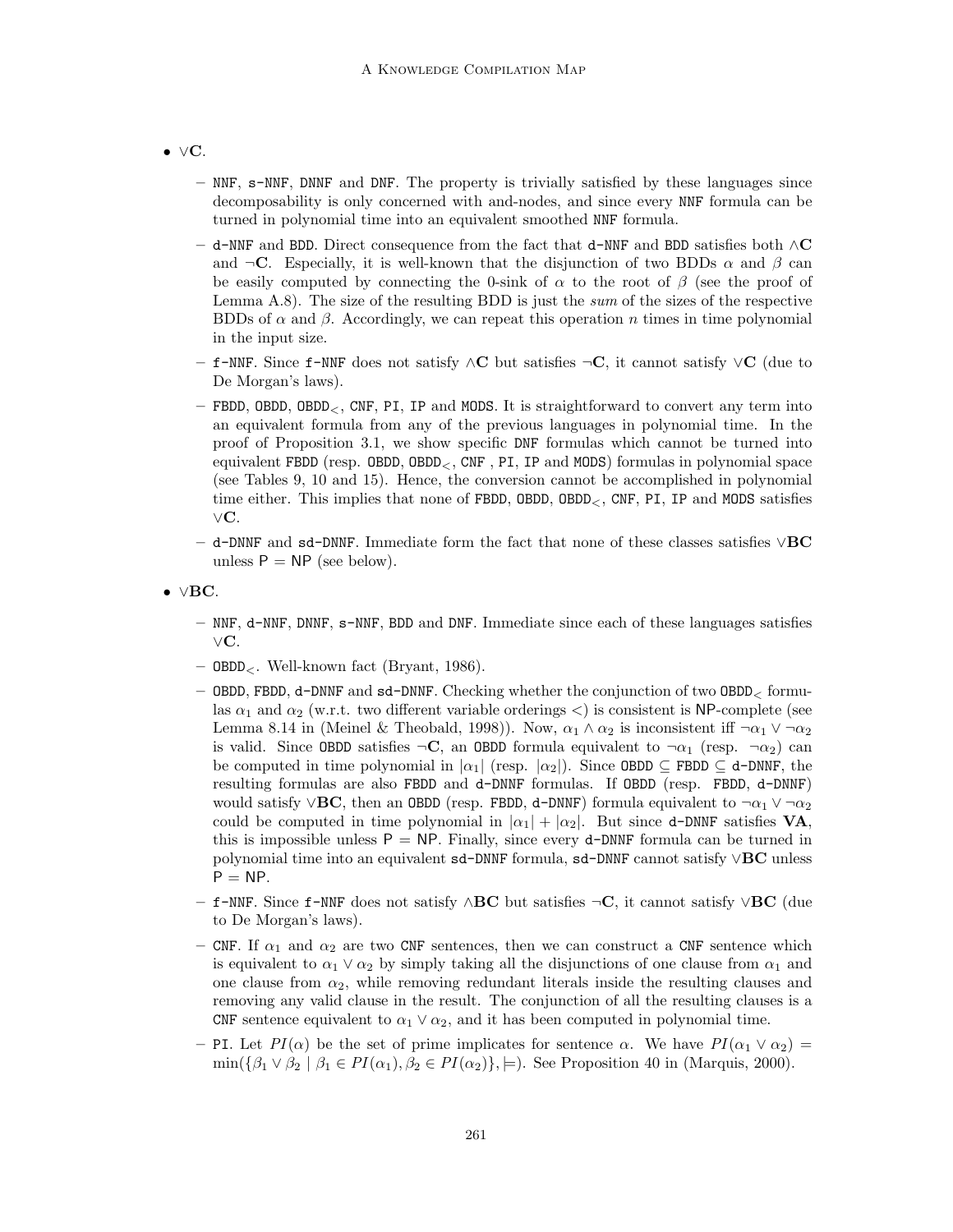- IP. Let  $\alpha_1 = \bigwedge_{i=1}^k p_i$  and  $\alpha_2 = \bigvee_{i=1}^k \bigvee_{j=1}^m (\neg p_i \wedge q_{i,j})$ . Sentence  $\alpha_1$  has one prime implicant and  $\alpha_2$  has  $m * k$  prime implicants. But  $\alpha_1 \vee \alpha_2$  has  $(m+1)^k + m * k$  prime implicants (Chandra & Markowsky, 1978).
- MODS. Let  $\alpha_1 = \bigwedge_{i=1}^n x_i$  and  $\alpha_2 = y$ . Sentence  $\alpha_1$  has 1 model over  $Vars(\alpha_1)$  and  $\alpha_2$  has 1 model over  $Vars(\alpha_2)$ . But  $\alpha_1 \vee \alpha_2$  has  $2^n + 1$  models over  $Vars(\alpha_1) \cup Var(s(\alpha_2)$ .

 $\bullet \ \neg C.$ 

- NNF,  $s$ -NNF,  $f$ -NNF, BDD, FBDD, OBDD and OBDD<sub> $\lt$ </sub>. The property is obviously satisfied by NNF.  $s$ -NNF also satisfies  $\neg$ C since every NNF formula can be turned in polynomial time into an equivalent  $s$ -NNF formula.  $f$ -NNF satisfies  $\neg$ **C** since applying De Morgan's laws on a f-NNF formula results in a f-NNF formula. Finally, for all the forms of BDDs, it is sufficient to switch the labels of the sinks to achieve negation (Bryant, 1986).
- CNF. Because the negation of a DNF formula is a CNF formula that can be computed in polynomial time, if CNF would satisfy  $\neg C$ , then it would be possible to turn any DNF formula into an equivalent CNF formula in polynomial time (by involution of negation). But we know that it is not possible in polynomial space since  $CNF \nleq DNF$  (see the proof of Proposition 3.1). Hence, CNF does not satisfy  $\neg \mathbf{C}$ .
- DNF. Dual of the proof just above (just replace CNF by DNF and vice-versa).
- $-$  PI. The formula Σ<sub>n</sub> =  $\bigwedge_{i=0}^{n-1}$  (x<sub>2i</sub> ∨ x<sub>2i+1</sub>) is in prime implicates form (see the proof of Proposition 3.1, Table 9). This formula has exponentially many prime implicants, that are just the negations of the prime implicates of  $\neg \Sigma_n$ . Since  $\neg \Sigma_n$  has exponentially many prime implicates, it cannot be the case that PI satisfies  $\neg \mathbf{C}$ .
- IP. We just have to take the dual of the above proof (prime implicates case). The formula  $\Sigma_n = \bigvee_{i=0}^{n-1} (x_{2i} \wedge x_{2i+1})$  is in prime implicants form. This formula has exponentially many prime implicates, that are just the negations of the prime implicants of  $\neg \Sigma_n$ . Since  $\neg \Sigma_n$ has exponentially many prime implicants, it cannot be the case that IP satisfies  $\neg C$ .
- DNNF. The negation of any CNF formula can be computed in polynomial time as a DNF formula, hence as a DNNF formula. If DNNF would satisfy  $\neg \mathbf{C}$ , then it would be possible to turn a CNF formula into an equivalent DNNF one (by involution of negation). Because DNNF satisfies  $CO$ , we would have  $P = NP$ .
- d-NNF. Following is a procedure for negating a d-NNF sentence ∆:<sup>9</sup>
	- ∗ Traverse nodes in the DAG of ∆, visiting the children of a node before you visit the node itself. When visiting a node, construct its negation as follows:
		- · true is the negation of false.
		- · false is the negation of true.
		- $\cdots \wedge (N'_1, \ldots, N'_k)$  is the negation of  $\vee (N_1, \ldots, N_k)$ . Here,  $N'_i$  is the node representing the negation of  $N_i$ .
		- $\cdot \ \vee (\wedge (N'_1, M_1), \ldots, \wedge (N'_k, M_k))$  is the negation of  $\wedge (N_1, \ldots, N_k)$ . Here,  $N'_i$  is the node representing the negation of  $N_i$ , and  $M_i$  is a node representing the conjunction  $N_1 \wedge \ldots \wedge N_{i-1}$ .
	- ∗ Return the negation of the root of d-NNF ∆.

We can implement the above four steps so that we when we visit a node with  $k$  children, we only construct  $O(k)$  nodes and  $O(k)$  edges.<sup>10</sup> Hence, the procedure complexity is

<sup>9.</sup> Mark Hopkins pointed us to this procedure.

<sup>10.</sup> We assume that any or-node (resp. and-node) with less than two children is removed and replaced by its unique child or by false (resp. true) if it has no children. This simplification process is equivalence-preserving and it can be achieved in time linear in the size of the input DAG.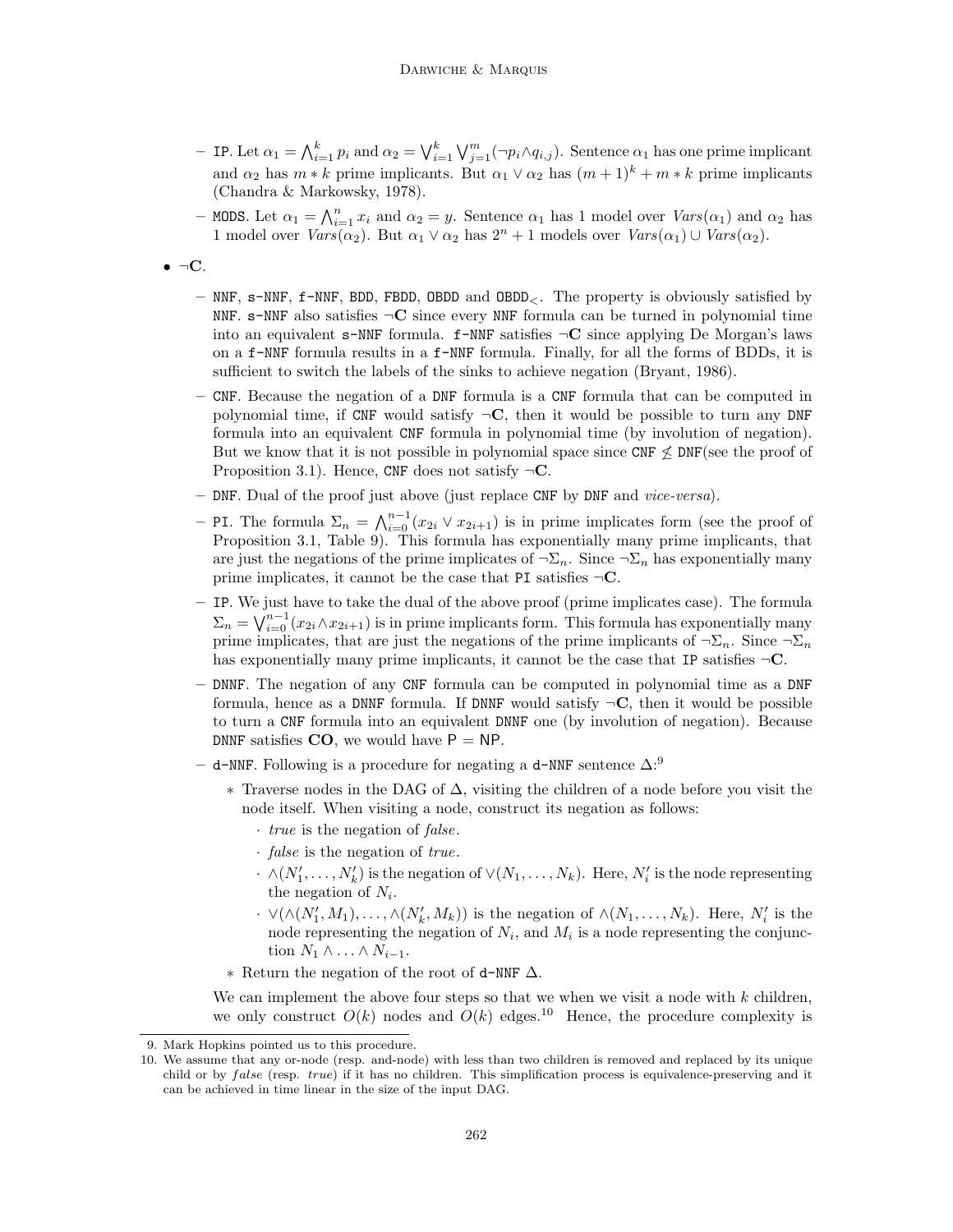linear in the size of the original  $d-NNF$ . It is easy to check that the result is equivalent to the negation of the given d-NNF sentence and is also in d-NNF.

- sd-DNNF and d-DNNF. Unknown.
- MODS. Σ =  $\bigwedge_{i=1}^{n} x_i$  has only one model over  $\bigcup_{i=1}^{n} \{x_i\}$  but its negation ¬Σ has  $2^n 1$  models over  $\bigcup_{i=1}^{n} \{x_i\}$ . Hence MODS cannot satisfy ¬C. □

## References

- A. Cimmati, E. Giunchiglia, F. G., & Traverso, P. (1997). Planning via model checking: a decision procedure for  $AR$ . In Proceedings of the  $4^{th}$  European Conference on Planning (ECP'97), pp. 130–142.
- Blum, M., Chandra, A. K., & Wegman, M. N. (1980). Equivalence of free Boolean graphs can be decided probabilistically in polynomial time. *Information Processing Letters*,  $10(2)$ ,  $80-82$ .
- Boole, G. (1854). An investigation of the laws of thought. Walton and Maberley, London.
- Boufkhad, Y., Grégoire, E., Marquis, P., Mazure, B., & Saïs, L. (1997). Tractable cover compilations. In Proc. of the  $15^{th}$  International Joint Conference on Artificial Intelligence (IJCAI'97), pp. 122–127, Nagoya.
- Bryant, R. E. (1986). Graph-based algorithms for Boolean function manipulation. IEEE Transactions on Computers, C-35, 677–691.
- Bryant, R. E. (1992). Symbolic Boolean manipulation with ordered binary decision diagrams. ACM Computing Surveys, 24 (3), 293–318.
- Cadoli, M., & Donini, F. (1997). A survey on knowledge compilation. AI Communications, 10, 137–150. (printed in 1998).
- Cadoli, M., Donini, F., Liberatore, P., & Schaerf, M. (1996). Comparing space efficiency of propositional knowledge representation formalisms. In *Proc. of the*  $5^{rd}$  *International Conference on* Knowledge Representation and Reasoning (KR'96), pp. 364–373.
- Chandra, A., & Markowsky, G. (1978). On the number of prime implicants. Discrete Mathematics, 24, 7–11.
- Darwiche, A. (1999). Compiling knowledge into decomposable negation normal form. In *Proceedings* of International Joint Conference on Artificial Intelligence (IJCAI'99), pp. 284–289. Morgan Kaufmann, California.
- Darwiche, A. (2001a). Decomposable negation normal form. *Journal of the ACM*,  $48(4)$ , 608–647.
- Darwiche, A. (2001b). On the tractability of counting theory models and its application to belief revision and truth maintenance. Journal of Applied Non-Classical Logics, 11 (1-2), 11–34.
- Darwiche, A., & Huang, J. (2002). Testing equivalence probabilistically. Tech. rep. D–123, Computer Science Department, UCLA, Los Angeles, Ca 90095.
- de Kleer, J. (1992). An improved incremental algorithm for generating prime implicates. In Proc. of the  $10^{th}$  National Conference on Artificial Intelligence (AAAI'92), pp. 780–785, San Jose, California.
- Dechter, R., & Rish, I. (1994). Directional resolution: the Davis-Putnam procedure, revisited. In Proceedings of the Fourth International Conference on Principles of Knowledge Representation and Reasoning  $(KR'94)$ , pp. 134–145, Bonn.
- del Val, A. (1994). Tractable databases: How to make propositional unit resolution complete through compilation. In Proceedings of the International Conference on Principles of Knowledge Representation and Reasoning (KR'94), pp. 551–561. Morgan Kaufmann Publishers, Inc., San Mateo, California.